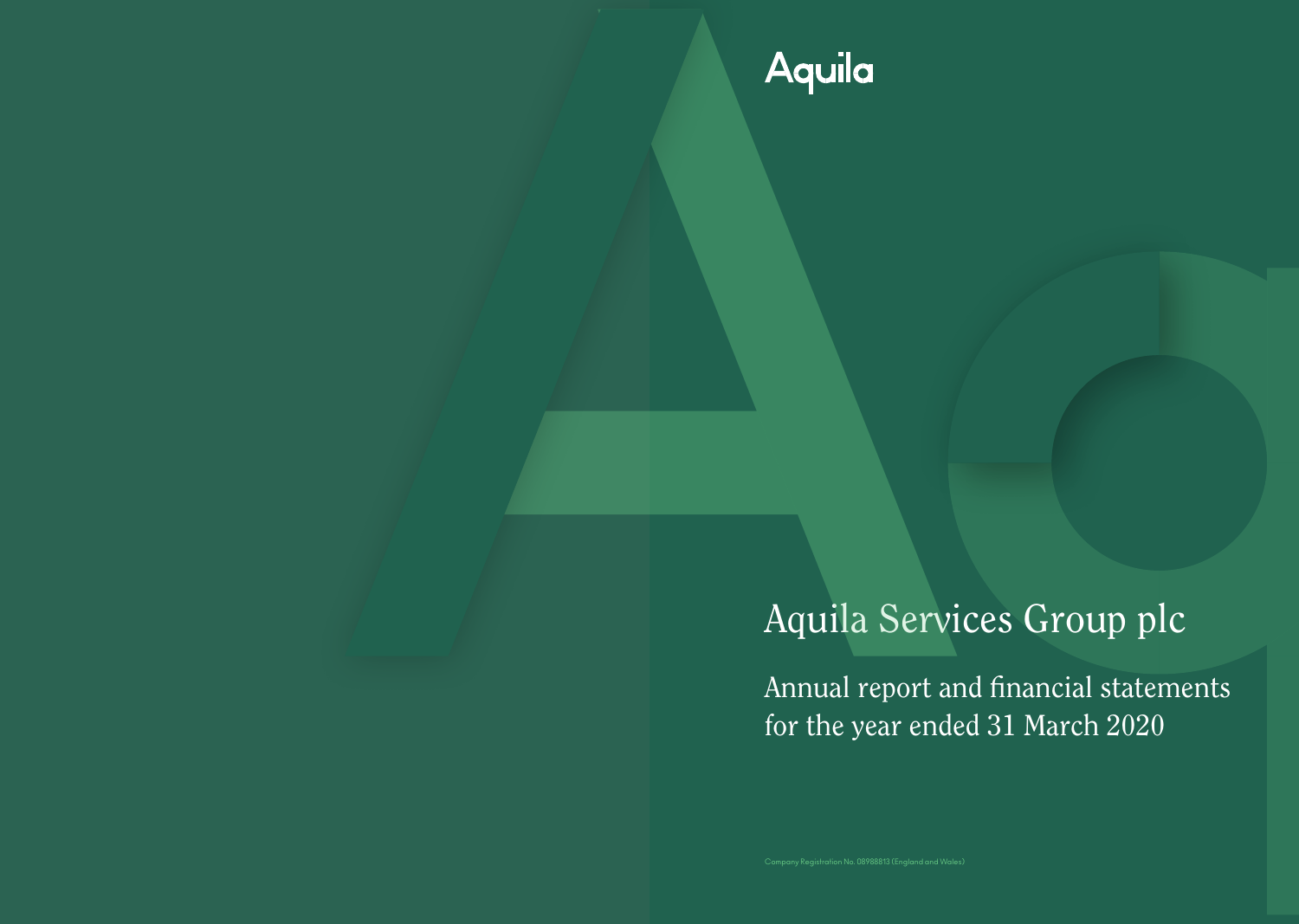1

## **Contents**

| Page                                                |                |
|-----------------------------------------------------|----------------|
| Group Highlights                                    | $\mathbf{1}$   |
| Corporate Structure                                 | $\overline{2}$ |
| Aquila at a Glance                                  | 3              |
| Chair's Statement                                   | 4              |
| Strategic Report                                    | 6              |
| Directors' Report                                   | 17             |
| Corporate Governance Statement                      | 19             |
| Directors' Remuneration Report                      | 22             |
| <b>Statement of Directors' Responsibilities</b>     | 29             |
| Independent Auditors' Report to the Members         | 30             |
| Consolidated Statement of Comprehensive Income      | 35             |
| <b>Consolidated Statement of Financial Position</b> | 36             |
| Company Statement of Financial Position             | 37             |
| Consolidated Statement of Changes in Equity         | 38             |
| Company Statement of Changes in Equity              | 39             |
| <b>Consolidated Statement of Cash Flow</b>          | 40             |
| Company Statement of Cash Flow                      | 42             |
| Notes to the Financial Statements                   | 43             |
| Notice of Annual General Meeting                    | 66             |
| Directors and Advisors                              | 70             |
|                                                     |                |

## Group Highlights

### Our Purpose

To: make a better, more sustainable, and socially responsible world.

### Our Vision

• To offer staff the opportunity to work in an environment which has a strong social focus and an opportunity to make a

- To have a direct and positive impact on communities and people's lives in the UK and beyond.
- positive impact.
- which makes a positive difference.

• To provide investors with the opportunity to support an organisation that combines strong performance with work

### Our Culture and Values

- We Collaborate working together to succeed together.
- We Innovate we challenge the norm.
- We Care we go the extra mile.

### What We Do

Our work helps our clients to develop a response to a changing world and make a positive difference to the communities in which they operate. We work with clients across housing and regeneration, sport and education, charity and government sectors. We work across the UK and internationally.

### Financial highlights

The comparison between this reporting period, the mid-year results and the previous year's results for the Group is as follows:

|                                                                                                                                                                                                                                                                                                                                         | Year ended                 | 6 months to                 | Year ended                 |
|-----------------------------------------------------------------------------------------------------------------------------------------------------------------------------------------------------------------------------------------------------------------------------------------------------------------------------------------|----------------------------|-----------------------------|----------------------------|
|                                                                                                                                                                                                                                                                                                                                         | 31 March 2020<br>(audited) | 30 Sept 2019<br>(unaudited) | 31 March 2019<br>(audited) |
|                                                                                                                                                                                                                                                                                                                                         | £000s                      | £000s                       | £000s                      |
| Turnover                                                                                                                                                                                                                                                                                                                                | 7,963                      | 3,891                       | 7,655                      |
| Gross profit                                                                                                                                                                                                                                                                                                                            | 1,752                      | 980                         | 1,867                      |
| Underlying operating profit                                                                                                                                                                                                                                                                                                             | 468                        | 306                         | 724                        |
| Share option charge                                                                                                                                                                                                                                                                                                                     | (105)                      | (52)                        | (117)                      |
| Restructuring costs relating to Covid-19                                                                                                                                                                                                                                                                                                | (186)                      |                             |                            |
| Acquisition costs                                                                                                                                                                                                                                                                                                                       | (51)                       |                             |                            |
| Share of profits from associate                                                                                                                                                                                                                                                                                                         | 51                         |                             |                            |
| Statutory profit after tax                                                                                                                                                                                                                                                                                                              | 126                        | 195                         | 466                        |
| <b>EPS</b>                                                                                                                                                                                                                                                                                                                              | 0.35p                      | 0.55p                       | 1.32p                      |
| Cash balances                                                                                                                                                                                                                                                                                                                           | 828                        | 1,127                       | 1,719                      |
| Dividend                                                                                                                                                                                                                                                                                                                                |                            |                             |                            |
| Due to the current economic climate and the requirement for the Group to maintain and retain cash reserves within the<br>business the directors do not propose a final dividend for the year end. The total dividend for the year was 0.30p (paid as<br>an interim dividend in December) compared to a final dividend of 0.89p in 2019. |                            |                             |                            |

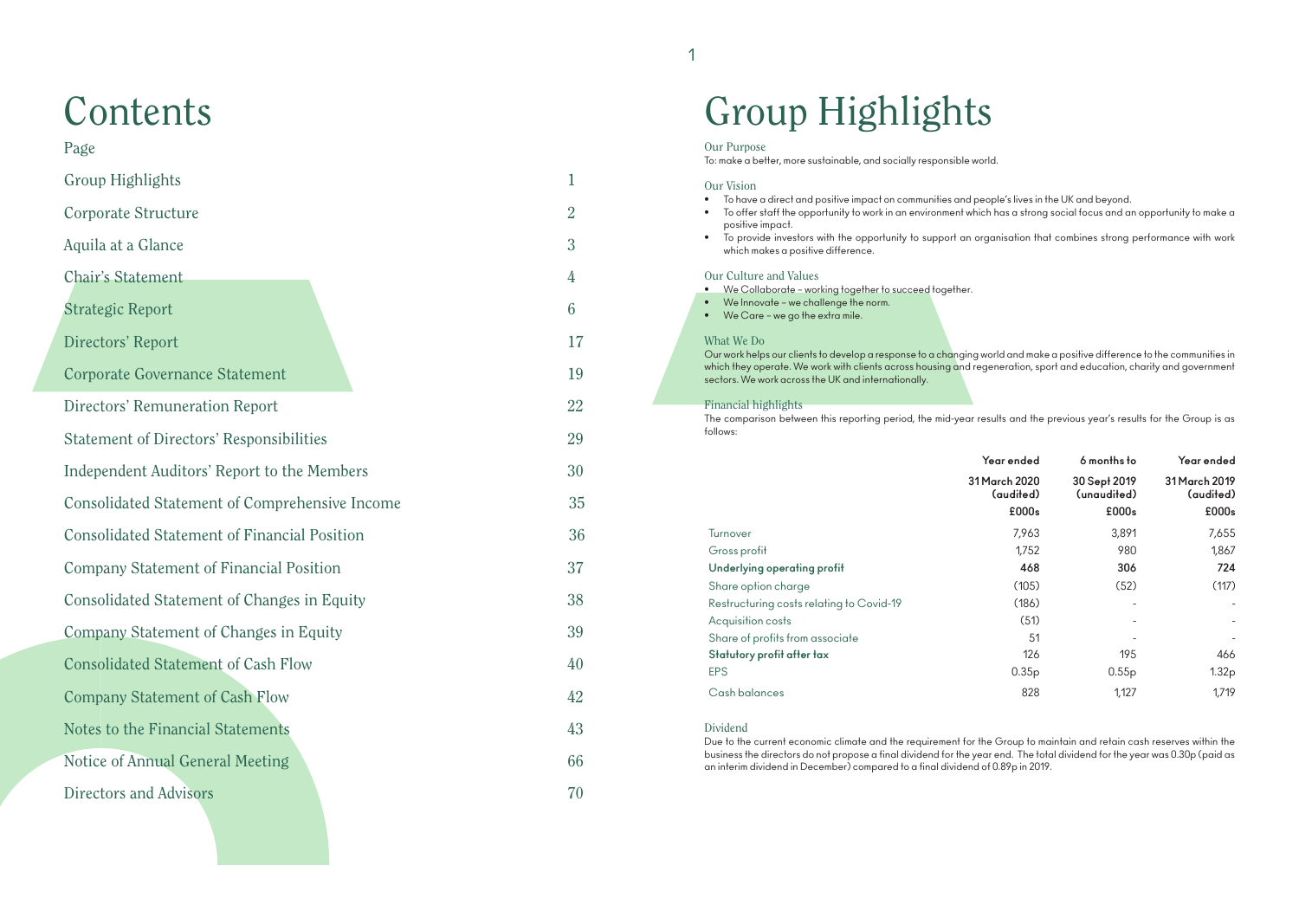Aquila Services Group plc "Aquila" Derek Joseph (Executive Chair) Claire Banks (Finance Director & Co Sec) Fiona Underwood (Executive Director) Richard Wollenberg (Non-Executive)

Altair Consultancy and Advisory Services Ltd "Altair" Directors: Fiona Underwood (CEO) Claire Banks Michael Appleby Cathy Beazley Matt Carroll Jim Lashmar Chris Wood

Aquila Services Group plc ('the company') is the holding company for Altair Consultancy & Advisory Services Ltd ('Altair'), Aquila Treasury & Financial Solutions Ltd ('ATFS') and Oaks Consultancy Ltd ('Oaks') which form the group ('the Group').

Aquila Treasury and Finance Solutions Ltd "ATFS" Directors: David Mairs (CEO) Claire Banks Chris Wood

Oaks Consultancy Ltd "Oaks" Directors: Adam Walker (CEO) Claire Banks Rahul Bissoonauth Luke Southall

## Corporate Structure

The Group is pleased to report that since the end of the financial year, changes to the corporate structure of the organisation and the directors of the subsidiary boards are shown below.

> Oaks, an independent consultancy, assists education and sporting organisations and joined the Group on 11 June 2019 and Finalysis acquired on 31 January joined the Group as part of ATFS.

The Group continues to implement its business strategy of widening the offer to encompass all the professional consultancy services that the Groups client base demands. The Group now encompasses specialisms in affordable housing, regeneration, sport and education consultancy. This includes the provision, financing and management of affordable housing and related activities, advising and supporting organisations that benefit local communities such as housing associations, local authorities, government agencies, multi-academy trusts, other non-profit organisations and those set up for community benefit, as well as providing related high- level business advice to the commercial property sector. The acquisition of Oaks and Finalysis was a key step in fulfilling this strategy.

### Group members Altair Consultancy & Advisory Services Ltd

- Specialist sports, charity, statutory and education consultancy
- Clients include national and international sports teams and governing bodies, national and international charities, statutory organisations and local authorities, multi academy trusts and teaching school alliances, housing associations and corporate businesses • Operates extensively within the UK and Europe and increasingly within India and Asia • Provides consultancy advice and guidance in relation to strategic and business planning, organisational and cultural change programmes, impact
- measurement, together with

- Specialist management consultancy company
- Works with organisations that govern, manage, regulate or build housing
- Operates within the UK, Republic of Ireland and with an increasing international presence
- Provides development, governance, financial, HR, compliance, transformation and strategic advice and executive and non-executive recruitment
- Work is delivered through advisory projects on a fixed fee basis, retained contracts in our

finance and governance business streams and interim placements for members of the property team

at client sites

### Aquila Treasury & Financial Solutions Ltd

- 
- Specialist treasury management consultancy authorised and regulated by the Financial Conduct Authority. • Clients include local authorities, charities, housing associations, education bodies, private sector housing providers and government bodies. • Operates across the UK and
	- Ireland. Provides advice on treasury
	- - price contracts as retained general treasury advisers agreements Specific advisory project
		- contracts are on a fixed fee agreed project milestones

policy and strategy, debt and capital market finance, banking and card merchant services, value for money, and financial market information services. • Work is delivered through fixed and information subscription

basis, won through competitive procurement tenders, payable on

### Oaks Consultancy Limited

implementation support in

## Aquila at a Glance



• Work is delivered through a mix of fixed price contracts and retained general advisory services

### Investments

**3C Consultancy Limited – 25% equity holding** 

The Company provides IT consultancy services to the housing sector.

### **AssetCore – 6% equity holding**

A digital financial debt management platform for the affordable housing sector.

These investments form part of the Group's continuing strategy to establish a presence as a key player in a range of IT consultancy and digital initiatives in the sector.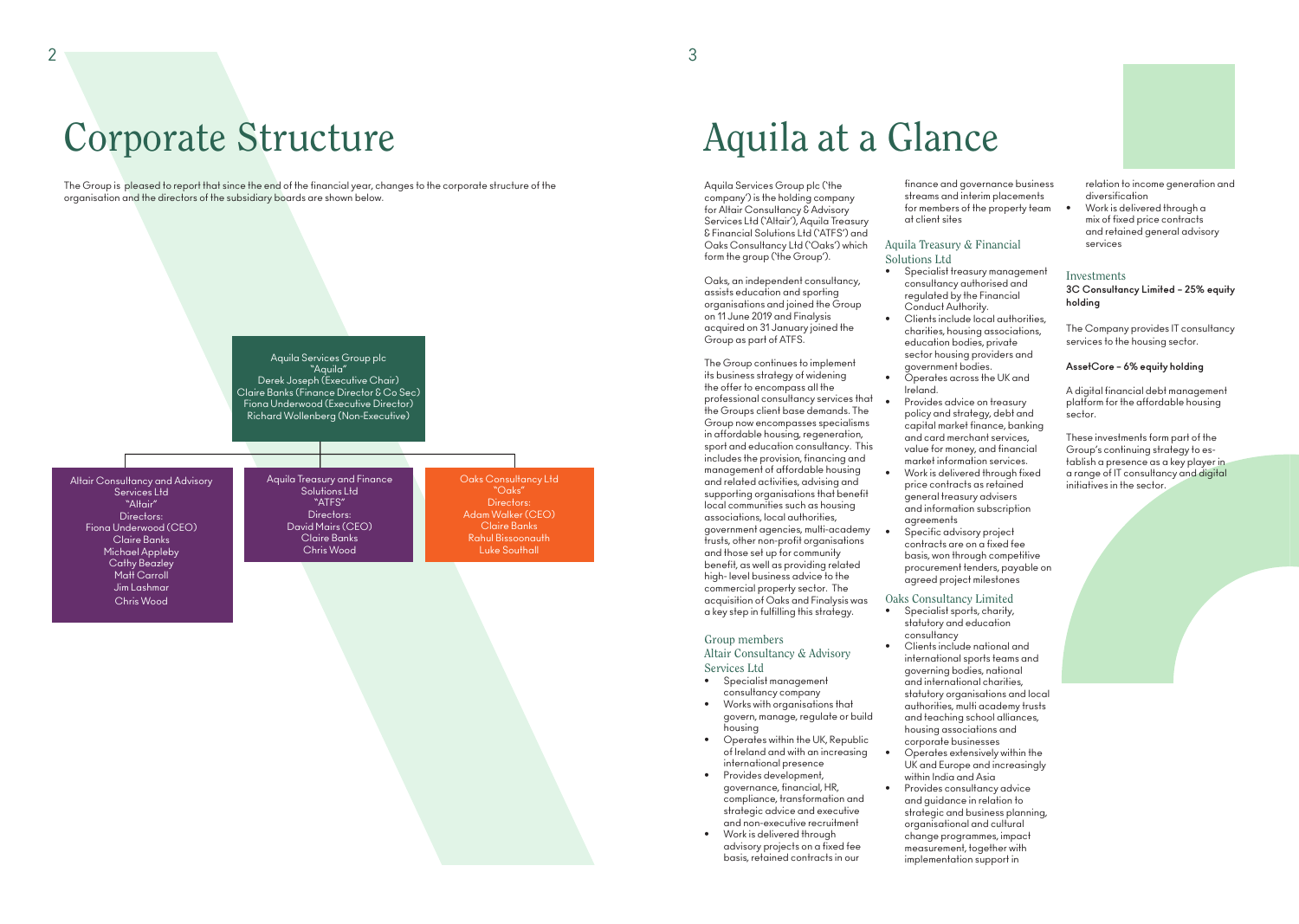## Chair's Statement

### Dear Shareholder,

I am pleased to present the Annual Report and the Financial Statements for the year to 31st March 2020.

The report has been redesigned to provide a more accessible overview of the Group businesses, activities and outcomes for the year so I am taking this opportunity to give an insight to our trading and decisions for the past year and our thoughts and plans for the future.

'May you live in interesting times' is an old Chinese greeting although some might say a curse. The implication was not avoiding boredom but that the road ahead would be dangerous and you would need all your skill and endeavour to successfully complete your journey. How apt this greeting would have been at the start of the year. So much has happened. I am pleased to report we are now recognising the successes and overcoming the difficulties so that we look forward with confidence.

A key element of the Group's business objectives was to widen the range of professional services we offer our clients. This expansion would benefit the business by diversifying our income streams both by sectors and geographically.

The acquisition of Oaks which completed in June 2019 widened our consultancy client base in the education, sports and charity sectors as well as providing opportunities with existing clients who provide community services. Oaks also has an established and growing international portfolio. Bringing Finalysis into the Group as part of our treasury subsidiary ATFS earlier this year adds the education sector to our treasury client base as well as a wider range of

### financial support services.

We have been diversifying our business activities within Altair, updating and expanding our transformation offering, growing and strengthening our technical teams to support clients with their compliance and cladding issues, particularly through Altair governance and leadership teams. The continuing expansion of Altair International and teams developing new products will provide increasing revenues in future years.

We are successfully continuing to develop our high level and short-term placement model mainly through the Group's property division and future plans include rollout to other divisions and specialist teams. As mentioned in previous reports, the interim executive business remains under pressure from a variety of sources: clients utilising internal resources or utilising their own networks, the implementation of IR35 and competition from internet-based platforms.

Early in the financial year the Group Board conducted a governance review, streamlined some of our decision making and enabling opportunities for our up and coming ambitious team members. Subsidiary boards will now only have operational members and all Group integration and co-ordination will be routed through these boards. This process completed towards the end of the year is working well in difficult circumstances and is expected to be cost beneficial for the future.

Without the COVID-19 emergency we are confident that reported profits for the year would have been similar or better than the previous year reflecting the progress reported at the interim stage. The gross profit for the twelve months ended 31 March was £1,752k compared to £1,867k for the twelve months ended 31 March 2019.

The success of our business strategy was starting to be recognised at the September 2019 interim stage with increased turnover and higher profit, both at the gross and operating level and enhanced cash balances

all compared to the same point in the previous year. With Oaks and Finalysis beginning their integration into the Group and some of the wider political uncertainties such as Brexit and the General Election now less important, we looked forward to sustainable growth and reporting improved outcomes for the year.

By the middle of February 2020 there were increasing concerns about the spread of the COVID-19 virus and we were thinking about the implications this could have on our operations. Like most other businesses, it was difficult to assess the impact this might have in the UK and on our clients. Within two weeks we moved from a watching brief to an action plan. The investment we had made in IT meant that the move to home working was swift and seamless. Consultants normally based at the offices of clients were able to continue working from home. The Board agreed that it must reshape the business to focus on client delivery and put on hold our expansion programme. Resources would not be available for our strategic plans such as acquisitions and mergers. As a consequence, the role of our Group CEO Steve Douglas CBE became redundant.

> I must make special mention of Steve Douglas CBE, our CEO. We will miss his knowledge and experience of the affordable housing sector and his commitment to the diversity agenda. We wish him well for the future.

Much depended on the decisions of our clients wanting to continue with existing contracts or defer. For many of our clients their priorities would dramatically change as many needed to put first their own vulnerable residents and service users. This was all done with a high level of cooperation and understanding and reflects the quality of the relationships between our staff and clients.

By the end of March 2020, we had issued or were part-way through a redundancy process for a small number of staff and also took

advantage of the government scheme to furlough some staff to protect their employment. All the above was carried out with as much transparency and staff involvement as possible.

Inevitably working through this action plan reduced turnover in what is usually one of the busiest periods of the year. We reviewed the values of our work in progress and contract pipeline, particularly in terms of delay and extra costs that lockdown arrangements could generate. Our actions had cost implications in addition to redundancy costs, the latter are identified separately in the results.

Including redundancy costs of £186k (2019 £Nil), the legal costs of acquisitions £51k (2019 £nil) and the costs attributed to the existing share options £105k (2019 £117k) underlying operating profit of the business was £468k (Sept 2019 £306k, Mar 2019 £724k). The shortfall is an indicator of the cost to the business from the crisis. Statutory profit after tax for the year was £126k (Sept 2019 £195k, Mar 2019 £466k). For the first time we are pleased to report there has been a contribution from our share of associates profit of £51k (2019: Nil).

Our most pressing concern was not the continuation of existing contracts but whether clients, hard pressed to manage their existing workload and with new responsibilities to support their own vulnerable clients, could

allocate resources to procure future strategic and technical support. We did not know whether new property developments, looking at new ways of working, training and efficiency initiatives would be put on hold and for an uncertain timescale. To plan for this uncertainty, we formulated a range of budgets and cash flows with resulting action plans. I am pleased to report that for the first two months of this year trading has been satisfactory and with some new opportunities coming forward, although not at the level of pre COVID-19, we are likely to be able to sustain trading at a profitable level.

From the early days of the crisis it was obvious that one of the most critical measures was to maximise the Group cash balances. Consequently, additional resources and monitoring were inputted into both billing and debt collection as well as reducing non-essential operating costs as much as possible. This included not declaring a final dividend for the year. I am pleased to say that as at the time of writing our cash balances are higher than at the year end, even after deducting the benefit of the deferral of VAT payments. We are also examining options to increase cash availability to have the capacity to expand if competitors cannot deliver or there are relevant opportunities created by government actions to boost economic activity.

Following Steve's departure and discussions at Group Board it was agreed that I should become the Executive Chair for an interim period. We will review our longerterm requirements when the future level of business activities is more predictable.

There are so many people I personally and on behalf of the Group Board should mention that deserve our thanks and appreciation. I need to express my gratitude to my fellow board members Claire, Fiona and Richard. It would be invidious to pick out other individuals because every staff member, associate, people we work with at clients, regulators and government have given over and above what should be expected and with good humor and understanding.

We do not know if the crisis is over yet though the current easing of lockdown is promising and hope the future is less 'interesting'. Today we are looking forward with confidence to restarting our growth agenda and again generating increasing returns for shareholders. I look forward to reporting on progress at the interim.

### **Derek Joseph - Chair**

**2 July 2020**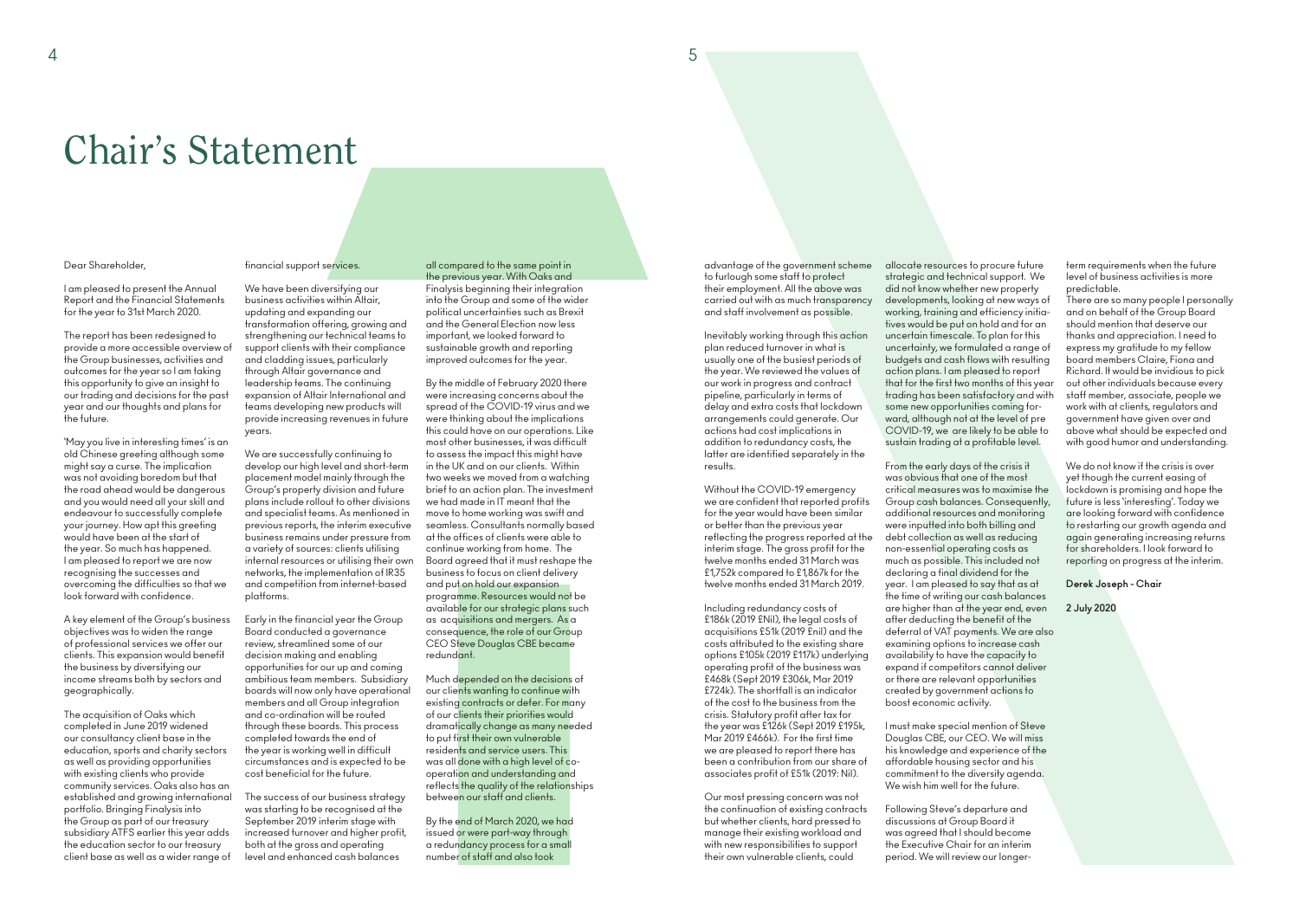## Strategic Report

### Strategy and objectives

Aquila Services Group (Aquila) has a bold purpose to 'make a better, more sustainable, and socially responsible world'. We achieve this by being a consultancy group which provides professional support services to socially focused sectors in the UK and internationally.

Our purpose is core to what we want to be across the group:

- We want our subsidiaries to have a direct and positive impact on people's lives in the UK and beyond.
- We want to offer staff the opportunity to work in an environment which has a strong social focus and an opportunity to make a positive impact.
- And we want to provide investors with the opportunity to work with an organisation that combines strong performance with work which makes a positive difference.

Our work helps our clients to develop a response to a changing world and make a positive difference to the communities in which they operate. At present we work with clients across housing and regeneration, sport and education, charity and government sectors. We work across the UK and increasingly internationally.





Aquila delivers work to clients through key subsidiaries, each of which has a core market and service focus:

- **• Altair** provides support for affordable housing and government bodies through the development, growth,
- management, governance, and operation of organisations, and the improvement of services to housing customers. **• ATFS** is registered with the Financial Conduct Authority and provides advice to the affordable housing sector on treasury and funding solutions, particularly for new affordable housing.
- **• Oaks** works with clients in the sport and education sectors focused on strategy, business planning and income generation activities.

|                                              | Investors                                                                           | Employ                                              |
|----------------------------------------------|-------------------------------------------------------------------------------------|-----------------------------------------------------|
| Why they matter to us                        | Providers of capital<br>and therefore growth<br>opportunities                       | Key res<br>providi<br>and inn                       |
|                                              | A significant<br>proportion of<br>shareholders are also                             | develop<br>Critical<br>Group'                       |
|                                              | employees                                                                           | To offer<br>opportu<br>environ<br>positive          |
| What matters to them                         | Return on investment                                                                | Recogr                                              |
|                                              | Longevity of the<br>business                                                        | Interest<br>client re                               |
|                                              |                                                                                     | Strong                                              |
|                                              |                                                                                     | Person<br>ment                                      |
| Type of engagement                           | Słock Exchange<br>announcements and                                                 | Regula                                              |
|                                              | press releases                                                                      | Regula<br>forums                                    |
|                                              | Annual reports                                                                      |                                                     |
| How the board engages                        | Board attendance at<br>the AGM                                                      | Attende<br>confere                                  |
|                                              | Non-executive<br>director meetings                                                  | Regula<br>commu                                     |
| How they influence<br>board-making decisions | Investors' opinions are<br>taken into account<br>when considering<br>future policy. | The bor<br>concer<br>senior r<br>subsidi<br>are nov |

### **Investors Employees Customers** ource of talent ng solutions **iovative** product pment to assist clients. I in achieving the 's objectives employees the unity to work in an  $\frac{1}{2}$ iment that has a e social impact. Our clients provide services that help in making a better, more sustainable, and socially responsible world The aim of the Group is to assist clients in achieving this. They are the Group's main source of revenue. hition and reward ling work and strong elationships culture and values al and career develop-Quality and value for money. Sound advice. Strong relationships with the Group's employees. r staff surveys r use of different media to inform and listen Direct engagement with clients. ance at staff ences Regular webinar updates and Customer satisfaction survey. nications Regular communication via publications, and e-bulletins. ard listened to the ns and appointed nembers of staff onto ary boards, all of which v operati<mark>onal boards.</mark> Investment in new product development.

The revised UK Corporate Governance Code ('2018 Code') was published in July 2018 and applies to accounting periods beginning on or after January 1, 2019. The Companies (Miscellaneous Reporting) Regulations 2018 ('2018 MRR') require directors to explain how they considered the interests of key stakeholders and the broader matters set out in section 172(1) (A) to (F) of the Companies Act 2006 ('S172') when performing their duty to promote the success of the Company under S172. This includes considering the interest of other stakeholders which will have an impact on the longterm success of the company.

This S172 statement, which is reported for the first time, explains how the Group and in particular the board:

• has reached key decisions and the likely impact of those decisions, including how it has taken account of the

- has engaged with key stakeholders; and
- company's stakeholders in doing so during the financial year.

The S172 statement focuses on matters of strategic importance to the Group, and the level of information disclosed is consistent with the size and the complexity of the business.

### **S172(1) (A) "The likely consequences of any decision in the long term"**

The Group board reviews all relevant information and possible scenarios to consider the implications of any decision made to ensure there is no adverse impact on the future business or stakeholders of the Group and that the strategic aims and objectives of the Group can be achieved. This was demonstrated in the Group's COVID-19 planning.

### **S172(1) (B) "The interest of the company's employees"**

### **S172(1) (C) "The need to foster the company's business relationships with suppliers, customers and others;"**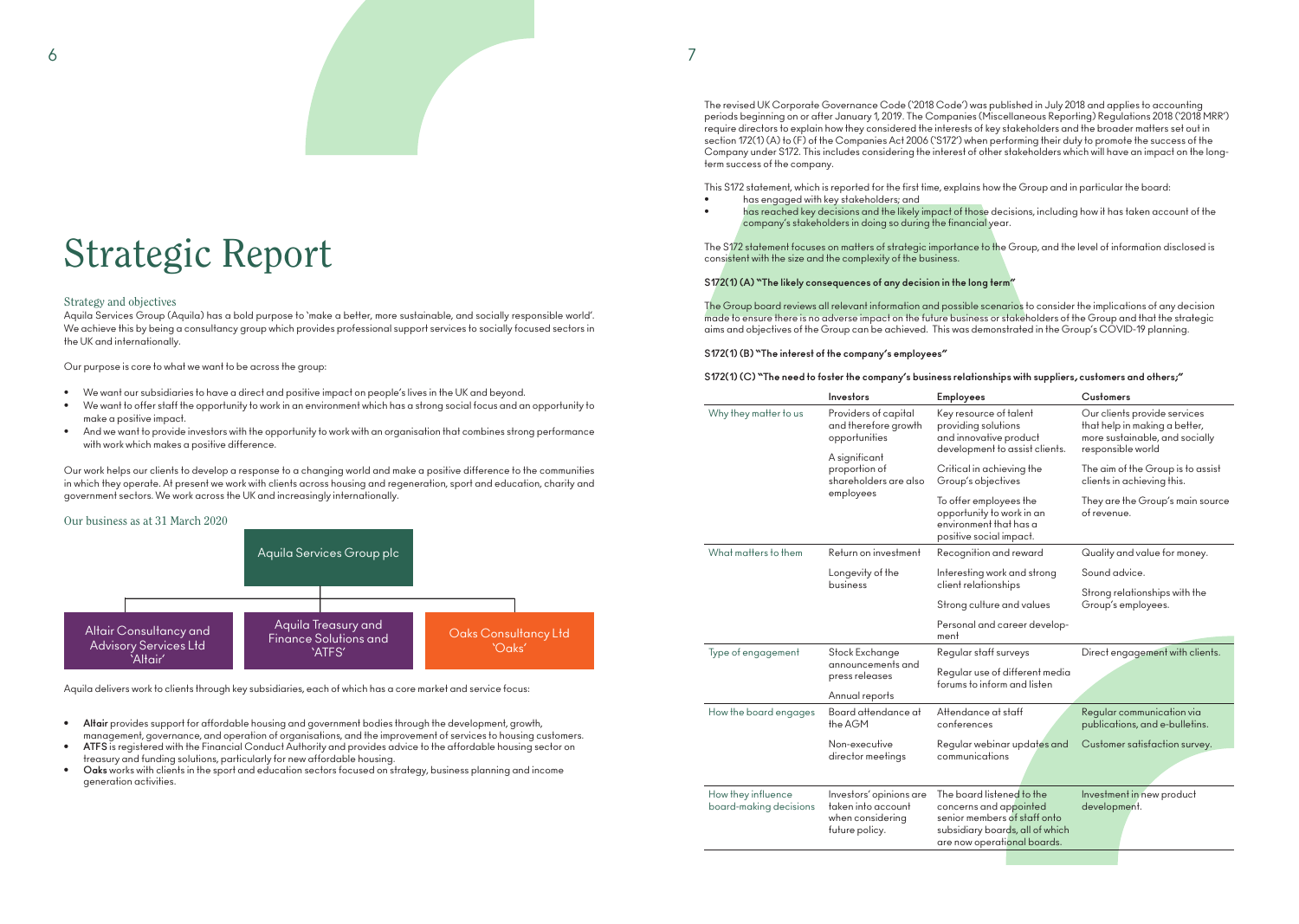### **S172(1) (D) "The impact of the company's operation on the community and the environment"**

The Group is committed to making a better, more sustainable and socially responsible world.

The board listened to the employees and the 'Green Group' has been created as an employee-led group, with representation from across Aquila Group and its subsidiaries.

The Green Group has responsibility for driving Aquila's approach to become a carbon neutral and climate conscious organisation.

### **S172(1) (E) "The desirability of the company maintaining a reputation for high standards of business conduct"**

The Group provides professional support services to socially focused sectors in the UK and internationally, and always aims to deliver exceptional standards of service and conduct and remain market leaders in our sectors.

Our purpose, culture and values dictate the standards that are maintained by our employees.

### **S172(1) (F) "The need to act fairly between members of the company"**

The Group board considers all relevant information taking into account the impact on all stakeholders before adopting the best course of action to enable delivery of the Group's strategy.

### Business environment Trends and factors

This year has been one of change for the Group with the acquisition of Oaks, our specialist sports and education business, and Finalysis, a banking and treasury consultancy.

> We quickly moved to restructure the business and our Group Chief Executive, Steve Douglas CBE, left in April. We have made further redundancies and have taken advantage of the government's furlough scheme for a few of our staff. The redundancies that were committed in the year ended 31 March 2020 have been provided for in the year and identified within note 6 in the notes to the accounts.

There has been considerable external change and uncertainty as the UK went through another election, finally exited from the EU in January 2020 and the impact of COVID-19 in February and March 2020. These external events have affected the business of the Group.

The General Election meant that all government departments and local authorities went into purdah, Brexit caused significant delay in commissioning new work as businesses focussed on preparedness and the actions of the UK Government to halt the spread of COVID-19 meant that work was again delayed, both in commissioning and also delivery or cancelled.

The Group acted very swiftly during

- Support SMC in developing simple and flexible low-cost/lowdensity housing solutions suitable for rural areas.
- Identification of pilot projects for new low- density construction in rural, mid-sized cities of Krygyz Republic.

March and all our staff were homeworking within days of the initial announcement pre-COVID-19 lockdown in mid-March. Our investment in the previous year in IT put us in a very strong position and we could immediately communicate virtually with our clients and internally with our colleagues. The offices in Birmingham and St Leonards on Sea were closed, and our London office remained open for essential services.

The following case studies show work across the Group

Altair International - Providing support to Kyrgyzstan State

Mortgage Company to boost supply of energy efficient homes The objective of this consultancy project is to assist the State Mortgage Company (SMC) in developing solutions for low-cost, low-density housing design, construction techniques and materials suitable for local climate and cultural identity in rural areas, and support stakeholders in rural mid-sized cities to initiate corresponding pilot construction projects.

The outcome from the project led by Altair International, working with a number of other advisers (Sweco and Affordable Housing Institute), is to have pilot projects prepared which integrate energy efficiency/ climate resilience principles with affordable, risk-free lending for the rural population. The core tasks of the project are these:

- Conduct general housing market analysis for Kyrgyz Republic in seven cities.
- Assist the creation of Special Purpose Vehicles for land acquisition, infrastructure

Bus UK fundraising office for 2020, acting as Interim Fundraising Director and supplying significant fundraising capacity to the team. We are leading their fundraising approach to institutions, corporates and major donors in addition to managing and restructuring their existing fundraising team. In 2020 this approach is expected to raise over £700,000 for the charity's work in India and will result in the transition to a new, high performing fundraising team in early  $2021.$ 

## Strategic Report (continued)

servicing, and real estate development including business plan elaboration (up to three cities).

The work will result in having an impact on identifying how housing needs can be addressed in a part of the world where the demand for low-cost homes is high.

### Altair - Greater Manchester GC Growth Hub

The Growth Hub appointed Altair (after a competitive tendering process) to undertake research to better understand the scale and scope of the market opportunities likely to be realised in the next five years for green technologies and services by Greater Manchester Housing Providers (GMHPs). From October 2019 to February 2020, Altair undertook qualitative and quantitative research to understand the barriers and opportunities for the use of green technologies by GMHPs, and to identify demand for specific technologies likely to be used in future for retrofitting of existing properties, and for new development.

The recommendations focussed on: what the low carbon supply chain might do to support the social housing sector, thereby developing commercial opportunities for GMHPs, the role that other key stakeholders might play in expediating the use of green technologies, and ensuring that the sector maximises the opportunity of delivering against national carbon reduction targets.

Our findings have been summarised in a report which is due for wider publication.

### Altair - Government of Jersey - Housing Policy Development Board (Lead sector experts and researchers)

Altair was appointed to assist the work and activities of The Housing

Policy Development Board in Jersey by undertaking primary and secondary research, identifying and liaising with expert witnesses, scoping policy, delivery and financing recommendations and preparing final reports. Our work began with an as-is "baseline" analysis of the main challenges, including key drivers for policy on the supply and demand side of housing provision, such as: • barriers to land and development • Jersey's ageing population • tenure and affordability • Jersey's housing market in the wider economy

- 
- 

Once the board agreed the key issues, we led workshop sessions with sector experts in housing finance, housing delivery, housing for older people, and fiscal policy to generate a long list of potential policy interventions for the board to consider. This long list was refined and tested. Once acceptable interventions were determined, we worked the individual interventions into comprehensive policy packages. They are now being tested (including assessing viability / financial impact) and refined with the board at present.

Our final report includes recommendations from the board for inclusion in the spatial land strategy (Island Plan), Government Strategy and related housing policies.

### Oaks - Magic Bus

Magic Bus works primarily in the most disadvantaged areas of India, Bangladesh and Nepal, and the charity supports over 400,000 young people across South Asia each year. Magic Bus recently partnered with Oaks to undertake a review of its fundraising performance over the last few years and explore all the possible income generation opportunities available in the UK market.

Upon successful completion of this exercise, we presented our findings to the Magic Bus UK board in July 2019, identifying several new areas of development and proposing a new fundraising team structure to build sufficient capacity and expertise within the organisation to enable significant income growth. Following this consultancy exercise, Oaks has taken on the running of the Magic

### ATFS

Our client was a Top 100 charity, providing housing for those with learning disabilities. Here at ATFS we reviewed the commercial terms of a proposed agreement to act as delivery agent for a social impact fund. We assessed associated risks, reviewed board presentations and interviewed executive staff to verify that internal risk assessment was rigorous, and assessed the credential and standing of the social impact fund.

We gained an outcome of an independent view of the risks of the transaction and we highlighted any issues for the Board that had not already been identified.

More information on all case studies is available on the Group's website www.aquilaservicesgroup.co.uk

### Principal risks and uncertainties

The principal risks currently faced by the Group are:

### Financial instruments

The main financial risks arising from the Group's activities are credit risk, foreign currency risk, interest rate risk and liquidity, details of which can be found in note 24 to the Financial Statements.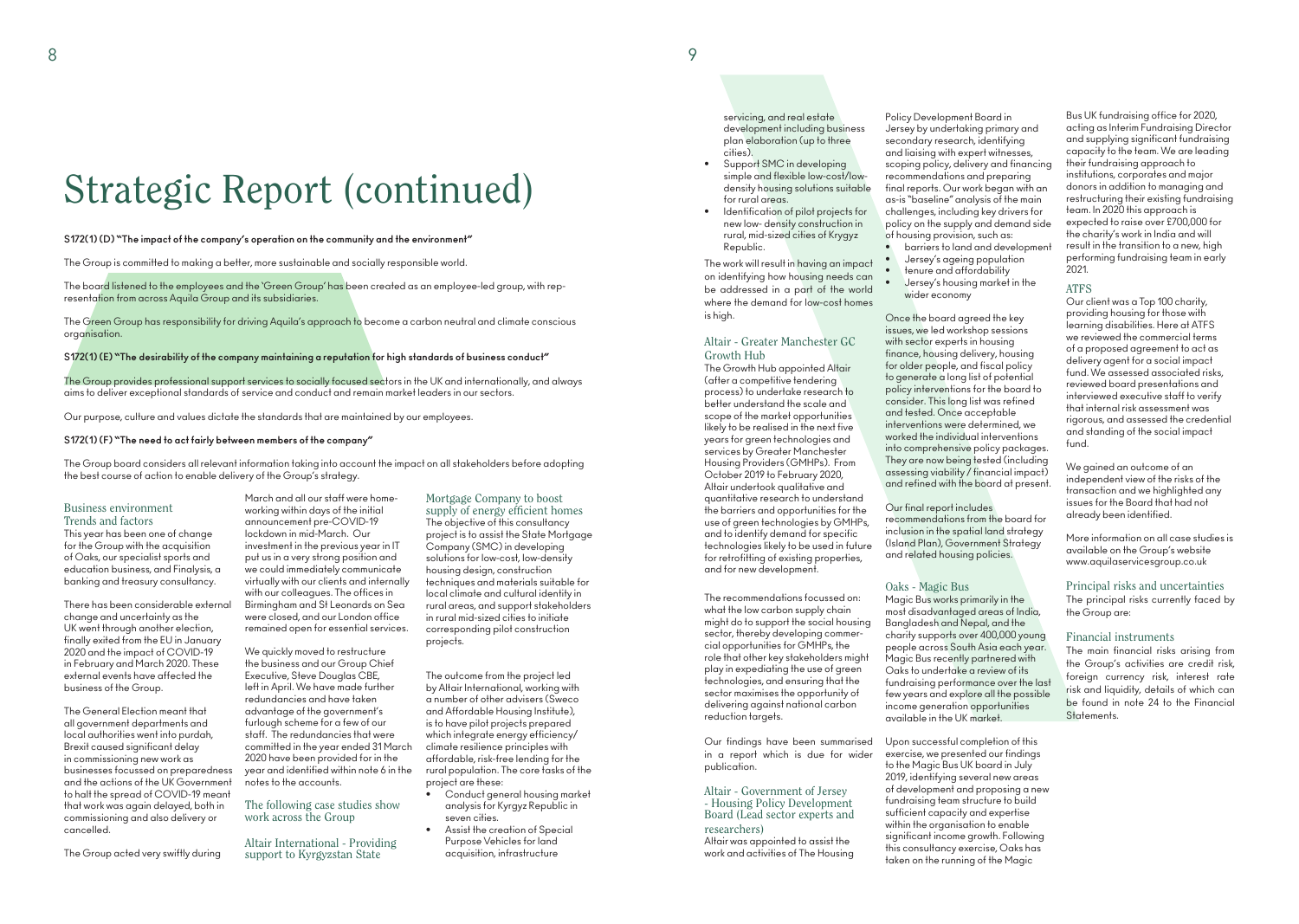Unfavourable economic conditions and/or changes to government policy

The predicted economic decline and/or recession and changes in government policy that may restrict client income, reduce grant levels or other measures could impact the business as clients react and reduce or stop commissioning work.

Local authorities, whose finances have been severely affected by COVID-19, may stop all consultancy contracts and stop commissioning new work.

The continuing Brexit negotiations and the risk of exiting without a deal could lead to a period of uncertainty.

The implementation of IR35 within the interim market, although delayed, has and will continue to affect this part of the business.

### COVID-19

The Group seeks to mitigate all these risks through ensuring that it monitors changes in statutory, regulatory and financial requirements and maintains good relationships with its clients, principal contacts within government, regulators and other key influencers within the sector.

The return to normal business takes longer than anticipated and the possibility of a second or third wave means the normal procurement and commissioning of projects is delayed or cancelled.

### Competition

Increased competition in the market continues to pose a risk to all subsidiary companies.

### Staff skills, retention, recruitment and succession

As the Group is a people-based business a significant risk is the recruitment and retention of talent. The Group has implemented succession plans within the year to mitigate this risk.

Data governance

The increase of cyber-attacks and the loss of data is a serious risk that is monitored closely. The Group complies with all relevant legislation and has invested in updated systems, security and training during the year.

### Mitigations of risk

The Group is well placed to provide the full range of services needed by its clients as the external environment changes. Despite the impact and uncertainty of Covid-19, the outlook for the Group remains positive.

### Environment

As part of the Group's overall purpose of 'Making a better, more sustainable, socially responsible world' the need to tackle the wider climate emergency has been a focus and as a result, a group of employees from across the Group has been set up to plan an approach for the Group and how to assist clients with their climate change agenda and environmental issues. Through the "Green Group" the Group's impact on the environment is currently being measured so that we can develop an action plan to move towards carbon neutral.

Further information is on the website www.aquilaservicesgroup.co.uk

Corporate and social responsibility The Group recognises that we have a responsibility to ensure the impact of

our business is positive. The Group's Corporate and Social Responsibility policy can be seen on the website www.aquilaservicesgroup.co.uk.

The Group has adopted polices to ensure that in all work across the Group and its subsidiaries the impact of human rights, anti-corruption and anti-bribery matters are considered.

The following case study shows the Group's CSR work through Oaks.

### Noah's Star

At the beginning of 2019, Oaks approached the Birmingham charity sector with an exciting opportunity. In line with its values and socially minded ethos, Oaks asked organisations to apply to become its charity of choice. Through this relationship Oaks would provide pro bono support to help the selected charity to generate additional resources and grow its charitable impact.

supporting London local authorities' and housing associations' in-house expert advice on health and safety compliance and the difficult task of composite materials (ACM) and buildings.

In the spring of 2019, Oaks were delighted to announce Noah's Star as its charity of choice. Noah's Star provides a safe and fun place for siblings of sick and premature babies to play, as well as reassurance to parents, enabling them to spend time with their newborn. Noah's Star also runs a sibling support group at Birmingham Women's Hospital, providing an area for children to play whilst their parents spend time with their poorly baby.

Throughout 2019 Oaks Consultancy have volunteered at Stay and Play sessions, provided £6,000 worth of in-kind business support, secured a £10,000 grant, and fundraised £1,800. The Charity Quiz Night in March at Birmingham Malmaison invited local businesses to enter teams to play for prizes, with all ticket sales donated directly to the charity, and ran a

## Strategic Report (continued)

raffle. Nearly £800 was fundraised in total on the night. It also increased the charity's profile in Birmingham's professional sector.

As a result of 2019 success Oaks have extended its partnership for a further year and very much look forward to helping Noah's star with the brilliant and impactful work that it delivers. In addition to the obvious benefit, this partnership has also acted as a powerful team development tool, with all Oaks members of staff feeling that they have played their part in supporting a fantastic cause.

Highlights of the partnership to date have included:

- Oaks securing new grants for Noah's Star to grow their vital work.
- Oaks supporting Noah's Star to register with the Charity Commission for charitable status.
- Team Oaks completing the 2019 Wolf Run, raising over £1,000.
- Oaks volunteering at the Birmingham Women's Hospital and at Stay and Play groups at Revolution Gymnastics Club.
- Oaks donating a large collection of wine, chocolates and toiletries made into Christmas gifts for Noah's Star's volunteer.

Noah's Star delivering workshops on children's mental health and safeguarding adults at the Oaks office for local healthcare professionals and care workers.

### Business performance and position

### Altair

Altair saw a slowdown in commissioning of its governance and strategy work over the summer months due to the political uncertainty of Brexit. The impending introduction of IR35 in April 2020 also had an impact on the interim business, with clients changing the way they resourced executive vacancies, choosing to source in-house rather than through professional services firms. Our property team continued their growth trajectory, despite some larger London housing organisations scaling back on their programmes and a slowdown in the sales market very visible. We were very successful in growing our market presence

development teams and the delivery of much needed homes. Our technical team grew in response to the need for re-cladding buildings with aluminium other unsuitable materials. Policy and legislative changes following Grenfell continue to ensure improved safety of

Our work with for-profit providers has continued and we have grown our reputation in this market, providing advice to large funding institutions in addition to smaller providers.

Altair has continued to invest in its staff and their development and this year we commenced a graduate programme, recruiting four graduates who joined us in September 2019 to ensure we build resilience into the company.

During the year we have also invested in the growth of Altair International, our consultancy focused on supporting the delivery of affordable housing interventions in developing countries across the world. This investment had begun to lead to a significant growth in our profile and pipeline of projects. We are now delivering projects which have a real impact on affordable housing in countries across Sub-Saharan Africa and Asia and we are working with a range of stakeholders and clients including national governments, multilateral aid agencies, funders and international investors. The international environment has been significantly affected by COVID-19, with several projects being delayed or put on hold, whilst some have moved to virtual working. Travel restrictions and a reprioritisation of focus from international stakeholders imposed by Covid-19, will affect our international work in the short term. However, the demand for support in tackling the affordable housing crisis remains strong and we are well positioned to take advantage of this in the medium to long term.

### ATFS

This year saw significant change for ATFS with the acquisition by the Group in Q3 of Finalysis UK Limited, a leading banking and treasury

consultancy practice specialising in the education sector. This represents not only expansion and diversification of ATFS's client base and scope of services, but also brings services complementary to the wider Group client base.

Over the first three quarters of the year the main focus for clients was the potential financial risks associated with Brexit and anticipated financial market volatility. The capital market continued to exhibit substantial appetite for housing association debt transactions. Consequently, the majority of debt advisory work during the year was focused on restructuring/repositioning clients' debt portfolios to provide high levels of liquidity as a cushion against Brexit impact and to take advantage of low long-term interest rates. However, a number of clients also postponed commitments or suspended project progress pending the election outcome.

During the coming year we will complete full integration of the Finalysis brand into ATFS and develop the service offer across the Group's education and housing client portfolios.

### Oaks

Oaks joined the Group in June 2019 and has added strength across sectors where we had little or no presence. The Group has already reaped the benefits, with services that Oaks offer into the education and sports sector being commissioned in the housing sector and we will build on this in the coming year. During the year under review, Oaks significantly expanded its European presence through its appointment as a UEFA consultant. This work stimulated strategic planning projects within eight national football federations.

Over the same period, Oaks further expanded its international credentials through its work with Magic Bus, one of India's largest sport for development charities. In education, Oaks maintained a strong market position however it saw a marginal and temporary decrease in new contract conversions in quarter 3 and 4, primarily caused by a new Ofsted regime.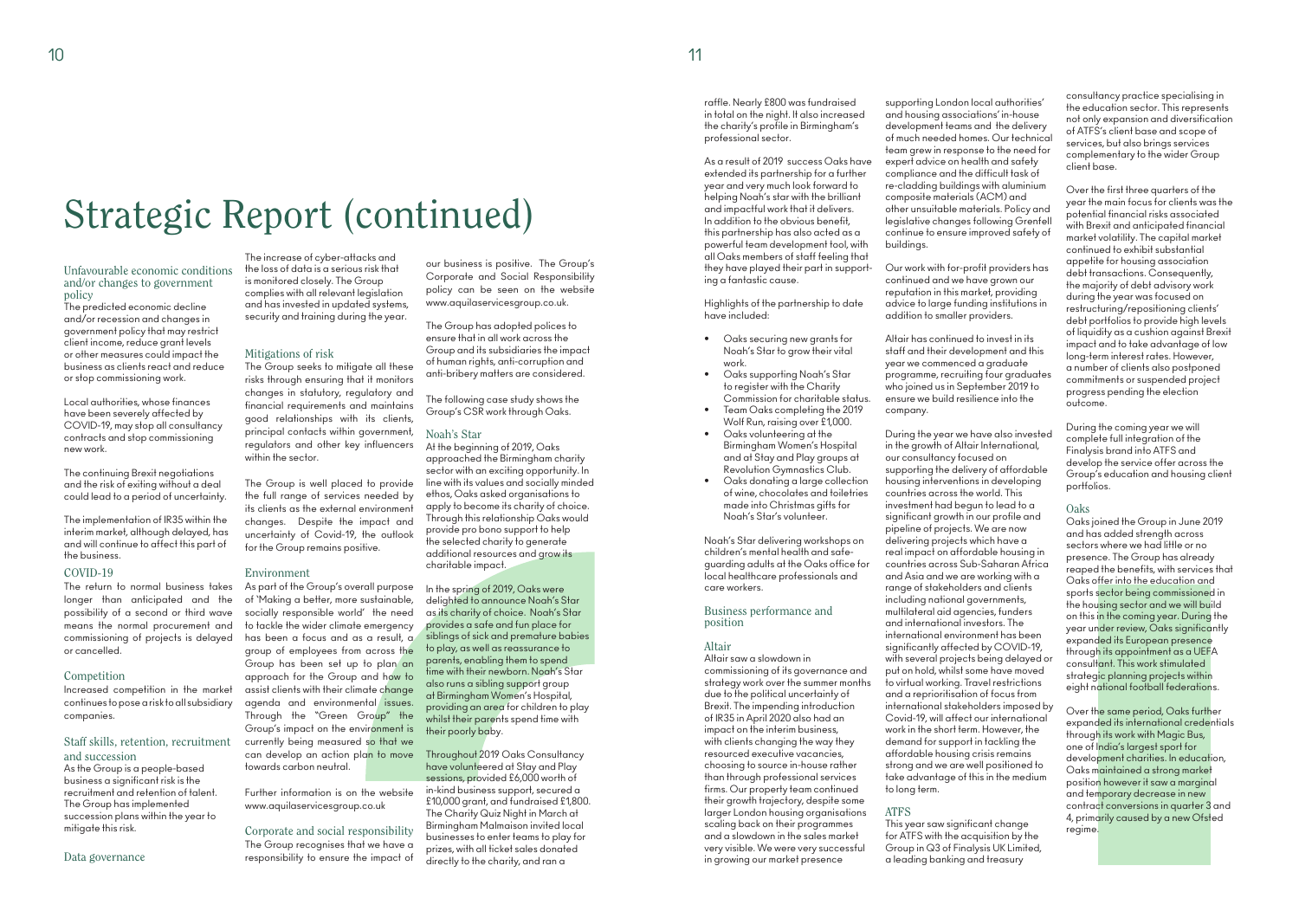### Revenue

### £7,963k

### The measure

Revenue growth is the increase/ decrease in revenue year-onyear.

### The target

To deliver growth in revenue from expansion both geographically and by business stream.

Gross profit

£1,752k

The measure

Gross profit growth is the increase/

year. The target

To deliver growth in profit across all parts of the Group.

decrease in gross profit year-onincrease/decrease in margin yearon-year.

Gross profit margin

22%

The measure

Gross profit margin growth is the

The target To maintain strong gross profit margins.

### Key performance indicators

The Group tracks its progress against its strategy by monitoring its key performance indicators (KPIs) regularly. These are set out below:

> £7,963k £7,655k

> > £5,905k

2020

2019 2018



2020 2019 2018 22% 24%



## Strategic Report (continued)

Underlying operating profit £468k

The measure The increase/decrease in underlying profit year on year.

The target

To deliver sustainable growth in underlaying operating profit.

Underlying operating profit excludes costs and charges relating to restructuring, acquisition and share options. The measure The increase/decrease in reported profit year-on-year.

The target To deliver sustainable long term growth in profit after tax.

### Earnings per share 0.35p

The measure The increase/decrease in EPS year on year.

The target

To deliver long term growth in EPS to enhance Shareholder value.



Underlying profit is shown as profit before share options charges, redundancy costs and costs of reorganisation. The Group uses this as a performance measure of "operational profits" providing a clearer measure year on year without the distortion of unusual items.

Underlying operating profit Share option charge Restructuring costs relating to COVID-19 Acquisition costs



| 31 March 2020 | 31 March 2019 | 31 March 2018 |
|---------------|---------------|---------------|
| £000s         | £000s         | £000s         |
| 468           | 724           | 660           |
| (105)         | (117)         | (135)         |
| (186)         |               |               |
| (51)          |               |               |
| 126           |               | 525           |



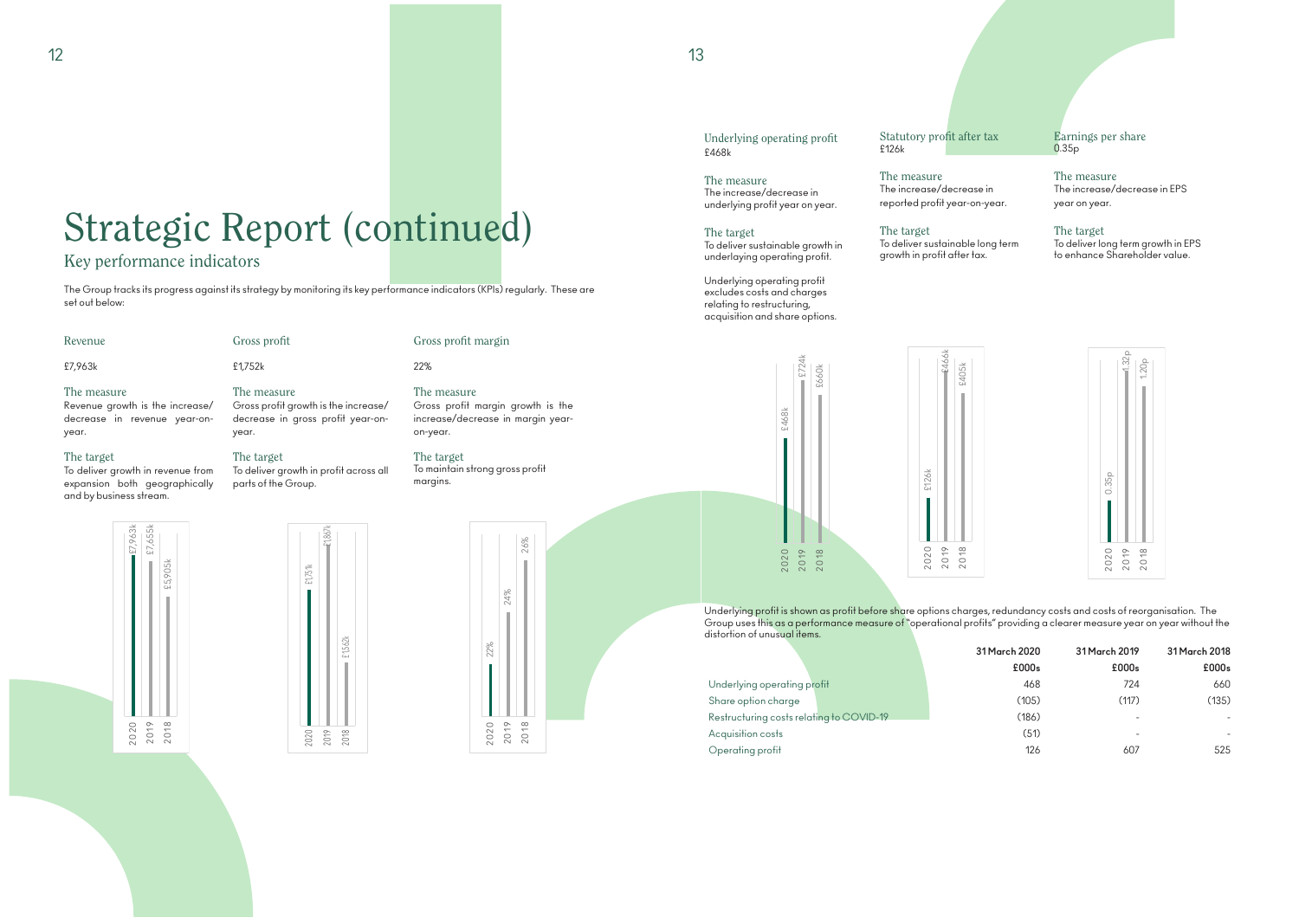### Geographic spread of income

**The measure:** To track where income across the Group is generated **The target:**  To increase income from international markets



Turnover is split accross the different services as shown below. **The measure:**

To track how income across the Group is generated



## Strategic Report (continued)



Housing Education Sports

### Spread of income by sector **The measure:** To track income across the Group by sector **The target:** To increase market share in other sectors



### Client numbers across the Group **427 The measure:** Increased client numbers year on year **The target:** To increase the number of clients that the Group deliver services to





### Client satisfaction

**The measure:**  To ensure all customers are satisfied with the services delivered across the Group **The target:** 

To exceed client expectation in delivery of services

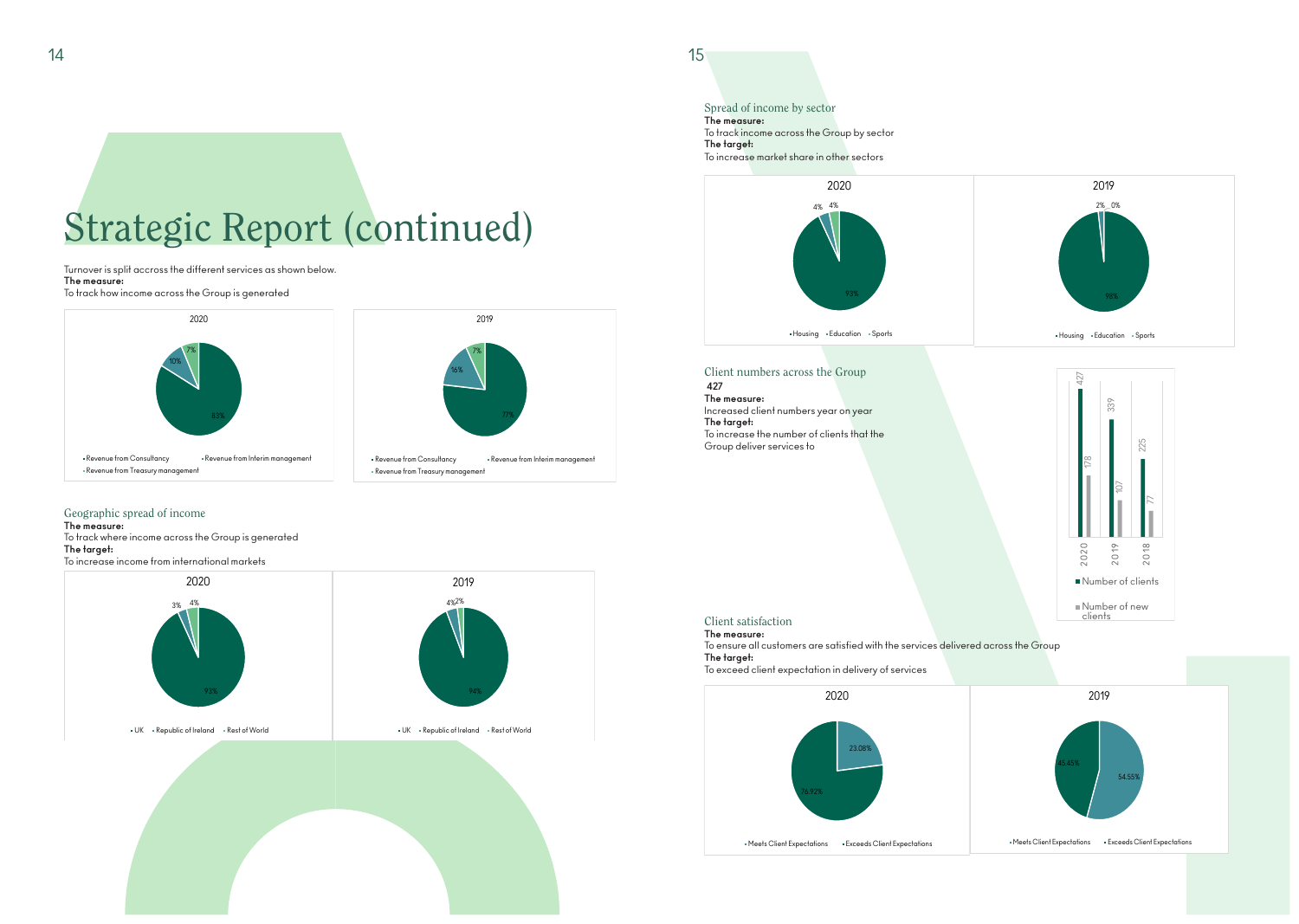The Group consults with its employees regularly through direct updates and conducts an annual review of staff; results are reviewed and discussed by the directors and an action plan agreed and discussed with all staff. The Group invests in training and developing its employees through both internal and external courses.

The Group follows the legislative requirements set out in the Equality Act 2010 which covers all aspects of equality and diversity, replacing previous legislation covering equal pay, sex, race and disability discrimination. The Group gives due consideration to all applications and provides training and the opportunity for career development wherever possible. The board is also mindful of the Human Rights Act 1998.

### Going concern basis

The board updates its three-year business plan annually. This includes a review of the company's cash flows and other key financial ratios over the period. These metrics are subject to sensitivity analysis which involves flexing a number of the main assumptions underlying the forecast, both individually and in unison. Where appropriate, this analysis is carried out to evaluate the potential impact of the company's principal risks. The three-year review also

makes certain assumptions about the normal level of capital investment likely to occur and considers whether additional financing facilities will be required.

When COVID-19 struck the main focus was on the following:

1. The ability to complete existing contracts due to travel restrictions 2. Clients not commissioning new contracts

3. Some parts of the organisation not having sufficient work because of the short-term nature of contracts 4. Monitoring of sales invoices and control of debtors

5. Working capital requirements

The Group implemented a revised plan towards the middle of March, which involved reviewing current client contracts, committed income, pipeline opportunities and costs.

The budgets were flexed and stress tested to ensure their viability, variable costs were reduced in line with a reduction in income.

The majority of employees across the Group were already used to working from home with their own laptops. At the beginning of the financial year the Group switched to Office 365 which makes remote working easier as all

files are stored on a SharePoint site. The IT remains strong and support is continuously monitored to ensure continuation of services.

**Directors** thereafter:

**Derek Joseph Steven Douglas Fiona Underwood Claire Banks** 

**Susan Kane** 

Based on the results of these analyses, action taken during March and April, continuous monitoring of the sales invoices, cash generation and cash balances, the directors have a reasonable expectation that the company will be able to continue in operation and meet its liabilities as they fall due in the next twelve months and over the three-year period of their assessment; thus they continue to adopt the going concern basis of accounting in preparing the annual financial statements.

**Dr Fiona Underwood Executive Director 2 July 2020**



Other employees of the Group

### Employees

A split of our employees and directors by gender as at the end of the year is shown below:

## Strategic Report (continued)

The directors present their report and consolidated financial statements for the year ended 31 March 2020.

Aquila Services Group plc is incorporated as a public limited company and is registered in England and Wales with the registered number 08988813. Details of the Company's issued share capital, together with the details of the movements during the year are shown in note 18. The Company has one class Ordinary share which carries no right to fixed income. Each share carries the right to one vote at general meetings of the Company. Details of employee share schemes are set out in note 21.

The Board's assessment of the performance of the Group, its future developments and the principal risks and uncertainties affecting the group, together with the mitigating factors, are presented in the Strategic report on pages 6 to 16.

### Principal activities

The principal activities of the Group are the provision of specialist housing, sport, educational and treasury management consultancy services. The principal activity of the Company is that of a holding company which manages the Group's strategic direction.

### Results

The results for the Group for the year ended 31 March 2020 are set out from page 35.

### Dividend

Due to the current economic climate and the requirement for the business to retain and maintain cash reserves the directors do not propose a final dividend for the year end. The total dividend for the year was 0.30p (paid as an interim dividend in December) compared to a final dividend of 0.89p in 2019.

The following served as directors of the Company during the period or

### Directors' Report

| Executive Chair                                        |                           |
|--------------------------------------------------------|---------------------------|
| Group Chief Executive                                  | Resigned 7 April 2020     |
| Executive Director                                     |                           |
| Group Finance Director and<br><b>Company Secretary</b> | Appointed 24 July<br>2019 |
| Group Finance Director                                 | Resigned 24 July 2019     |
|                                                        |                           |

**Richard Wollenburg** Non-Executive Director

Substantial shareholdings in its voting rights:

Richard Wollenburg Susan Kane Fiona Underwood Chris Wood

Steven Douglas Derek Joseph

As at 31 March 2020, the Company was aware of the following notifiable interests

Jeffrey Zitron

- Matt Carroll
- Hannah Breitscha
- 
- Mark Walker
- Adam Walker

 $16$  17



|      | Number of<br>Ordinary shares | Percentage of<br>voting rights | Nature of<br>holding |
|------|------------------------------|--------------------------------|----------------------|
| ırg* | 3,808,406                    | 10.04%                         | Direct               |
|      | 3,279,440                    | 8.64%                          | Direct               |
|      | 3,279,440                    | 8.64%                          | Direct               |
|      | 3,279,440                    | 8.64%                          | Direct               |
|      | 3,144,305                    | 8.29%                          | Direct               |
|      | 3,005,538                    | 7.92%                          | Direct               |
|      | 2,798,403                    | 7.37%                          | Direct               |
|      | 1,307,229                    | 3.44%                          | Direct               |
| ıdel | 1,307,229                    | 3.44%                          | Direct               |
|      | 1,296,239                    | 3.42%                          | Direct               |
|      | 1,248,176                    | 3.29%                          | Direct               |

\*Includes shares held by immediate family members of Richard Wollenberg

The Company is not aware of any changes to the above holdings between 31 March 2020 and the date of this report.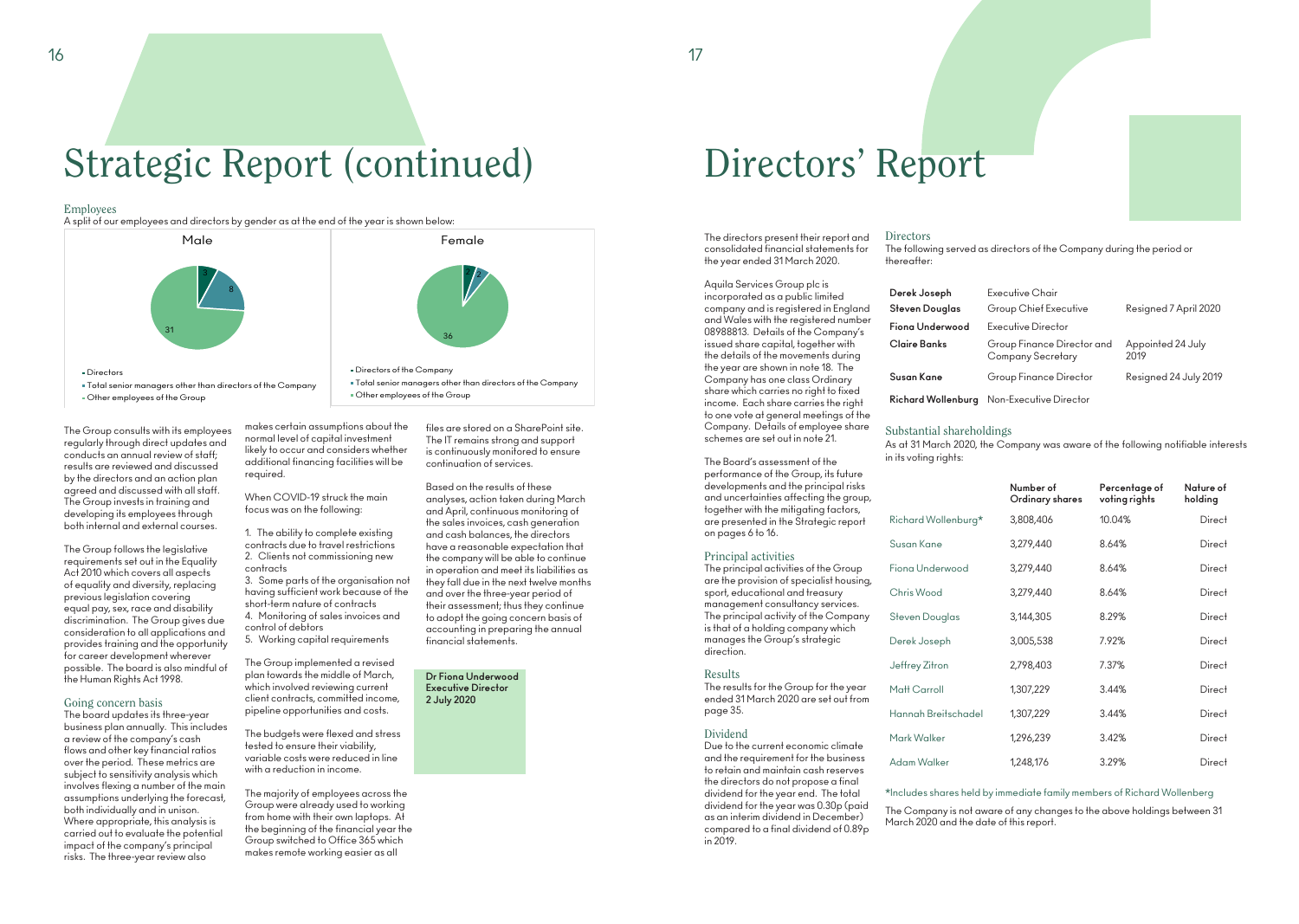Overseeing the overall strategic development of the Group and approving the strategy to achieve Setting the Group's values and

Corporate Governance Statement The Directors' Report incorporates the Corporate Governance Statement set out on pages 19 to 21.

### Powers of directors

Subject to the Company's Articles of Association, UK legislation and any directions given by special resolution, the business of the Company is managed by the board of directors. Details of the matters reserved for the board can be found in the Corporate Governance Statement on pages **19 to 21**.

Post balance sheet events Post balance sheet events are disclosed in note 25.

Political donations The Group / Company made no political donations during the period.

Data protection The Group / Company is compliant with the Data Protection Act

1998 and the General Data Protection Regulation (Regulation (EU)2016/679).

The updated policies are available on http://aquilaservicesgroup.co.uk.

Greenhouse gas emissions The Group / Company has, as yet, minimal greenhouse gas emissions to report from the operations of the Company and its subsidiaries and does not have responsibility for any other emission producing sources under the Companies Act 2006 (Strategic Report and Directors' Reports) Regulations 2013. Therefore the Group has not published a GHG Emissions Statement.

### Auditor

Crowe UK LLP appointed as auditors on 12 March 2019 have expressed their willingness to remain in office as auditor and, in accordance with section 489 of the Companies Act 2006, a resolution that Crowe UK LLP

### Directors' Report (continued)

be re-appointed will be proposed at the Annual General Meeting.

### Auditor information

The directors who held office at the date of approval of the Report of the Directors confirm that, so far as they are each aware, there is no relevant audit information of which the Group's auditor is unaware; and each director has taken all the steps that they ought to have taken as a director to make themselves aware of any relevant audit information and to establish that the Group's auditor is aware of that information.

Board Governance framework At the date of this report the Board comprises (Chairman, two Executive Directors and one Non-Executive Director).

**Dr Fiona Underwood – Executive Director By order of the Board 2 July 2020**

The Corporate Governance Statement forms part of the Directors' Report and follows the FRC UK Corporate Governance Code 2018 ("the code"). A copy of the code is available from the FRC website at www.frc.org.uk

> Ensuring effective governance and risk management and that ethically and that obligations to Shareholders are understood

• Delegates the management of the day-to-day operation of the business to the subsidiary boards The Group board met sixteen

The Group Board is committed to maintaining appropriate standards of corporate governance. The statement below, together with the report on directors' remuneration on pages **22 to 28**, explains how the company has observed principles set out in The Code as relevant to the company and contains the information required by section 7 of the of the Financial Conduct Authority's Disclosure Guidance and Transparency Rules.

A copy of the Company's Corporate Governance Code is available on the Company's website www. aquilaservicesgroup.co.uk

In compliance with S172 of Companies Act 2006, the Board recognises the importance of engagement with its stakeholders and the link this has to the long-term success of the Group. Through the discussions, presentations and reviews held at the board meetings throughout the year, the Board is able to ensure that the Group maintains an effective working relationship with a wide range of stakeholders as well as its shareholders. Updates from directors of the subsidiaries and senior leaders across the Group provide the Board with a greater understanding of the operation of the Group.

Following the Group's commitment to improving corporate governance across the Group since the balance

## Corporate Governance Statement

sheet date the Group has reviewed the structure and composition of the boards. At the date of the report the composition of the boards can be seen on page 2.

The Group commits to engage with employees and create further employee led groups.

The structure of the board and committees and their respective responsibilities are shown below.

The Group Board has primary responsibility for:

- Providing leadership for the Group
- the Group's strategic aims
- standards the Group's businesses act
- and met times during the year

Matters reserved to the Board The Board has adopted a formal schedule of matters specifically reserved to it for decision-making. A full schedule of matters reserved for the Board's decision along with the Terms of Reference of the Board's principal committees can be found on the Company's website at www. aquilaservicesgroup.co.uk

### Audit Committee

The primary responsibilities of the Audit Committee are:

- To monitor the financial reporting for the annual and half-yearly reports, challenging where necessary to ensure appropriate accounting standards have been met;
- Review the internal controls and risk management systems;
- Review the compliance, whistleblowing and fraud polices for the organisation;
- Make recommendations to the Board and shareholders in relation to the appointment, reappointment and removal of the external auditors; and
- Meet regularly with the external auditor, review and approve the annual audit plan and review the findings of the audit with the external auditor.
- The Audit Committee met twice in the year.
- Members are: Derek Joseph, Richard Wollenberg and Fiona Underwood.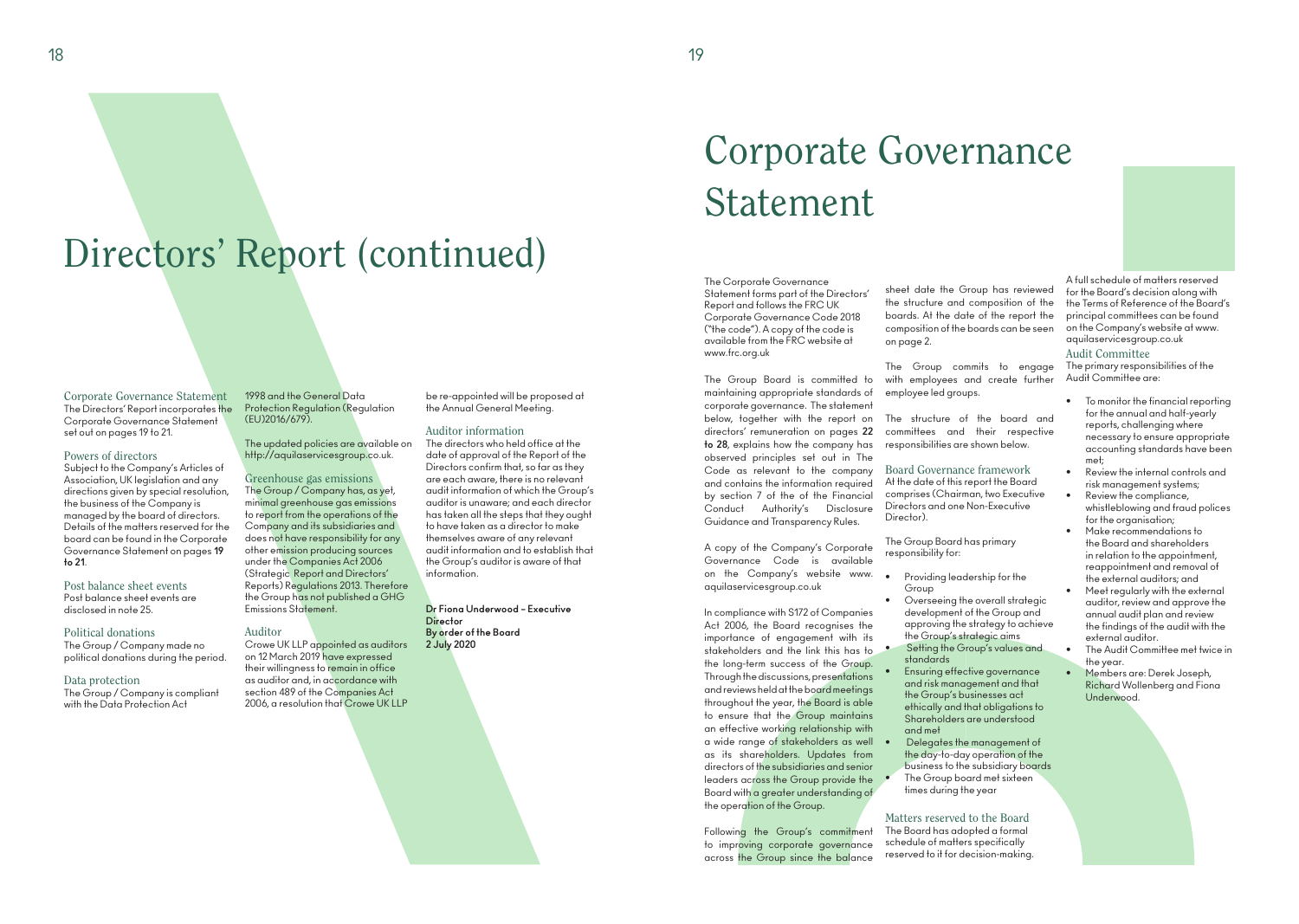Remuneration Committee The primary responsibilities of the Remuneration Committee are:

- Setting the remuneration policy for executive and non-executive directors, including pension and compensation payments. Noone can be involved in their own remuneration process;
- Recommending and monitoring the level and structure of senior management remuneration;
- Reviewing the ongoing relevance of remuneration policy;
- Approving and determining targets for any performancebased pay schemes;
- Ensuring contractual terms of termination are fair; and
- Overseeing any major change in employee benefits.
- The Remuneration Committee met three times during the year. • Members are: Derek Joseph,
- Richard Wollenberg. The report of the Remuneration
- Committee is set out on pages 22 to 28 of this report.

• Members are: Derek Joseph, and Richard Wollenberg

### Subsidiary Boards

The key responsibilities of the subsidiary boards are:

- Responsible for the day-to- day management of the relevant Subsidiary
- Oversee the development and implementation of the Group's strategy
- **Implementation of Group policies**
- Monitor risks and ensure mitigation strategies are in place
- Monitor financial and operational performance of the relevant subsidiary and other specific matters delegated to them by the Group Board

### Green Group

# Corporate Governance Statement (continued)

The 'Green Group' has been created as an employee led group, with representation from across Aquila. It has responsibility for driving Aquila's approach to become a carbon neutral and climate conscious organisation.

### Attendance at Boards

| <b>Director</b>           | <b>Board</b> | <b>Audit Committee</b> | Remuneration | <b>Nominations</b> |  |
|---------------------------|--------------|------------------------|--------------|--------------------|--|
|                           |              |                        | Committee    | Committee          |  |
| Total number of meetings  | 16           |                        | 3            |                    |  |
| Derek Joseph              | 14           |                        | 3            | 3                  |  |
| <b>Richard Wollenberg</b> | 11           |                        | 3            | 3                  |  |
| <b>Steve Douglas</b>      | 15           |                        |              |                    |  |
| Fiona Underwood           | 16           | າ                      |              |                    |  |
| Susan Kane*               | 5            |                        |              |                    |  |
| Claire Banks**            |              |                        |              |                    |  |

\*Resigned 24 July 2019 \*\*Appointed 24 July 2019

Nominations Committee The primary responsibilities of the nominations Committee are:

- Regularly review the structure, size and composition (including the skills, knowledge, experience and diversity) of the board;
- Consider succession planning for directors and other senior executives;
- Keep under review the leadership needs of the organisation, both executive and non-executive;
- Identifying and nominating, for the approval of the board, candidates to fill the board vacancies as and when they arise;
- Evaluate the balance of skills, knowledge, experience and diversity on the board before any appointment is made by the board, and, in the light of this, prepare a description of the role and capabilities required for a particular appointment.
- The Nominations Committee, in conjunction with Board meetings, met several times during the financial year.

Due to the impact of Covid-19 and the subsequent departure of Steve Douglas, Group CEO, on 7 April 2020 Derek Joseph has taken on the role of executive chair. The Board agreed not to replace the Group CEO at this time due to the current economic climate but will review the position including the overall composition of the board in the second half of the financial year.

As the Group's independent non-executive director, Richard Wollenberg acts as a sounding board for the chair and as an intermediary to other directors and shareholders.

Derek Joseph continues to assist the Group in developing the international business and is remunerated for these consultancy services. In the year to 31st March 2020, these totalled £24k. (2019: £53k).

Derek Joseph is a director of AssetCore. Both Derek and Richard Wollenberg are shareholders of AssetCore, of which the Group has an 6% shareholding.

Claire Banks is a board member of 3C, an associate company of the Group.

The Board meets regularly with senior staff throughout the year to discuss areas of operational performance, trading outlook and growth opportunities. This replaces the requirements within The Code which requires a director appointed from the workforce or a formal advisory workforce advisory panel.

### Relations with shareholders

Presentations are given to institutional investors when requested, normally following the publication of the half year and full year results, when interim and annual reports are sent to all shareholders. The results of such

meetings are discussed with board members. All directors attend the Annual General Meeting at which they have the opportunity to meet with shareholders.

### Composition, succession and evaluation

The work of board composition and succession is undertaken by the nominations committee.

The succession plan for the replacement of the Group Finance Director successfully took place during the year ended 31 March 2020. The Board intends to make nonexecutive Group Board appointments in the second half of the financial year.

During the year ended 31 March 2020, the Board did not undertake a board evaluation.

### Audit risk and internal control The Audit Committee, which is chaired

by Richard Wollenberg, comprises the executive chair, non-executive director and executive director. The Board is satisfied that Richard Wollenberg has recent and relevant financial experience to guide the committee in its deliberations and that Derek Joseph and Fiona Underwood have the relevant sector experience.

The committee will meet with the external auditor to consider the results, internal procedures and controls, and matters raised by the auditor. The Audit Committee considers auditor independence and objectivity and the effectiveness of the audit process. It also considers the nature and extent of the nonaudit services supplied by the auditor reviewing the ratio of audit to non-audit fees. It is a specific responsibility of the Audit Committee to ensure that an appropriate relationship is maintained between the company and its external auditor. The Company has a policy

of controlling the provision of nonaudit services by the external auditor in order that their objectivity and independence are safeguarded. This control is exercised by ensuring non-audit projects where fees are expected to exceed £5,000 are subject to the prior approval of the audit committee.

As part of the decision to recommend to the Board the re-appointment of the external auditor, the committee considers the tenure of the auditor in addition to the results of its review of the effectiveness of the external auditor and considers whether there should be a full tender process. There are no contractual obligations restricting the committee's choice of external auditor.

Internal financial controls have been established to provide safeguards against unauthorised use or disposition of the assets, to maintain proper accounting records and to provide reliable financial information for internal use. Key financial controls include:

- the maintenance of proper records;
- a schedule of matters reserved
- for the approval of the Board; and • evaluation, approval procedures and risk assessment for acquisitions.

The Board has considered the size of the Group and the close involvement of executive directors in the dayto-day operations and deems the internal audit function unnecessary. The Board will continue to monitor this situation.

The Group's operations are conducted in accordance with the provisions of laws and regulations, including compliance with the provision of laws and regulations central to the FCA.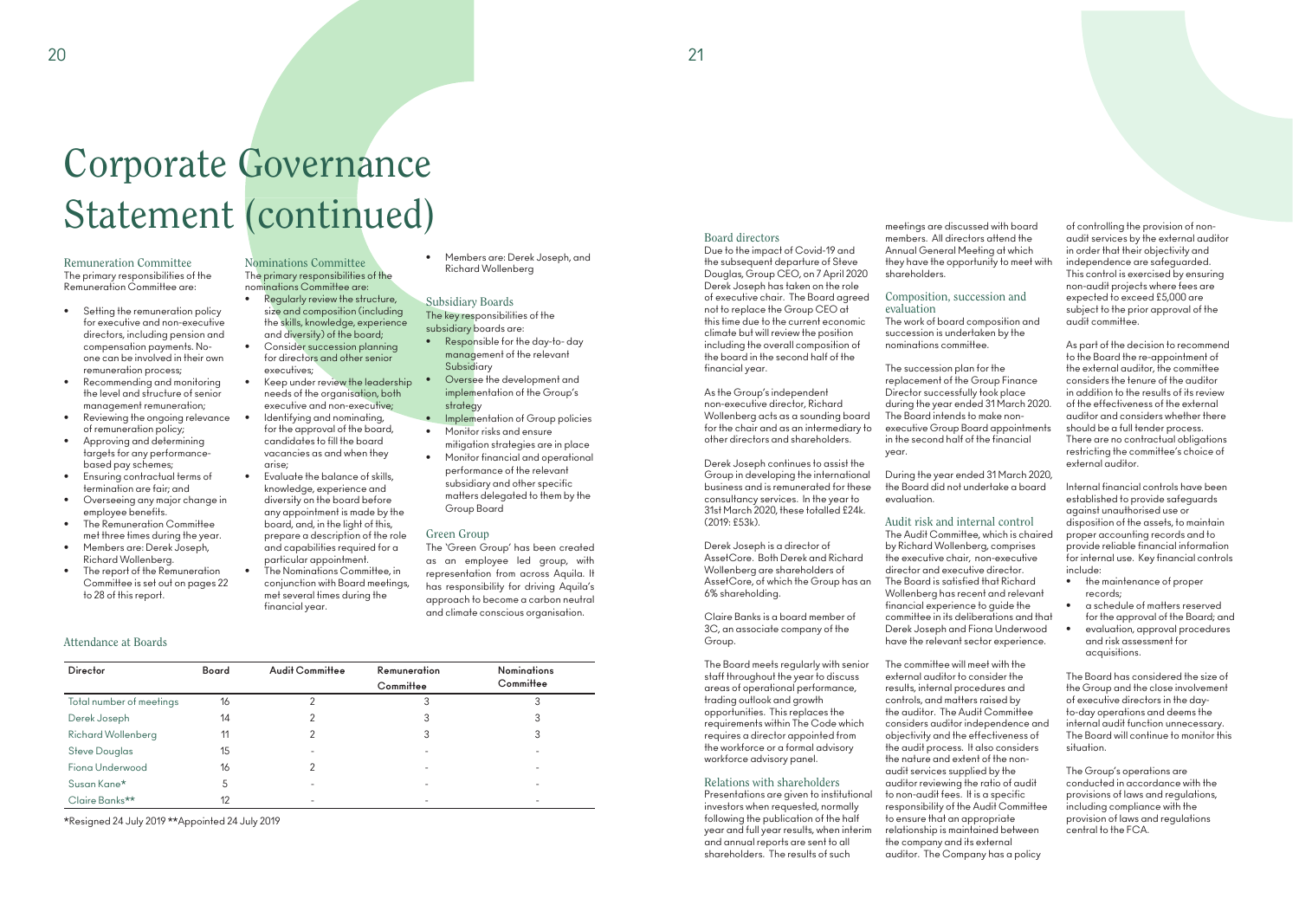### Directors' Remuneration Report

### Remuneration

The information provided on this page of the Directors' Remuneration Report is not subject to Audit.

The report is split into three main areas:

- Statement from the Chair
- Annual Report on Remuneration
- Policy Report.

The Remuneration Committee is chaired by Richard Wollenberg (nonexecutive) and comprises Richard Wollenberg and Derek Joseph (executive chair).

### Statement of implementation of remuneration policy in the following year

The Remuneration Committee proposes to amend the remuneration policy that was approved by the shareholders at the 2018 annual general meeting. The changes to the policy are detailed in the table on page 27.

Statement from the Chair

I am pleased to present the Annual Report on Remuneration for the year ended 31 March 2020.

The Remuneration Committee has used the remuneration policy to specifically link the performance of the Group as a framework to set remuneration levels. Executive directors do not participate in decisions regarding their own remuneration. The committee has access to independent advice but during the year under review they have not sought such advice.

In setting the company's remuneration policy for directors, the Remuneration Committee has considered the best practice provisions annexed to The Financial Conduct Authority Listing Rules and the report has been prepared in accordance with Chapter 6 of the Companies Act 2006 and the Directors' Remuneration Report Regulations 2013 and The Code.

The Remuneration Committee met three times during the year to discuss the executive directors' remuneration, including bonus and share option awards. The directors reviewed the remuneration policy and agreed that further changes were required.

The remuneration policy is designed to attract and retain executive

directors and to motivate them in delivering the objectives of the Company. The underlying principle is that employee and director share ownership is encouraged, and the remuneration policy provides opportunity to reward employees who have met their financial targets and contributed to the wider success of the business. This is achieved through the award of share options. This links their personal interest to the success of the company.

**Richard Wollenberg Chair of the Remuneration Committee 2 July 2020**

### Executive directors' remuneration payable as a single figure (2020)

|                     | Salary and<br>fees | Benefits * | <b>Annual bonuses</b> | Pension | Total   |
|---------------------|--------------------|------------|-----------------------|---------|---------|
|                     | 2020               | 2020       | 2020                  | 2020    | 2020    |
|                     | £                  | £          | £                     | £       | £       |
| Steven Douglas      | 145,000            | 1,200      |                       | 8,700   | 154,900 |
| Fiona Underwood     | 145,000            | 1,367      |                       | 8,700   | 155,067 |
| Susan Kane          | 14,000             | 438        |                       |         | 14,438  |
| <b>Claire Banks</b> | 60,000             | 774        | 13,500                | 4,410   | 78,684  |
| Total               | 364,000            | 3,779      | 13,500                | 21,810  | 403,089 |
|                     |                    |            |                       |         |         |

\*Benefits include private medical insurance

The information provided on pages 23 to 25 of the Directors' Remuneration Report is subject to audit.

### Annual report on remuneration

The directors followed the remuneration policy agreed at the AGM in 2018. The original version of the policy is set out in the 2019 annual report and is available on the website (www.aquilaservicesgroup.co.uk).

### Director changes

Claire Banks was appointed Group Finance Director on 24 July 2019 with Susan Kane stepping down from the board.

### Non-executive directors' remuneration payable as a single figure (2020)

|                    | Salary and<br>fees | <b>Benefits</b>          | Annual<br>bonuses        | <b>LTIP</b>              | Pension | Total  |
|--------------------|--------------------|--------------------------|--------------------------|--------------------------|---------|--------|
|                    |                    |                          |                          |                          |         |        |
| Derek Joseph**     | 34,153             | $\overline{\phantom{0}}$ | $\overline{\phantom{a}}$ | $\overline{\phantom{a}}$ |         | 34,153 |
| Richard Wollenberg | 4,000              | $\overline{\phantom{a}}$ | $\overline{\phantom{a}}$ | $\overline{\phantom{a}}$ |         | 4,000  |
| Total              | 38,153             | $\overline{\phantom{a}}$ | $\overline{\phantom{0}}$ | $\overline{\phantom{a}}$ |         | 38,153 |
|                    |                    |                          |                          |                          |         |        |

Executive directors' remuneration payable as a single figure (2019)

|                       | Salary and<br>fees | Benefits * | Annual bonuses |                          | Pension | Total   |
|-----------------------|--------------------|------------|----------------|--------------------------|---------|---------|
|                       | t.                 | £          | f              |                          |         | f       |
| <b>Steven Douglas</b> | 140,000            | 1,050      | 22,400         | 16,000                   | 8,400   | 187,850 |
| Fiona Underwood       | 140,000            | 1,232      | 22,400         | 16,000                   | 8,400   | 188,032 |
| Susan Kane            | 42,000             | 1.232      | 6.720          | $\overline{\phantom{0}}$ | -       | 49,982  |
|                       | 322,000            | 3,514      | 51,520         | 32,000                   | 16,800  | 425,864 |

\*Benefits include private medical insurance

\*\* Base on 50,000 shares at a market price of 32p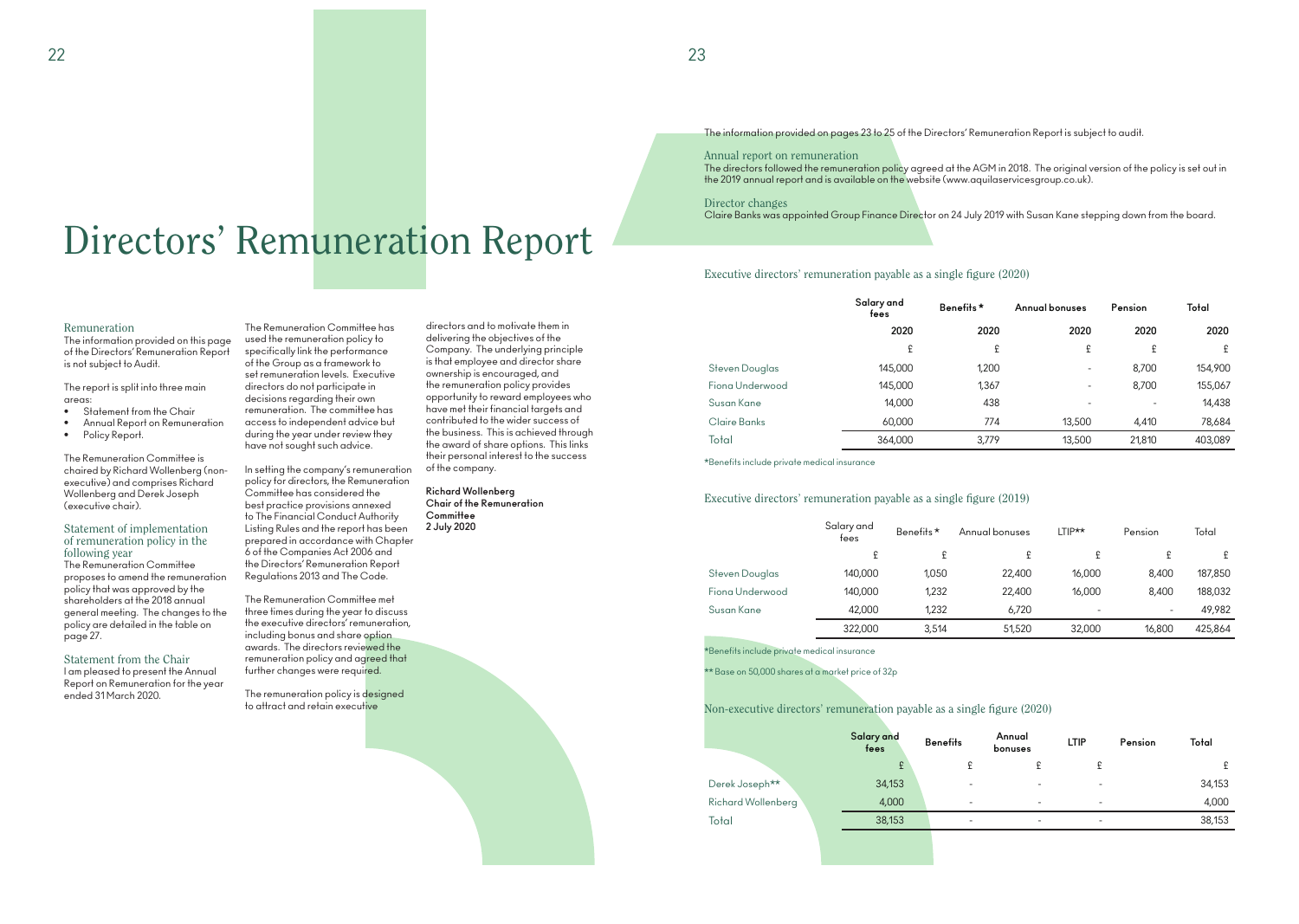### 2019-20 award

Remuneration comittee assessed the performance of the group executive directors against the

| decision is shown below. | Target<br>Performance <sup>1</sup> | Actual<br>Performance | <b>Maximum</b><br>Possible<br>award | 2019/20<br>Unconsolidated<br>bonus award -<br><b>Executive Directors</b><br>Gexcluding Group<br>Finance Director) | 2019/2020<br>Unconsolidated<br>personal<br>bonus award -<br><b>Group Finance</b><br><b>Director</b> |
|--------------------------|------------------------------------|-----------------------|-------------------------------------|-------------------------------------------------------------------------------------------------------------------|-----------------------------------------------------------------------------------------------------|
| Cash based<br>award      | £796k                              | £469k                 | £43,500                             | <b>£Nil</b>                                                                                                       | £13,500                                                                                             |
| Share option<br>award    | £796k                              | £469k                 | £100,000<br>share<br>options        | <b>£Nil</b>                                                                                                       | <b>£Nil</b>                                                                                         |

### Non-executive directors' remuneration payable as a single figure (2019)

|                           | Salary and<br>fees | <b>Benefits</b>          | Annual<br>bonuses        | <b>LTIP</b>              | Pension | Total  |
|---------------------------|--------------------|--------------------------|--------------------------|--------------------------|---------|--------|
|                           |                    |                          |                          |                          |         |        |
| Derek Joseph**            | 62,756             |                          |                          |                          |         | 62,756 |
| <b>Richard Wollenberg</b> | 4,000              |                          |                          |                          |         | 4,000  |
| Jeffrey Zitron***         | 3,332              | $\overline{\phantom{a}}$ | $\overline{\phantom{a}}$ | $\overline{\phantom{0}}$ |         | 3,332  |
|                           | 70,088             | -                        |                          |                          |         | 70,088 |

\*\*Included within the fees for Derek Joseph are £24,153k (2019: £52,756) of consultancy fees.

### \*\*\* Jeffrey Zitron resigned 30 January 2019

The scheme, which is discretionary for executive group board directors, is dependent on the performance  $t<sub>f</sub>$ year, as set out in the remuneration policy. The scheme comprises two elements:

1. An unconsolidated bonus award of up to 30% of basic salary, this is made up pf a personal target of on Group profit targets, and

### Service contracts of executive directors

2. A share option award of up to £100,000 (based on the mid-market share price on the date the which forms part of the long-term incentive plan (LTIP) of the scheme.

All executive directors have a service contract. The contract can be terminated by either party upon giving six months' notice in writing. The contracts are available for inspection at the company's offices.

### Payments to past directors

In the year ended 31 March 2020, there were no payments to past directors.

### Payments for loss of office

No payments were made to directors for loss of office in the year ended 31 March 2020.

### Executive Incentive Scheme

## Directors' Remuneration Report (continued)

1 2018-19 Profit before tax and excluding share option charge plus 10%

Statement of directors' shareholding and share interest The total number of directors' interests in shares and the total number of share options in relation to each director with and without performance measures, those vested but unexercised, and those exercised, is set out below:

### Share Options

| Without<br>performance<br>measures <sup>1</sup> | Vested but<br>unexercised <sup>2</sup> | <b>Exercised during</b><br>the year |
|-------------------------------------------------|----------------------------------------|-------------------------------------|
|                                                 | 515,000                                |                                     |
| 100,000                                         | 615,050                                |                                     |
| 100,000                                         | 615,050                                |                                     |
| 100,000                                         | 615,050                                |                                     |
|                                                 | 309,000                                |                                     |
|                                                 |                                        |                                     |

|                                 | Number of<br>shares | With<br>performance<br>measures | Without<br>performance<br>measures <sup>1</sup> | Vested but<br>unexercised <sup>2</sup> | <b>Exercised during</b><br>the year |
|---------------------------------|---------------------|---------------------------------|-------------------------------------------------|----------------------------------------|-------------------------------------|
|                                 |                     |                                 |                                                 |                                        |                                     |
| Richard Wollenberg <sup>3</sup> | 3,808,406           |                                 |                                                 | 515,000                                |                                     |
| <b>Steven Douglas</b>           | 3,144,305           | 50,000                          | 100,000                                         | 615,050                                |                                     |
| Susan Kane                      | 3,279,440           |                                 | 100,000                                         | 615,050                                |                                     |
| Fiona Underwood                 | 3,279,440           | 50,000                          | 100,000                                         | 615,050                                |                                     |
| Derek Joseph                    | 3,005,538           |                                 |                                                 | 309,000                                |                                     |
| Claire Banks                    | 48,315              |                                 |                                                 |                                        |                                     |

The information provided on pages 26 to 28 of the Directors' Remuneration Report is not subject to audit.

### Remuneration of Chief Executive Officer for the year ended 31 March 2020

|                                                                                                                                                                                                                                                                                                                   |              |         | <b>Shares</b>            | Total   | Total                  |
|-------------------------------------------------------------------------------------------------------------------------------------------------------------------------------------------------------------------------------------------------------------------------------------------------------------------|--------------|---------|--------------------------|---------|------------------------|
|                                                                                                                                                                                                                                                                                                                   | Total        | Annual  | receivable               |         | Remuneration           |
|                                                                                                                                                                                                                                                                                                                   | Remuneration | bonuses |                          |         | Percentage<br>increase |
|                                                                                                                                                                                                                                                                                                                   | £            | £       | £                        | £       | £                      |
| <b>Steven Douglas</b>                                                                                                                                                                                                                                                                                             | 145,000      |         | $\overline{\phantom{a}}$ | 145,000 | Nil                    |
| This compares to the total percentage increase from 2019 to 2020 for all staff within the Group of 2%.<br>Relative importance of spend on pay<br>A comparison of shareholder distributions and total employee expenditure of the Group is set out below for the years end-<br>ed 31 March 2019 and 31 March 2020. |              |         |                          |         |                        |
|                                                                                                                                                                                                                                                                                                                   |              |         | 2020                     | 2019    | Change                 |
|                                                                                                                                                                                                                                                                                                                   |              |         | £'000                    | £'000   | %                      |
| All employee remuneration                                                                                                                                                                                                                                                                                         |              |         | 5,351                    | 4,270   | 25%                    |
| Total dividend per share                                                                                                                                                                                                                                                                                          |              |         | 0.30 <sub>p</sub>        | 0.891p  | (66%)                  |
| Distributions to shareholders                                                                                                                                                                                                                                                                                     |              |         | 106                      | 314     | (66%)                  |
| 1 Are part of a total of 1,713,772 Ordinary Shares at £0.05 per share which were issued as "Rollover Options" and are exercis-                                                                                                                                                                                    |              |         |                          |         |                        |

able in tranches from 1 April 2016 with expiry dates between 31 March 2023 and 31 March 2025. For each director, 275,050 of

these share options are vested.

2 These unapproved Options may be exercised at any time up to 20 July 2020.

3 Includes shares held by immediate family members of Richard Wollenberg.

The committee believes that the reward payable is a fair reflection of the performance over the year.

The bonus award for the Group Finance Director for the year ended 31 March 2020 was based on achieving a personal target and is awarded at 15% of salary. The targets were non-financial due to the promotion to Group Finance Director part-way through the year. The maximum award achievable was £27,000.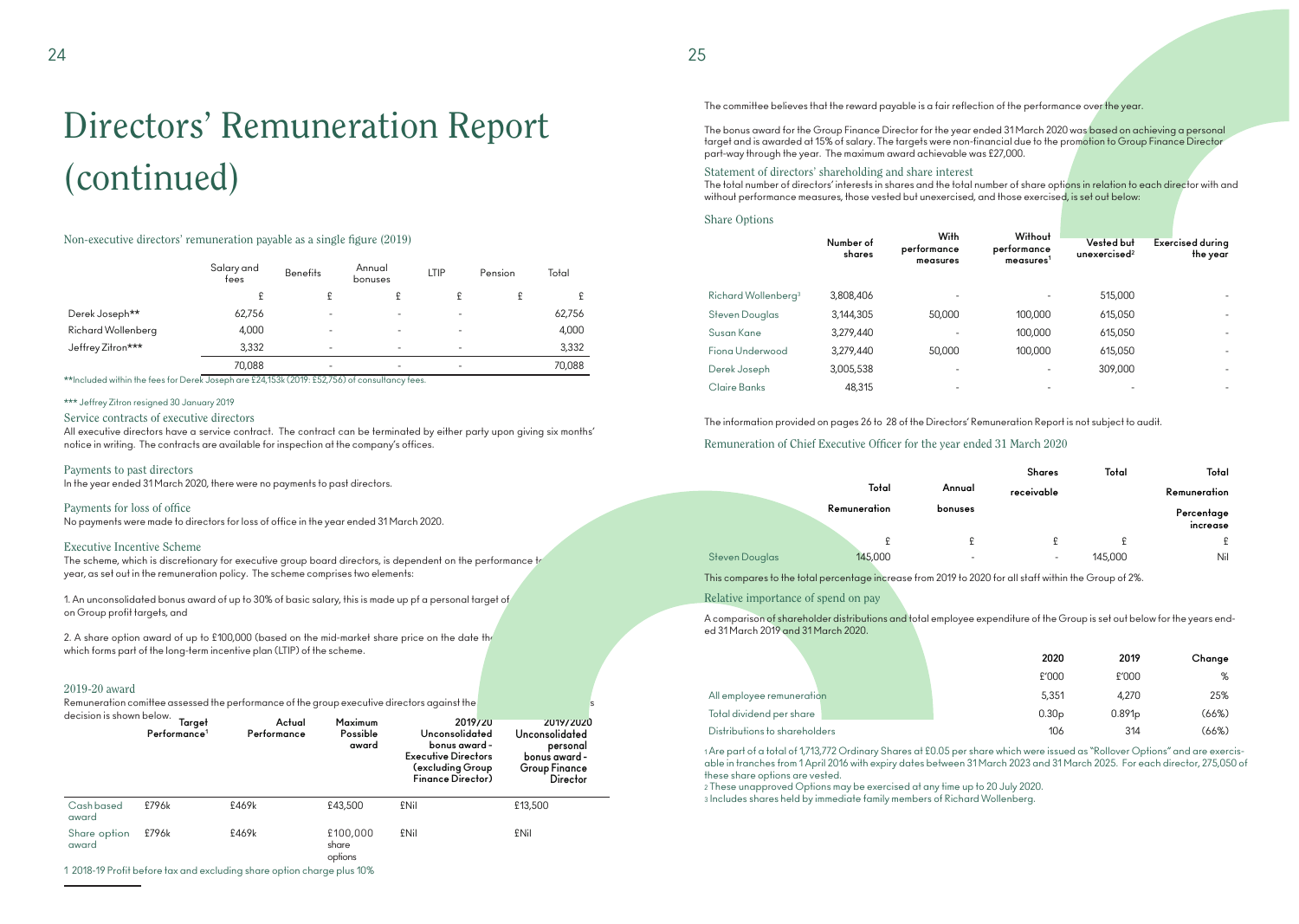### Gender pay gap report

The Group is not required by law to report on its gender pay figure but recognises the importance of openness and transparency; future information will be available for review on the Group's website.

### Employees

The Group is committed to creating an environment where its staff feel engaged and motivated in their roles. It is, by default, a learning organisation where people can gain new knowledge, skills and experience through the work that they deliver. It also offers staff learning and development opportunities and the chance to communicate their views through the annual staff survey. The results of which are actively considered by the directors and leadership team.

The Group ensures that it complies with its legislative requirements in relation to employment law.

### Consideration by the directors of matters relating to directors' remuneration

No advice or services were given that materially assisted the committee in their consideration of the remuneration policy.

### Shareholder voting at the last general meeting

The Group is committed to on-going shareholder dialogue and takes an active interest in voting outcomes. Where there are substantial votes against resolutions in relation to directors' remuneration, the reasons for any such vote will be sought, and any actions in response will be detailed here.

The Directors' Remuneration Report for the year ended 31 March 2019 was approved by shareholders at the Annual General Meeting held on 24 July 2019. The Directors' Remuneration Policy was last approved by shareholders at the Annual General Meeting held on 31 July 2018.

|                  | Directors' remuneration report (2019 Annual General Meeting) | % of votes cast |
|------------------|--------------------------------------------------------------|-----------------|
| For              |                                                              | 91%             |
| Against          |                                                              | 0%              |
| Abstention       |                                                              | 9%              |
| Total votes cast |                                                              | 100%            |
|                  |                                                              |                 |
|                  | Directors' remuneration policy (2017 Annual General Meeting) | % of votes cast |
| For              |                                                              | 100%            |
| Against          |                                                              | 0%              |
| Total votes cast |                                                              | 100%            |
| Policy report    |                                                              |                 |

Implementation of remuneration policy in the following year

Due to the expansion of the Group and a change of Group board directors, the remuneration committee intend to update the remuneration policy to be approved at the AGM on 29 July 2020 for implementation for the year ended 31 March 2021. The proposed changes are set out below.

## Directors' Remuneration Report (continued)

### Future policy table

The following tables provides a summary of the key components of the remuneration package for executive directors:

|                 | Summary of approach                                                                                                                                                    | Performance criteria                                                                                                                                       | Change from previous policy                                                                                                                                                                                                                                                                                     |
|-----------------|------------------------------------------------------------------------------------------------------------------------------------------------------------------------|------------------------------------------------------------------------------------------------------------------------------------------------------------|-----------------------------------------------------------------------------------------------------------------------------------------------------------------------------------------------------------------------------------------------------------------------------------------------------------------|
| Salary          | To provide competitive fixed elements<br>of reward. Salaries are reviewed<br>annually or when an individual changes<br>position or responsibility.                     | Assessment of personal<br>and corporate<br>performance.                                                                                                    | None                                                                                                                                                                                                                                                                                                            |
| <b>Benefits</b> | To provide a range of cost-effective<br>benefits which are in-line with the<br>market.                                                                                 | None                                                                                                                                                       | None                                                                                                                                                                                                                                                                                                            |
|                 | Benefits include:                                                                                                                                                      |                                                                                                                                                            |                                                                                                                                                                                                                                                                                                                 |
|                 | Private Medical Insurance<br>Permanent Health Insurance<br>Life Insurance                                                                                              |                                                                                                                                                            |                                                                                                                                                                                                                                                                                                                 |
| Pensions        | Pension benefits are provided through<br>a Group personal pension plan at 6%<br>of salaries.                                                                           | None                                                                                                                                                       | None                                                                                                                                                                                                                                                                                                            |
| Annual bonus    | To incentivise and reward for achieve-<br>ment of in-year objectives linked to the<br>performance of the individual and the<br>Group up to 30% of their annual salary. | Up to 10% based on<br>personal objectives<br>as agreed by the<br>remuneration committee.<br>An additional 20% based<br>on the performance of the<br>Group. | 10% of bonus is based on<br>personal performance with a<br>further 20% based on Group<br>profits. Bonus payments<br>are at the discretion of the<br>remuneration committee. The<br>minimum award will be nil and<br>the maximum award will be at<br>30% of salary.                                              |
| Share options   | Awards of share options are<br>made subject to an annual profit<br>performance period. The maximum<br>award is 30% of annual salary.                                   | Share options are<br>awarded for Group<br>performance in excess of<br>5% year on year and are<br>at the discretion of the<br>remuneration committee.       | The performance criteria<br>for the awarding of share<br>options will be based on<br>Group performance in excess<br>of 5% year on year and<br>are at the discretion of the<br>remuneration committee. The<br>maximum award is reduced<br>from £100k per executive<br>director to a maximum of 30%<br>of salary. |

|               | Summary of approach                                                                                                                                                    | Performance criteria                                                                                                                                       | Change from previous policy                                                                                                                                                                                                                                                                                     |
|---------------|------------------------------------------------------------------------------------------------------------------------------------------------------------------------|------------------------------------------------------------------------------------------------------------------------------------------------------------|-----------------------------------------------------------------------------------------------------------------------------------------------------------------------------------------------------------------------------------------------------------------------------------------------------------------|
| Salary        | To provide competitive fixed elements<br>of reward. Salaries are reviewed<br>annually or when an individual changes<br>position or responsibility.                     | Assessment of personal<br>and corporate<br>performance.                                                                                                    | None                                                                                                                                                                                                                                                                                                            |
| Benefits      | To provide a range of cost-effective<br>benefits which are in-line with the<br>market.                                                                                 | None                                                                                                                                                       | None                                                                                                                                                                                                                                                                                                            |
|               | Benefits include:                                                                                                                                                      |                                                                                                                                                            |                                                                                                                                                                                                                                                                                                                 |
|               | Private Medical Insurance<br>Permanent Health Insurance<br>Life Insurance                                                                                              |                                                                                                                                                            |                                                                                                                                                                                                                                                                                                                 |
| ensions       | Pension benefits are provided through<br>a Group personal pension plan at 6%<br>of salaries.                                                                           | None                                                                                                                                                       | None                                                                                                                                                                                                                                                                                                            |
| Annual bonus  | To incentivise and reward for achieve-<br>ment of in-year objectives linked to the<br>performance of the individual and the<br>Group up to 30% of their annual salary. | Up to 10% based on<br>personal objectives<br>as agreed by the<br>remuneration committee.<br>An additional 20% based<br>on the performance of the<br>Group. | 10% of bonus is based on<br>personal performance with a<br>further 20% based on Group<br>profits. Bonus payments<br>are at the discretion of the<br>remuneration committee. The<br>minimum award will be nil and<br>the maximum award will be at<br>30% of salary.                                              |
| Share options | Awards of share options are<br>made subject to an annual profit<br>performance period. The maximum<br>award is 30% of annual salary.                                   | Share options are<br>awarded for Group<br>performance in excess of<br>5% year on year and are<br>at the discretion of the<br>remuneration committee.       | The performance criteria<br>for the awarding of share<br>options will be based on<br>Group performance in excess<br>of 5% year on year and<br>are at the discretion of the<br>remuneration committee. The<br>maximum award is reduced<br>from £100k per executive<br>director to a maximum of 30%<br>of salary. |

Approach to recruitment remuneration The committee's approach to recruitment is to offer a market competitive remuneration package sufficient to attract high calibre candidates who are appropriate to the role but without paying any more than is necessary.

Any new executive director's remuneration would include the same elements and be in line with the policy set out in this report.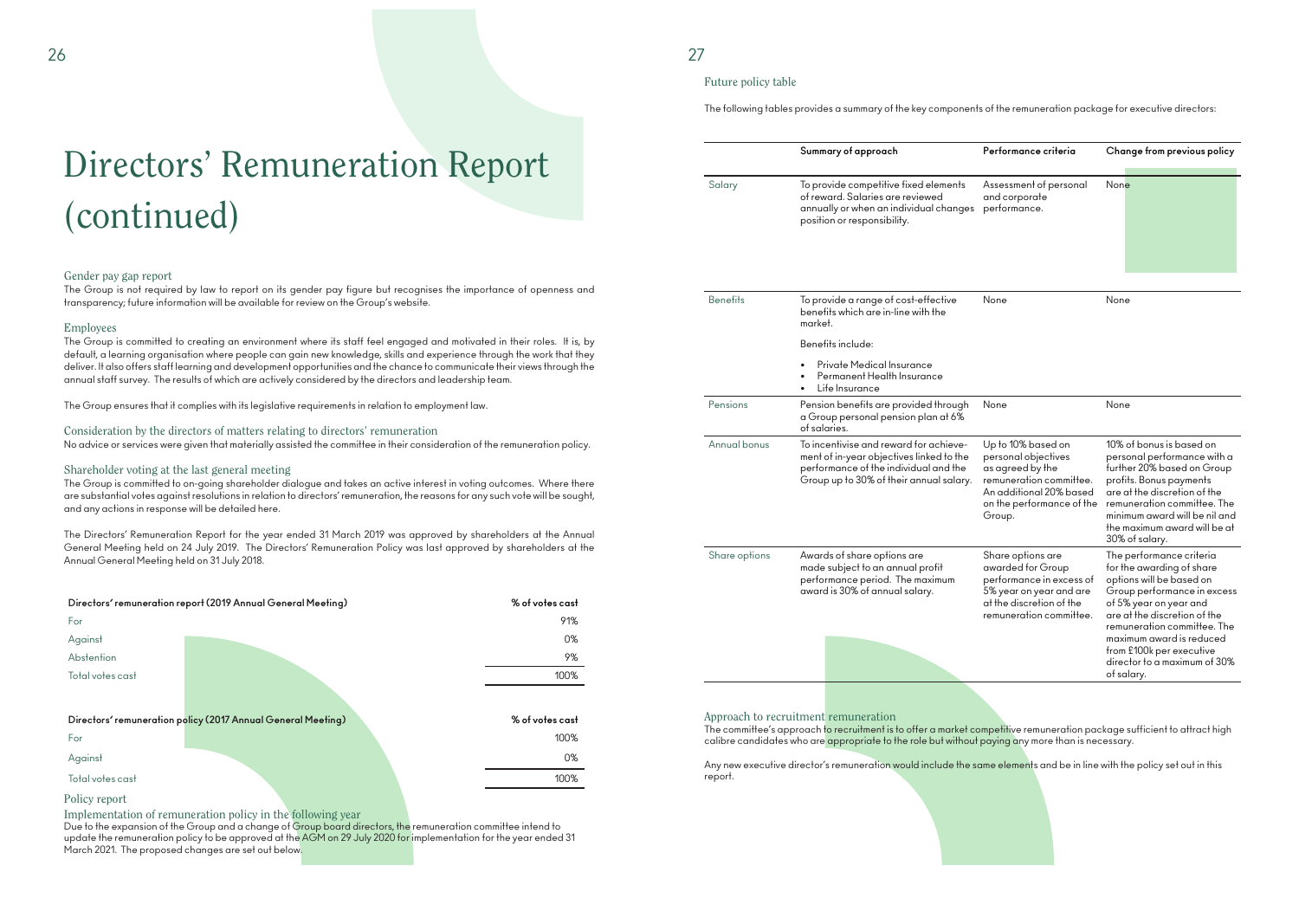### Performance graph of total shareholder return

The following graph shows the Company's performance since flotation, measured by total shareholder return, compared with the performance of the FTSE All Share Index also measured by total shareholder return. Aquila operates in a niche sector with very few comparisons and as such the directors believe that the FTSE All Share Index provides the best measure on which to assess the directors performance.



### Data source: London Stock Exchange

### Policy on payment for loss of office

Payments for loss of office would be determined by the remuneration committee taking into account contractual obligations. The contractual obligations relate only to payments in lieu of notice.

### Statement of consideration of employment conditions elsewhere in the Group

The committee has not consulted with its employees on executive pay but is aware of the pay and employment benefits across the wider Group. The personal performance element of the annual bonus for executive directors has been aligned with that of other subsidiaries across the Group. At the discretion of the remuneration committee share options may be awarded to employees across the Group for exceptional performance.

### Statement of consideration of shareholder views

The directors are responsible for the maintenance and integrity of the corporate and financial information included on the Company's website. Legislation in the United Kingdom governing the preparation and dissemination of financial statements may differ from legislation in other jurisdictions.

The committee will consider shareholder feedback received at the AGM and during meetings with shareholders and investors throughout the year and will use these views to formulate any changes to the remuneration policy.

The directors (whose names and functions are set out on page 17) are responsible for preparing this report and the financial statements in accordance with applicable law and regulations.

**Richard Wollenberg Chair of the Remuneration Committee 2 July 2020**

## Directors' Remuneration Report (continued)

that the Company and Group will

continue in business; and financial performance.

• provide additional disclosures when compliance with the specific requirements in IFRSs is insufficient to enable users to understand the impact of particular transactions, other events and conditions on the entity's financial position and

The directors are responsible for keeping adequate accounting records that are sufficient to show and explain the Company and Group's transactions and disclose with reasonable accuracy at any time the financial position of the Company and Group and enable them to ensure that the financial statements comply with the Companies Act 2006 and Article 4 of the IAS Regulation. They are also responsible for safeguarding the assets of the Company and hence for taking reasonable steps for the prevention and detection of fraud and other irregularities.

We confirm that to the best of our knowledge:

• the Company and Group financial statements, prepared in accordance with IFRS as adopted by the European Union, give a true and fair view of the assets,

Company law requires the directors to prepare financial statements for each financial year. Under that law the directors have prepared the Company and Group financial statements in accordance with International Financial Reporting Standards (IFRSs) as adopted by the European Union and applicable law. Under company law, the directors must not approve the financial statements unless they are satisfied that they give a true and fair view of the state of affairs of the Company and the Group and the profit or loss of the Company and the Group for that period.

In preparing the Company and Group financial statements, the directors are required to:

- select suitable accounting policies and then apply them consistently;
- make judgements and estimates that are reasonable and prudent;
- present information, including accounting policies, in a manner that provides relevant, reliable, comparable and understandable information;
- state whether IFRSs as adopted by the European Union have been followed, subject to any material departures disclosed and explained in the financial statements;
- prepare the financial statements on the going concern basis unless it is inappropriate to presume

liabilities, financial position and profit of the Company and Group; and

• these strategic and directors' reports include a fair review of the development and performance of the business and the position of the Company and Group together with a description of the principal risks and uncertainties that it faces.

**Claire Banks Group Finance Director On behalf of the Board 2 July 2020**

# Statement of Directors' Responsibilities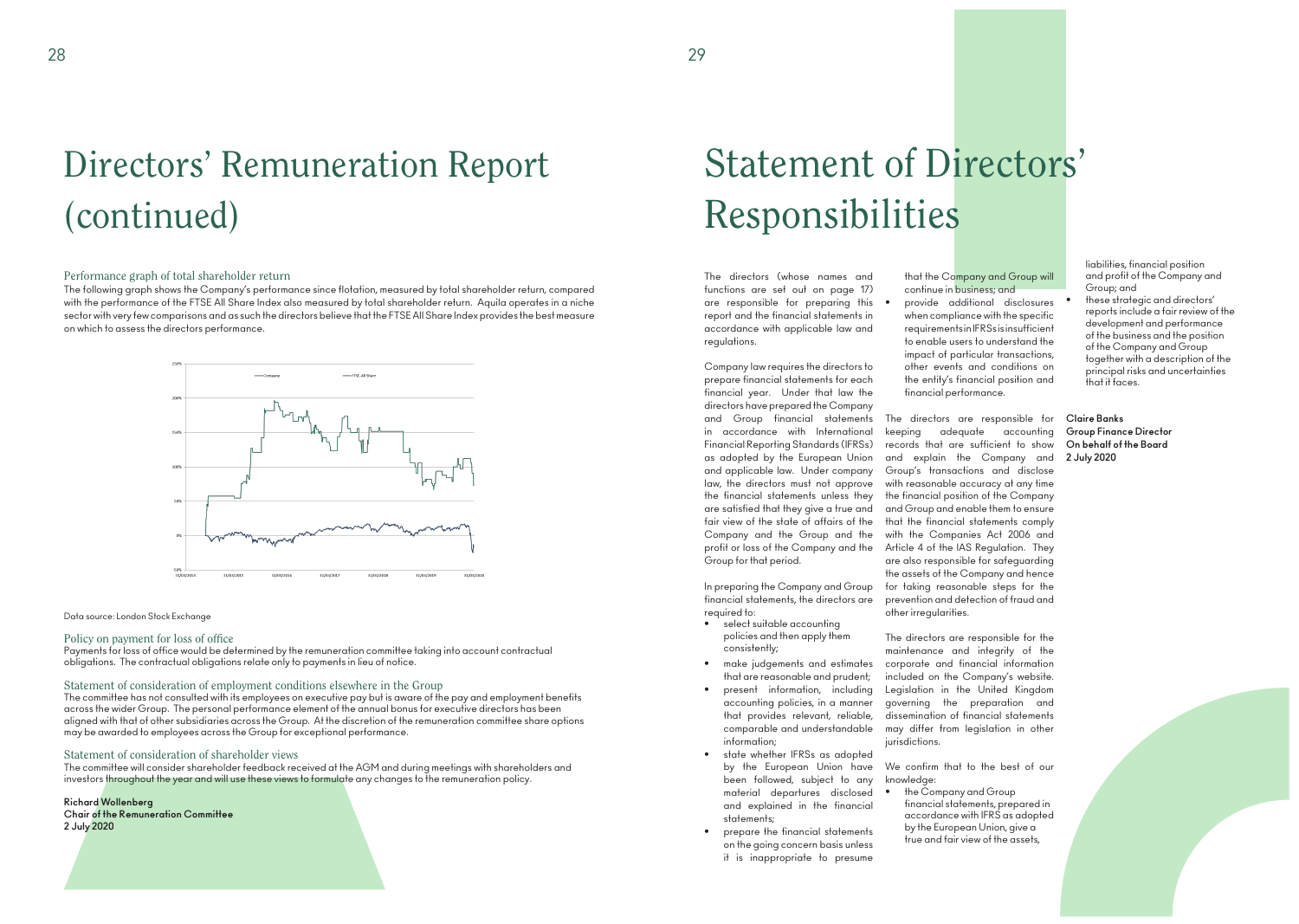# Independent Auditors' Report to the Members

### Opinion

statements of Aquila Services Group plc (the "Company") and its subsidiaries (the 'Group') for the year ended 31 March 2020 which comprise the Consolidated Statement of Comprehensive Income, the Consolidated and Company Statements of Financial Position, the Consolidated and Company Statement of Changes in Equity, the Consolidated and Company Statement of Cash Flows and notes to the financial statements, including a summary of significant accounting policies. The financial reporting framework that has been applied in the preparation of the group financial statements is applicable law and International Financial Reporting Standards (IFRSs) as adopted by the European Union and, as regards the Company financial statements, as applied in accordance with the provisions of the Companies Act 2006.

• the Company financial statements have been properly prepared in accordance with IFRSs as adopted by the European Union and as applied in accordance with the provisions of the Companies Act 2006; and

We have audited the financial 2006; and, as regards the group requirements of the Companies Act financial statements, Article 4 of the IAS Regulation.

### In our opinion:

• the financial statements give a true and fair view of the state of the Group's and of the Company's affairs as at 31 March 2020 and of the group's profit for the year then ended;

• the Group financial statements have been properly prepared in concern basis of accounting in the accordance with IFRS as adopted by the European Union;

• the directors' use of the going preparation of the financial statements is not appropriate; or

• the financial statements have been prepared in accordance with the

### Basis for opinion

We conducted our audit in accordance with International Standards on Auditing (UK) (ISAs (UK)) and applicable law. Our responsibilities under those standards are further described in the Auditor's responsibilities for the audit of the financial statements section of our report. We are independent of the Group and Company in accordance with the ethical requirements that are relevant to our audit of the financial statements in the UK, including the FRC's Ethical Standard, and we have fulfilled our other ethical responsibilities in accordance with these requirements. We believe that the audit evidence we have obtained is sufficient and appropriate to provide a basis for our opinion.

### Conclusions relating to going concern

We have nothing to report in respect of the following matters in relation to which ISAs (UK) require us to report to you when:

• the directors have not disclosed in the financial statements any identified material uncertainties that may cast significant doubt about the Group's or the Company's ability to continue to adopt the going concern basis of accounting for a period of at least twelve months from the date when the

financial statements are authorised for issue.

### Overview of our audit approach materiality

In planning and performing our audit we applied the concept of materiality. An item is considered material if it could reasonably be expected to change the economic decisions of a user of the financial statements. We used the concept of materiality to both focus our testing and to evaluate the impact of misstatements identified.

examining supporting documents transactions and disclosures; review of the minutes of meetings of the board of directors and the

Based on our professional judgement, we determined overall materiality for the financial statements as a whole to be £50,000 (2019 £75,000), assessed initially with reference to profit before tax and having regard to underlying operating profit. Last year materiality was based on a percentage of revenue.

> review of accounting estimates for biases including impairment reviews which is included in the

We use a different level of materiality ('performance materiality') to determine the extent of our testing for the audit of the financial statements. Performance materiality is set based on the audit materiality as adjusted for the judgements made as to the entity risk and our evaluation of the specific risk of each audit area having regard to the internal control environment.

Where considered appropriate performance materiality may be reduced to a lower level, such as, for related party transactions and directors' remuneration.

We agreed with the Audit Committee to report to it all identified errors in excess of £2,000 (2019: £4,000).

Errors below that threshold would also be reported to it if, in our opinion as auditor, disclosure was required on qualitative grounds.

### Overview of the scope of our audit

We audit the Parent Company and some of its wholly owned subsidiaries. Our audit approach was developed by obtaining an understanding of the Group's activities, the key functions undertaken on behalf of the Board by management and the overall control environment. Based on this understanding we assessed those aspects of the Group and subsidiary companies transactions and balances which were most likely to give rise to a material misstatement and were most susceptible to irregularities including fraud or error. Specifically, we identified what we considered to be key audit matters and planned our audit approach accordingly.

### Extent to which the audit is capable of detecting irregularities, including fraud

We design our procedures so as to obtain sufficient appropriate audit evidence that the financial statements are not materially misstated due to non-compliance with laws and regulations or due to fraud or error. We are not responsible for preventing noncompliance and cannot be expected to detect non-compliance with all laws and regulations – this responsibility lies with the board of directors.

Based on our understanding of the Group and industry, discussions with management and the Audit Committee we identified financial reporting standards and the Companies Act 2006 as having a direct effect on the amounts and disclosures in the financial statements.

Other laws and regulations where non-compliance may have a material effect on the Group's operations are the FCA registration for one of the subsidiary companies and the FCA's listing rules for the parent company.

As part of our consideration of how and where the Group's financial statements may be materially misstated due to fraud, we did not rebut the presumption within auditing standards that there is a significant risk of material misstatement in revenue through fraud.

Our audit procedures included:

• enquiry of management about the Group's policies, procedures and related controls regarding

- compliance with laws and regulations and if there are any known instances of noncompliance;
- for all material balances,
- Audit Committee; • enquiry of management
- about litigations and claims and inspection of relevant correspondence; • evaluation of the selection
- Matters:
- any unusual or unexpected relationships; • testing the appropriateness of journal entries recorded in the general ledger and preparation of the financial statements;
- Key Audit Matters.

and application of accounting policies related to subjective measurements and complex transactions, in particular in the treatment of acquisitions and the carrying value of goodwill which are included in the Key Audit

• analytical procedures to identify

other adjustments made in the

Owing to the inherent limitations of an audit, there is an unavoidable risk that some material misstatements of the financial statements may not be detected, even though the audit is properly planned and performed in accordance with the ISAs (UK).

The potential effects of inherent limitations are particularly significant

in the case of misstatement resulting from fraud because fraud may involve sophisticated and carefully organised schemes designed to conceal it, including deliberate failure to record transactions, collusion or intentional misrepresentations being made to us.

### Key Audit Matters

Key audit matters are those matters that, in our professional judgement, were of most significance in our qudit of the financial statements of the current period and include the most significant assessed risks of material misstatement (whether or not due to fraud) that we identified. These matters included those which had the greatest effect on: the overall audit strategy, the allocation of resources in the audit; and directing the efforts of the engagement team. These matters were addressed in the context of our audit of the financial statements as a whole, and in forming our opinion thereon, and we do not provide a separate opinion on these matters. This is not a complete list of all risks

identified by our audit.

Our audit procedures in relation to these matters were designed in the context of our audit opinion as a whole. They were not designed to enable us to express an opinion on these matters individually and we express no such opinion.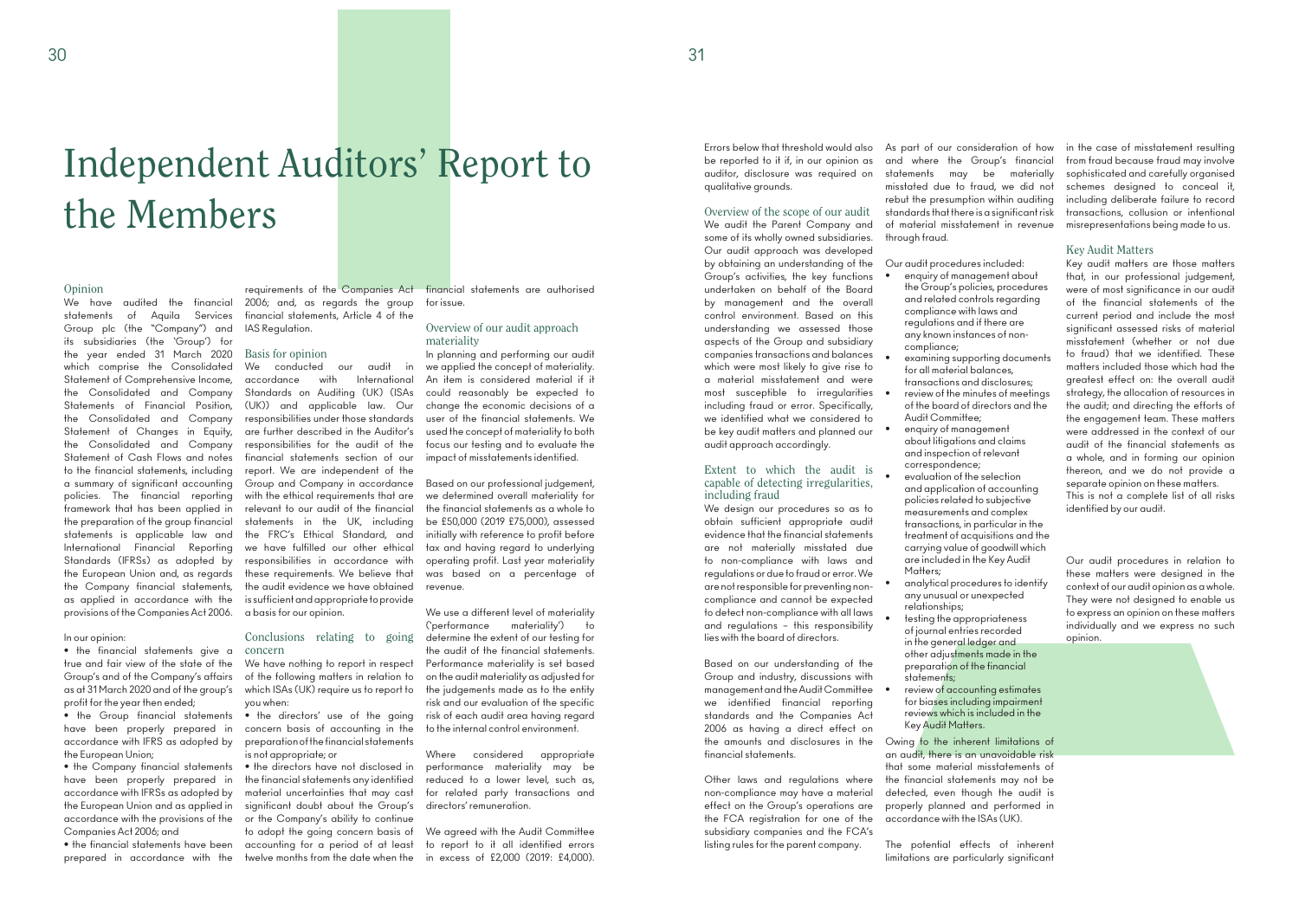### **Key audit matter How the scope of our audit addressed the key audit matter** Revenue recognition The revenue recognised in the financial statements may be understated and not recognised in accordance with the relevant accounting standard and the Group's accounting policy. We reviewed the compliance of accounting policy, along with the disclosures made in the financial statements, and considered whether these were in accordance with the requirements of IFRS 15. Our work also included: • testing a sample of transactions in the year to ensure they were recorded accurately; • testing to ensure that revenue was recognised in the appropriate accounting period; and reviewing the estimates and judgements in respect of contract assets and contract liabilities to ensure they were reasonable and applied consistently. Accounting for acquisitions The allocation between goodwill and other intangible assets may not be appropriate. We challenged management's assessment of the assets acquired in the acquisitions in the year including whether or not any intangible assets had been acquired separate to goodwill. Carrying value of goodwill Goodwill on consolidation or arising on the historical purchase of the trade and assets of another entity may be impaired. We reviewed management's assessment of the basis for the recognition and carrying value of goodwill with particular focus on current performance, key assumptions used and the integrity of the underlying valuation model. Using management's model, we applied sensitivities and alternative assumptions and compared the results to those from management. Carrying value of investments in subsidiaries and associates Investments in subsidiaries and associates may be impaired. We obtained management's view of whether there were any indications of impairment. We assessed the Performance of the subsidiaries and associates to determine whether we believed any impairment was necessary. Going concern The impact of the Covid-19 pandemic poses a significant risk to going concern. Due to the evolving nature of the issue, this raises uncertainties on the Group's ability to continue to operate as going concern. We obtained and reviewed management's paper setting out the going concern assessment. We obtained supporting cashflow forecasts and associated budgets so we could corroborate management's assessment. In particular, we have reviewed and challenged management on the following: • the key assertions and assumptions used; • sensitively analysis; • capital commitments and other financial obligations; and • action plans for the group in response to Covid-19. We have also reviewed and considered whether disclosures are

We have nothing to report in respect of the following matters in relation to which the Companies Act 2006 requires us to report to you if, in our opinion:

adequately made within the financial statements.

# Independent Auditors' Report to the Members (continued)

Other information

The directors are responsible for the other information. The other information comprises the information included in the annual report, other than the financial statements and our auditor's report thereon. Our opinion on the financial statements does not cover the other information and, except to the extent otherwise explicitly stated in our report, we do not express any form of assurance

conclusion thereon.

In connection with our audit of the financial statements, our responsibility is to read the other information and, in doing so, consider whether the other information is materially inconsistent with the financial statements or our knowledge obtained in the audit or otherwise appears to be materially misstated. If we identify such material inconsistencies or apparent material misstatements, we are required to determine whether there is a material misstatement in the financial statements or a material misstatement of the other information. If, based on the work we have performed, we conclude that there is a material misstatement of this other information, we are required to report that fact.

We have nothing to report in this

regard.

Opinions on other matters prescribed by the Companies Act 2006

In our opinion the part of the directors' remuneration report to be audited has been properly prepared in accordance with the Companies Act

2006.

In our opinion based on the work undertaken in the course of our audit:

• the information given in the strategic report and the directors' report for the financial year for which the financial statements are prepared is consistent with the financial statements; and • the strategic report and the directors' report have been prepared in accordance with applicable legal requirements.

to report by exception In the light of the knowledge and understanding of the Group and the Company and its environment obtained in the course of the audit, we have not identified material misstatements in the strategic report or the directors' report.

• adequate accounting records have not been kept by the Company, or returns adequate for our audit have not been received from branches not visited by us; or

• the Company financial statements and the part of the directors' remuneration report to be audited are not in agreement with the accounting

 $32$   $33$ 

records and returns; or

• certain disclosures of directors' remuneration specified by law are not made; or

• we have not received all the information and explanations we require for our audit.

Matters on which we are required Company's ability to continue as In preparing the financial statements, the directors are responsible for assessing the Group's and the a going concern, disclosing, as applicable, matters related to going concern and using the going concern basis of accounting unless the directors either intend to liquidate the Group or the Company or to cease operations, or have no realistic alternative but to do so.

### Responsibilities of the directors for the financial statements

As explained more fully in the directors' responsibilities statement set out on page 29, the directors are responsible for the preparation of the financial statements and for being satisfied that they give a true and fair view, and for such internal control as the directors determine is necessary to enable the preparation of financial statements that are free from material misstatement, whether due to fraud or error.

### Auditor's responsibilities for the audit of the financial statements

Our objectives are to obtain reasonable assurance about whether the financial statements as a whole are free from material misstatement, whether due to fraud or error, and to issue an auditor's report that includes our opinion. Reasonable assurance is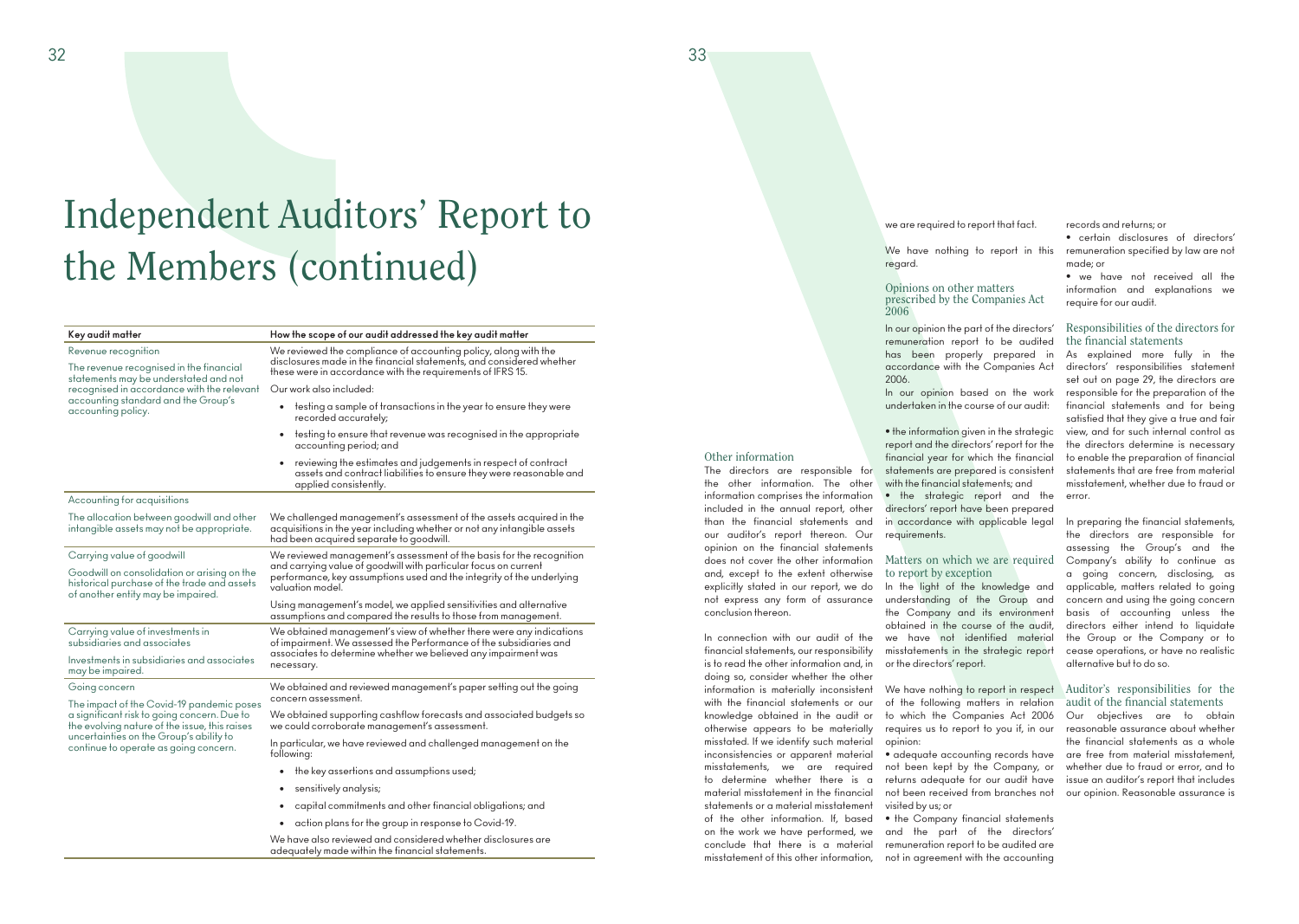a high level of assurance, but is not a  $\;$  accordance with Chapter 3 of Part 16  $\;$ guarantee that an audit conducted in of the Companies Act 2006. Our audit accordance with ISAs (UK) will always work has been undertaken so that we detect a material misstatement when might state to the Company's members those matters we are required to state fraud or error and are considered tothem in an auditor's report and for material if, individually or in the no-other-purpose. To the fullest extent aggregate, they could reasonably be permitted by law, we do not accept or assume responsibility to anyone other than the Company and the Company's members as a body, for our audit work, for this report, or for the opinions we have formed.

> **Steve Gale (Senior Statutory Auditor) For and on behalf of Crowe UK LLP St Bride's House 10 Salisbury Square London EC4Y 8EH**

**2 July 2020**



### **Operating profit**

### **Profit before taxation**

it exists. Misstatements can arise from expected to influence the economic decisions of users taken on the basis of these financial statements.

A further description of our responsibilities for the audit of the financial statements is located on the Financial Reporting Council's website at: www.frc.org.uk/ auditorsresponsibilities.

This description forms part of our auditor's report.

### Other matters which we are required to address

We were appointed by the Board on 21 March 2019 to audit the financial statements for the period ending 31 March 2020. Our total uninterrupted period of engagement is less than two years, covering the years ending 31 March 2019 and 31 March 2020.

The non-audit services prohibited by the FRC's Ethical Standard were not provided to the Group's or the Company and we remain independent of the Group's and the Company in conducting our audit.

Our audit opinion is consistent with the additional report to the audit committee.

### Use of our report

This report is made solely to the Company's members, as a body, in

## Independent Auditors' Report to the Members (continued)

# Consolidated Statement of Comprehensive Income for the year ended 31 March 2020

|                                                            | <b>Notes</b>   | 2020<br>£'000s | 2019<br>£'000s |
|------------------------------------------------------------|----------------|----------------|----------------|
| Revenue                                                    | 4              | 7,963          | 7,655          |
| Cost of sales                                              | 5              | (6,211)        | (5,788)        |
| Gross profit                                               |                | 1,752          | 1,867          |
| Administrative expenses                                    | 5              | (1,626)        | (1,260)        |
| <b>Operating profit</b>                                    |                | 126            | 607            |
| Finance income                                             | $\overline{4}$ | 1              | $\mathbf{2}$   |
| Release of contingent consideration                        | 10             | 555            |                |
| Impairment of goodwill                                     | 10             | (555)          |                |
| Share of profits from associate                            | 13             | 51             |                |
| Profit before taxation                                     | 6              | 178            | 609            |
| Income tax expense                                         | 8              | (52)           | (143)          |
| Profit for the year                                        |                | 126            | 466            |
| Other comprehensive income                                 |                |                |                |
| Total comprehensive income for the year                    |                | 126            | 466            |
| Earnings per share attributable to owners of the<br>parent |                |                |                |
| <b>Basic</b>                                               | $\mathcal{P}$  | 0.35p          | 1.32p          |
| Diluted                                                    | 9              | 0.32p          | 1.15p          |
|                                                            |                |                |                |

### **Earnings per share attributable to owners of the parent**

The income statement has been prepared on the basis that all operations are continuing operations.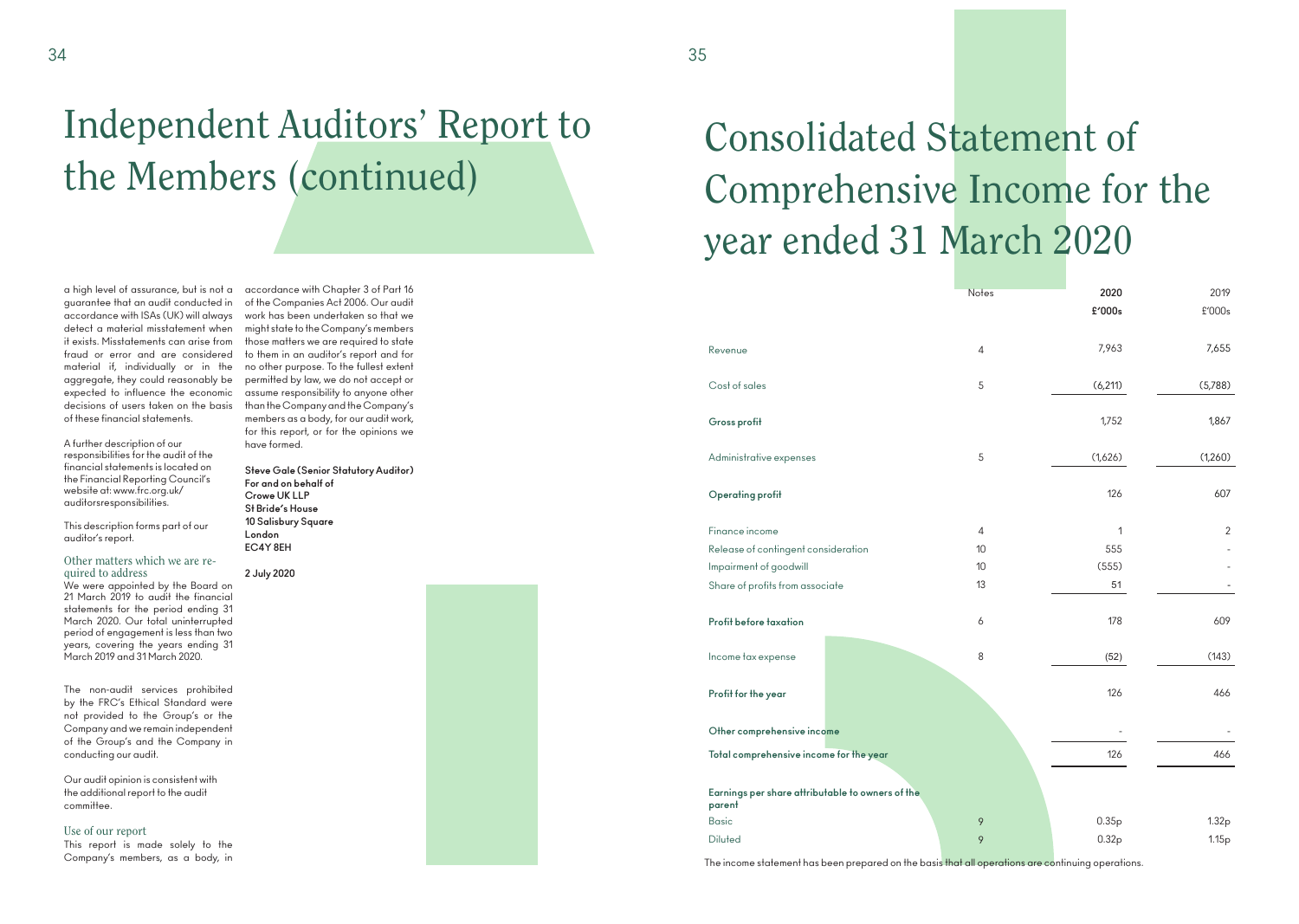# Consolidated Statement of Financial Position as at 31 March 2020

|                                                 |       | Group   | Group   |
|-------------------------------------------------|-------|---------|---------|
|                                                 |       | 2020    | 2019    |
|                                                 | Notes | £'000s  | £'000s  |
| Non-current assets                              |       |         |         |
| Goodwill                                        | 10    | 3,317   | 2,028   |
| Property, plant and equipment                   | 11    | 518     | 72      |
| Investment in associates                        | 13    | 278     | 227     |
| Investments                                     | 14    | 121     | 121     |
|                                                 |       | 4,234   | 2,448   |
| <b>Current assets</b>                           |       |         |         |
| Trade and other receivables                     | 15    | 2,387   | 2,193   |
| Cash and bank balances                          |       | 828     | 1,719   |
|                                                 |       | 3,215   | 3,912   |
| <b>Current liabilities</b>                      |       |         |         |
| Trade and other payables                        | 16    | 1,683   | 1,595   |
| Lease liabilities                               | 16    | 79      |         |
| Corporation tax                                 |       | 76      | 162     |
|                                                 |       | 1,838   | 1,757   |
| Net current assets                              |       | 1,377   | 2,155   |
| Non-current lease liabilities                   | 17    | 369     |         |
|                                                 |       |         |         |
| Net assets                                      |       | 5,242   | 4,603   |
| Equity                                          |       |         |         |
| Share capital                                   | 18    | 1,897   | 1,765   |
| Share premium account                           | 18    | 1,475   | 1,487   |
| Merger reserve                                  | 18    | 3,042   | 2,413   |
| Share-based payment reserve                     | 21    | 769     | 668     |
| Retained (losses) / earnings                    |       | (1,941) | (1,730) |
| Equity attributable to the owners of the parent |       | 5,242   | 4,603   |

The financial statements were approved by the board on 2 July 2020.

**Claire Banks - Group Finance Director**

# Company Statement of Financial Position as at 31 March 2020

Property, plant and equipment Investment in subsidiaries Investment in associates **Current assets** Trade and other receivables Cash and bank balances **Current liabilities** Trade and other payables  $N$ et current (liabilities)/assets **Equity** Share capital Share premium account Share-based payment reserve

### **Equity attributable to the owners of the parent**

|                                                 |       | Company | Company |
|-------------------------------------------------|-------|---------|---------|
|                                                 |       | 2020    | 2019    |
|                                                 | Notes | £'000s  | £'000s  |
| Non-current assets                              |       |         |         |
| Property, plant and equipment                   | 11    | 16      | 37      |
| Investment in subsidiaries                      | 12    | 4,212   | 2,818   |
| Investment in associates                        | 13    | 227     | 227     |
| Investments                                     | 14    | 121     | 121     |
|                                                 |       | 4,576   | 3,203   |
| Current assets                                  |       |         |         |
| Trade and other receivables                     | 15    | 708     | 1,084   |
| Cash and bank balances                          |       | 13      | 334     |
|                                                 |       | 721     | 1,418   |
| <b>Current liabilities</b>                      |       |         |         |
| Trade and other payables                        | 16    | 635     | 672     |
|                                                 |       | 635     | 672     |
| Net current (liabilities)/assets                |       | 86      | 746     |
| Net assets                                      |       | 4,662   | 3,949   |
| Equity                                          |       |         |         |
| Share capital                                   | 18    | 1,897   | 1,765   |
| Share premium account                           | 18    | 2,104   | 1,487   |
| Share-based payment reserve                     | 21    | 769     | 668     |
| Retained (losses) / earnings                    |       | (108)   | 29      |
| Equity attributable to the owners of the parent |       | 4,662   | 3,949   |
|                                                 |       |         |         |

As permitted by S408 Companies Act 2006, the company has not presented its own profit and loss account and related notes. The company's profit for the year was £200k (2019: £165k).

The financial statements were approved by the board on 2 July 2020.

**Claire Banks – Group Finance Director**

**Company Registration No. 08988813**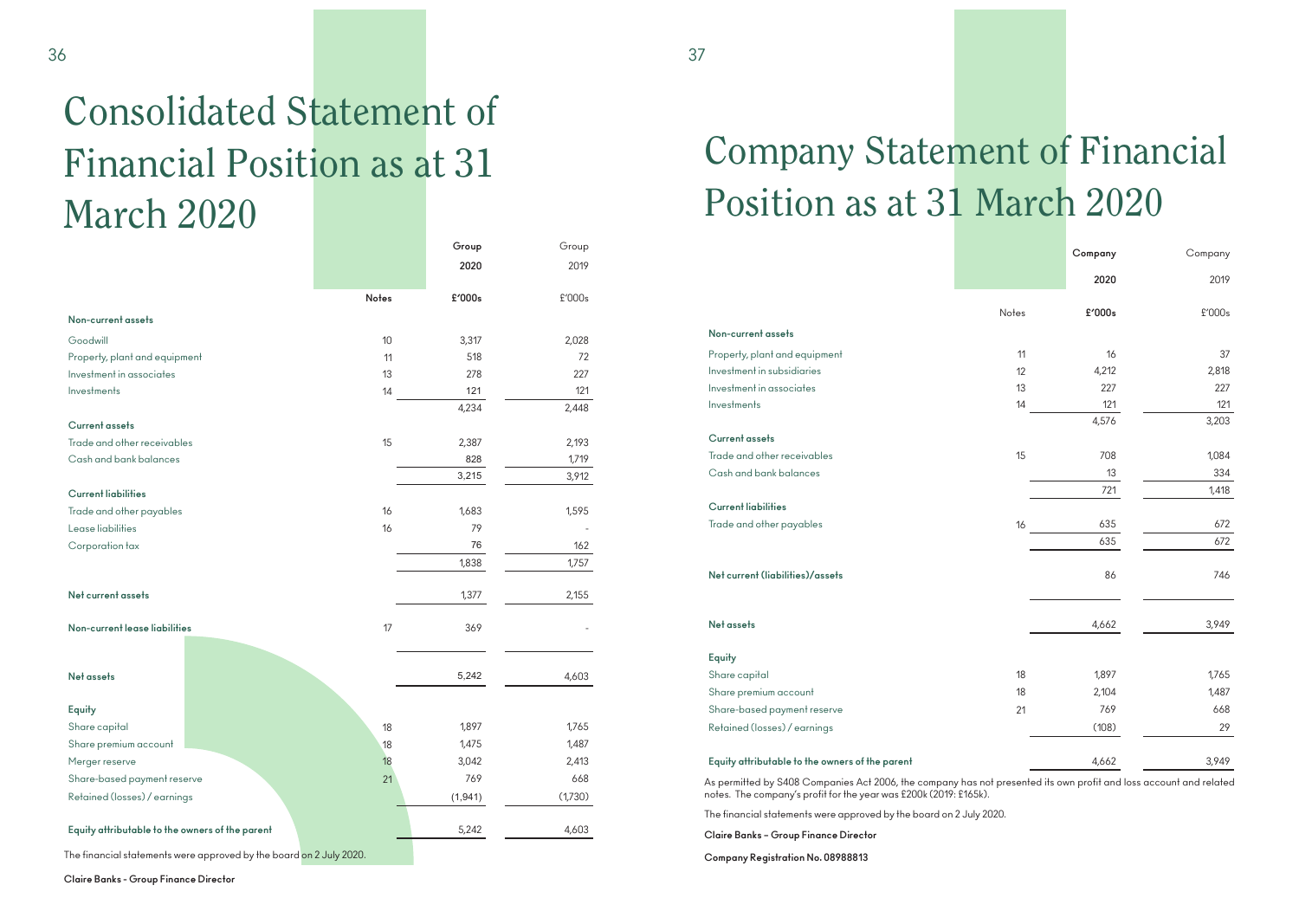# Consolidated Statement of Changes in Equity for the year ended 31 March 2020

|                                           |                | Share   |         | Share based |                |                |
|-------------------------------------------|----------------|---------|---------|-------------|----------------|----------------|
|                                           | Share          | premium | Merger  | payment     | Retained       | Total          |
|                                           | capital        | account | reserve | reserve     | losses         | equity         |
|                                           | £'000s         | £'000s  | £'000s  | £'000s      | £'000s         | £'000s         |
|                                           |                |         |         |             |                |                |
| <b>Balance at 1</b><br>April 2018         | 1,763          | 1,487   | 2,413   | 558         | (1,907)        | 4,314          |
| Issue of shares                           | $\overline{2}$ |         |         |             |                | $\overline{2}$ |
| Transfer on<br>exercise of<br>options     |                |         |         | (7)         | $\overline{7}$ |                |
| Total<br>comprehensive<br>income          |                |         |         |             | 466            | 466            |
| Share based<br>payment charge             |                |         |         | 117         |                | 117            |
| Dividend                                  |                |         |         |             | (296)          | (296)          |
| <b>Balance at 31</b><br><b>March 2019</b> | 1,765          | 1,487   | 2,413   | 668         | (1,730)        | 4,603          |
| <b>Balance at 1</b><br>April 2019         | 1,765          | 1,487   | 2,413   | 668         | (1,730)        | 4,603          |
| Issue of shares                           | 132            | (12)    | 629     |             |                | 760            |
| Transfer on<br>exercise of<br>options     |                |         |         | (4)         | $\overline{4}$ |                |
| Total<br>comprehensive<br>income          |                |         |         |             | 126            | 126            |
| Share based<br>payment charge             |                |         |         | 105         |                | 105            |
| Dividend                                  |                |         |         |             | (341)          | (341)          |
| <b>Balance at 31</b><br><b>March 2020</b> | 1,897          | 1,475   | 3,042   | 769         | (1,941)        | 5,242          |

# Company Statement of Changes in Equity for the year ended 31 March 2020

|                                           |                | Share                    | Share based |                |                |
|-------------------------------------------|----------------|--------------------------|-------------|----------------|----------------|
|                                           | Share          | premium                  | payment     | Retained       | Total          |
|                                           | capital        | account                  | reserve     | earnings       | equity         |
|                                           | £'000s         | £'000s                   | £'000s      | £'000s         | £'000s         |
|                                           |                |                          |             |                |                |
| <b>Balance at 1 April</b><br>2018         | 1,763          | 1,487                    | 558         | 153            | 3,961          |
| Issue of shares                           | $\overline{2}$ | $\overline{\phantom{a}}$ |             |                | $\overline{2}$ |
| Total<br>comprehensive                    |                |                          |             | 165            | 165            |
| income                                    |                |                          |             |                |                |
| Transfer on exercise<br>of options        |                |                          | (7)         | 7              |                |
| Share based pay-<br>ment charge           |                |                          | 117         |                | 117            |
| Dividend                                  |                |                          |             | (296)          | (296)          |
| <b>Balance at 31</b><br><b>March 2019</b> | 1,765          | 1,487                    | 668         | 29             | 3,949          |
|                                           |                |                          |             |                |                |
| <b>Balance at 1 April</b><br>2019         | 1,765          | 1,487                    | 668         | 29             | 3,949          |
| Issue of shares                           | 132            | 617                      |             |                | 749            |
| Total comprehen-<br>sive income           |                |                          |             | 200            | 200            |
| Transfer on exercise<br>of options        |                |                          | (4)         | $\overline{4}$ |                |
| Share based pay-<br>ment charge           |                |                          | 105         |                | 105            |
| Dividend                                  |                |                          |             | (341)          | (341)          |
| <b>Balance at 31</b><br><b>March 2020</b> | 1,897          | 2,104                    | 769         | (108)          | 4,662          |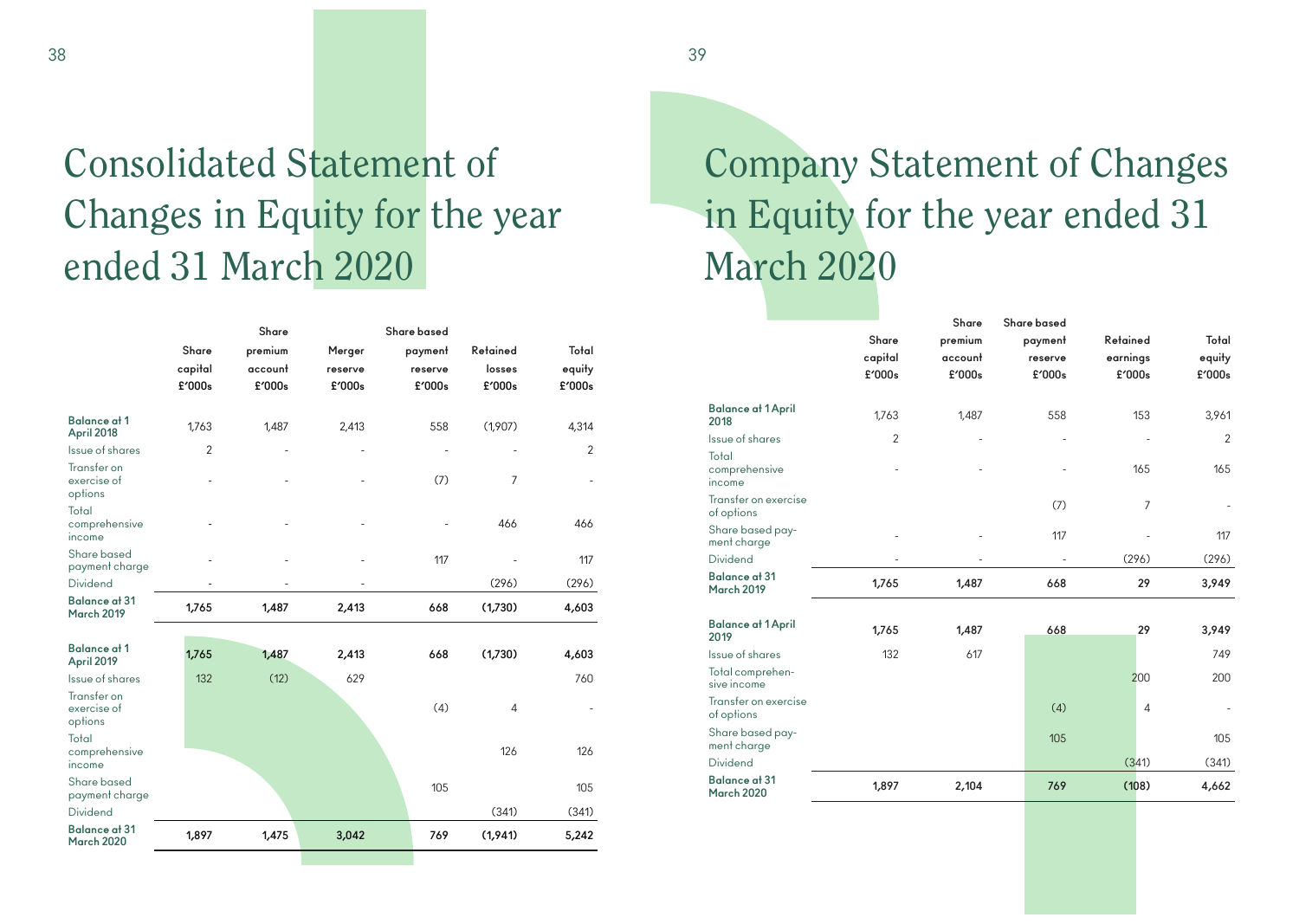# Consolidated Statement of Cash Flow for the year ended 31 March 2020

|                                                         | 2020   | 2019           |
|---------------------------------------------------------|--------|----------------|
|                                                         | £'000s | £'000s         |
| Cash flows from operating activities                    |        |                |
| Profit for the year                                     | 126    | 466            |
| Interest received                                       | (1)    | (2)            |
| Income tax expense                                      | 52     | 143            |
| Share based payment charge                              | 105    | 117            |
| Profit from associate                                   | (51)   |                |
| Release of contingent consideration                     | (555)  |                |
| Impairment of goodwill                                  | 555    |                |
| Depreciation                                            | 134    | 52             |
| Operating cash flows before movement in working capital | 365    | 776            |
| Decrease/(Increase) in trade and other receivables      | 122    | (84)           |
| (Decrease)/Increase in trade and other payables         | (257)  | 566            |
| Cash generated by operations                            | 230    | 1,258          |
| Income taxes paid                                       | (139)  | (123)          |
| Net cash inflow from operating activities               | 121    | 1,135          |
| Cash flows from investing activities                    |        |                |
| Interest received                                       | 1      | 2              |
| Purchase of property, plant and equipment               | (32)   | (28)           |
| Purchase of subsidiary                                  | (544)  |                |
| Acquisition of investment in an associate               |        | (66)           |
| Net cash outflow from investing activities              | (575)  | (92)           |
| Cash flows from financing activities                    |        |                |
| Lease liability payments                                | (66)   |                |
| Proceeds of share issue                                 |        | $\overline{2}$ |
| Dividends paid                                          | (341)  | (296)          |
| Net cash outflow from financing activities              | (407)  | (294)          |
| Net (decrease) / increase in cash and cash equivalents  | (891)  | 749            |
| Cash and cash equivalents at beginning of the year      | 1,719  | 970            |
| Cash and cash equivalents at end of the year            | 828    | 1,719          |

Other than the inclusion of lease liabilities on adoption of IFRS 16 all changes in liabilities arising from financing arose from cash flows.

Satisfied by Shares allotted



# Consolidated Statement of Cash Flow for the year ended 31 March 2020

### Notes to the consolidated statement of cashflows

### $\blacksquare$  Net assets acquired on acquisitions

| Net assets acquired on acquisitions | Oaks  | Finalysis                | Total |
|-------------------------------------|-------|--------------------------|-------|
|                                     | £'000 | £'000                    | £'000 |
| Tangible non-current assets         | 34    | $\overline{\phantom{a}}$ | 34    |
| Trade and other receivables         | 315   | 71                       | 386   |
| Cash at bank                        |       | 5                        | 5     |
| Trade and other payables            | (348) | (27)                     | (375) |
| Goodwill                            | 1,161 | 130                      | 1,291 |
|                                     | 1,162 | 179                      | 1,341 |
| Satisfied by                        |       |                          |       |
| Shares allotted                     | 730   | 30                       | 760   |
| Cash                                | 432   | 149                      | 581   |
|                                     | 1,162 | 179                      | 1,341 |
|                                     |       |                          |       |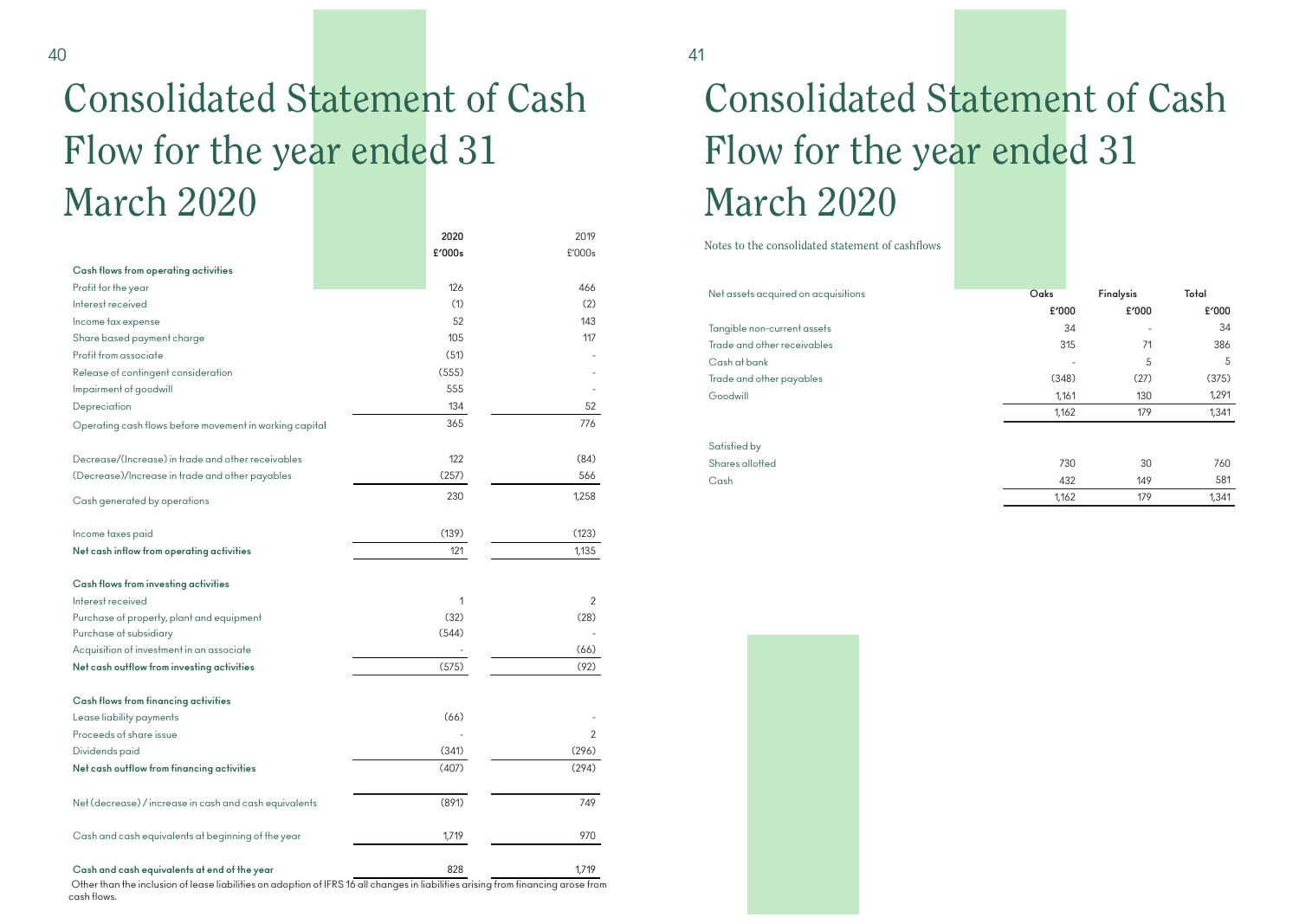## Company Statement of Cash Flow for the year ended 31 March 2020

|                                                         | 2020   | 2019   |
|---------------------------------------------------------|--------|--------|
|                                                         | £'000s | £'000s |
| Cash flows from operating activities                    |        |        |
| Profit for the year                                     | 200    | 165    |
| Dividends received                                      | (461)  | (381)  |
| Interest received                                       | (1)    | (1)    |
| Income tax expense                                      |        |        |
| Depreciation                                            | 21     | 21     |
| Operating cash flows before movement in working capital | (241)  | (196)  |
| Decrease in trade and other receivables                 | 379    | 43     |
| (Increase)/ decrease in trade and other payables        | (37)   | 122    |
| Cash inflow /(outflow) generated by operations          | 101    | (31)   |
| Income taxes paid                                       |        |        |
| Net cash inflow / (outflow) from operating activities   | 101    | (31)   |
| Cash flows from investing activities                    |        |        |
| Interest received                                       | 1      | 1      |
| Dividends received                                      | 461    | 381    |
| Purchase of property, plant and equipment               |        |        |
| Acquisition of subsidiaries                             | (544)  |        |
| Acquisition of investment in an associate               |        | (65)   |
| Acquisition of investment                               |        |        |
| Net cash (outflow)/inflow from investing activities     | (82)   | 317    |
| Cash flows from financing activities                    |        |        |
| Proceeds of share issue                                 |        | 2      |
| Dividends paid                                          | (341)  | (296)  |
| Net cash outflow from financing activities              | (341)  | (294)  |
| Net decrease in cash and cash equivalents               | (322)  | (8)    |
| Cash and cash equivalents at beginning of the year      | 335    | 343    |
| Cash and cash equivalents at end of the year            | 13     | 335    |

### 1. General information

Aquila Services Group plc ('the Company') and its subsidiaries (together, 'the Group') provide specialist housing, sport, education and treasury management consultancy services. The principal activity of the Company is that of a holding company for the Group as well as providing all the strategic and governance functions of the Group.

The Company is a public limited company which is listed on the London Stock Exchange, domiciled in the United Kingdom and incorporated and registered in England and Wales. The Company's registered office is Tempus Wharf, 29a Bermondsey Wall West, London, SE16 4SA.

### 2. Accounting policies

The principal accounting policies applied in preparation of these consolidated financial statements are set out below. These policies have been consistently applied unless otherwise stated.

### Basis of preparation

The financial statements have been prepared in accordance with International Reporting Standards as adopted by the European Union (IFRSs), issued by the International Accounting Standards Board (IASB), including interpretations issued by the International Financial Reporting Interpretations Committee (IFRIC), and the Companies Act 2006 applicable to companies reporting under IFRS.

The financial statements have been prepared on the historical cost basis except for certain assets which are carried at fair value.

The financial statements are presented in Pounds Sterling which is the functional and presentational currency of all companies within the Group.

The preparation of the financial statements in conformity with IFRS requires the use of certain critical accounting estimates. It also requires management to exercise its judgement in the process of applying the Group's accounting policies. The areas of critical accounting estimates and judgements are set out in note 3.

### Going concern

As a result of the COVID-19 pandemic management have produced forecasts that have been adapted to reflect plausible scenarios on revenue and costs over the short term and into a transition period. These have further been stress tested to ensure their viability.

All non-essential spend was suspended and all travel and subsistence spend suspended due to lockdown measure being in place.

## Notes to the Financial Statements for the year ended 31 March 2020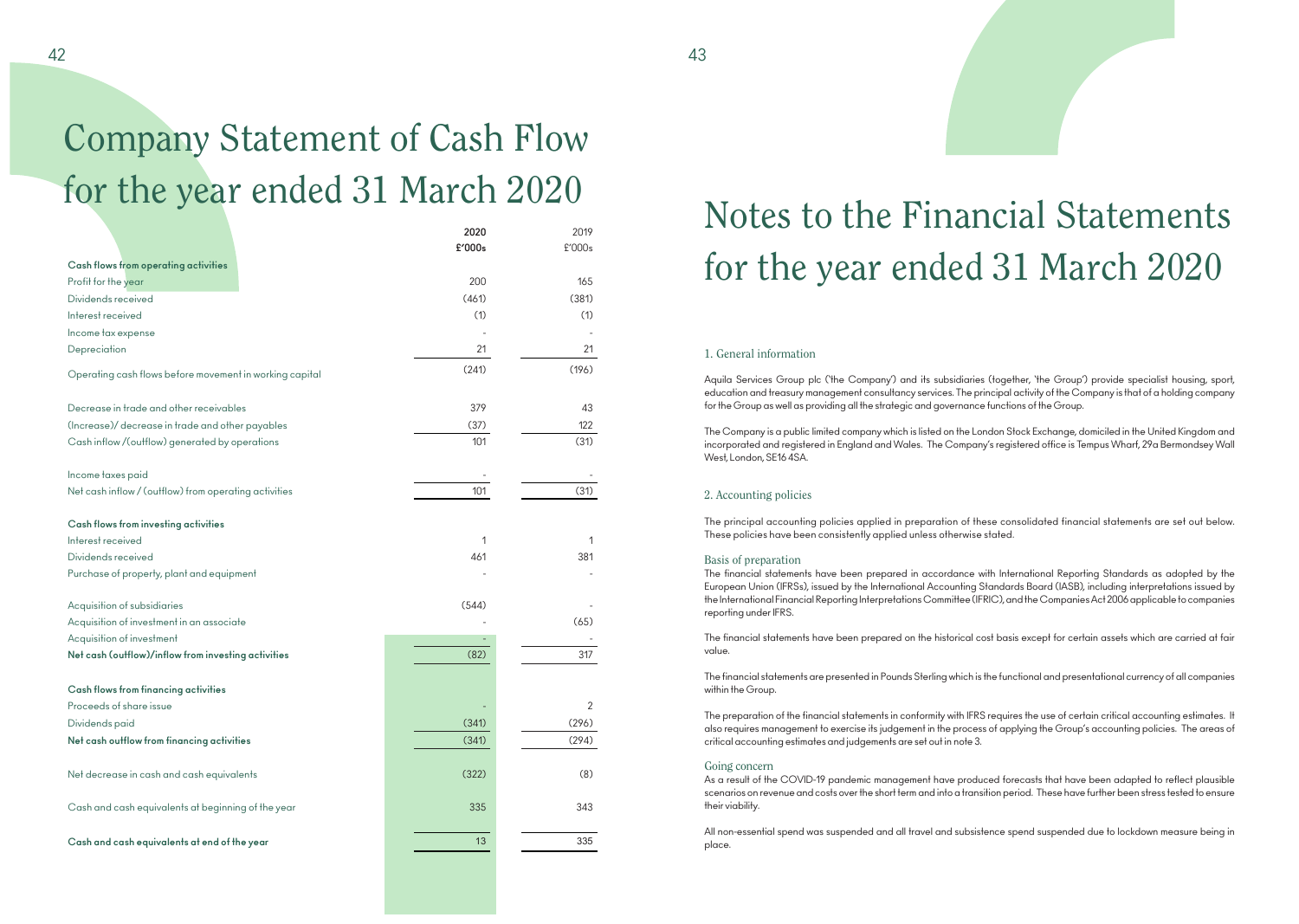### 2. Accounting policies (continued)

### Going concern (continued)

The Group made six redundancies between March and June and placed seven members of staff on furlough, one of whom has since returned to work.

All employees continue to work from home and are able to service both the needs of clients and the organisation.

The Group took advantage of the VAT payment deferral plan and have built into the cashflow forecast the payment in March 2021.

The directors considered the possibility of bank loans and have opted not to take out debt financing but have considered equity financing and the placement of shares should cash be required.

The Group is in a strong cash position post balance sheet.

The Board continue to review the current position on a fortnightly basis. The subsidiary CEO's and the Group Finance Director monitor weekly to ensure forecasts are sustainable and cash reserves are maintained.

All the actions taken and the forecasts that have been produced and reviewed demonstrate that the Group is forecast to generate profits and cash in the year ended 31 March 2021 and beyond and that the Group has sufficient cash reserves to enable the Group to meet its obligations as they fall due for a period of at least 12 months from the date of signing the financial statements.

### Basis of consolidation

The consolidated financial statements incorporate the financial statements of subsidiary entities. A subsidiary is defined as an entity over which the Company has control. Control is achieved when the Company has power over an entity, is exposed to, or has rights to, variable returns from its involvement with the entity, and could use its power to affects its returns.

Consolidation of a subsidiary begins when the Company obtains control and ceases when control is lost. The Company reassesses whether it controls an entity if facts and circumstances indicate that there are changes to one or more of the three control elements listed above.

All intragroup assets and liabilities, equity, income, expenses and cash flows relating to transactions between members of the Group are eliminated on consolidation.

Where necessary, adjustments are made to the financial statements of subsidiaries to bring accounting policies used into line with the Group's accounting policies.

### Business combinations

Acquisitions of subsidiaries are accounted for using the acquisition method. The consideration transferred in a business combination is measured at fair value, which is calculated as the sum of the acquisition-date fair values of assets transferred by the Group, liabilities incurred by the Group to the former owners of the acquiree and the equity interest issued by the Group in exchange for control of the acquiree.

Any excess of the consideration over the fair value of the identifiable assets and liabilities acquired is recognised as goodwill. Goodwill is not amortised but is reviewed for impairment at least annually. If the consideration is less than the fair value of the identifiable assets and liabilities acquired, the difference is recognised in the statement of comprehensive income.

### Revenue recognition

The group earns income from the following principal services:

- Revenue from consultancy services
- Revenue from interim management
- Revenue from treasury management

For all these principal services, revenue represents amounts recoverable from clients for professional services provided during the year. Revenue is measured based on the consideration to which the Group expects to be entitled in a contract with a customer and excludes amounts collected on behalf of third parties.

Revenue is recognised when control of a product or service is transferred to a customer.

Revenue from fixed fee assignments is recognised over a period of time by reference to the stage of completion of the actual services provided at the reporting date, as a proportion of the total services to be provided because the customer receives and uses the benefits simultaneously. This is determined based on the actual labour hours spent relative to the total expected labour hours.

Time and materials assignments are recognised as services are provided at the fee rate agreed with the client. Unbilled revenue on individual client assignments is classified as accrued income for client work within trade and other receivables. Where individual on-account billings exceed recognised revenue on a client assignment, the excess is classified as contract liabilities for client work within trade and other payables.

### Property, plant and equipment

Property, plant and equipment are stated at cost less accumulated depreciation and any recognised impairment loss. The cost of an item of property, plant and equipment initially recognised includes its purchase price and any cost that is directly attributable to bringing the asset to the location and condition necessary for use. Depreciation is recognised to write-off the cost of assets less their residual values over their estimated useful lives, using the straight-line method, on the following bases:

| Short leasehold property |  |
|--------------------------|--|
| Equipment                |  |

The estimated useful lives, residual values and depreciation method are reviewed at the end of each reporting period, with the effect of any changes in estimate accounted for on a prospective basis.

An item of property, plant and equipment is derecognised upon disposal or when no future economic benefits are expected to arise from the continued use of the asset. The gain or loss arising on the disposal of an asset is determined as the difference between the sales proceeds and the carrying amount of the asset and is recognised in the statement of comprehensive income.

### Investment in subsidiaries

In the Company's financial statements, investments in subsidiaries are carried at cost less any accumulated impairment.

The cost of an investment in a subsidiary is the aggregate of the fair value, at the date of exchange, of assets given, liabilities incurred or assumed, and equity instruments issued by the Company, plus any costs directly attributable to the purchase of the subsidiary.

### Investment in associates

An associate is an entity over which the Group has significant influence and that is neither a subsidiary nor an interest in a joint venture. Significant influence is the power to participate in the financial and operating policy decisions of the investee but is not control over those policies.

The results and assets and liabilities of associates are incorporated in these financial statements using the equity method of accounting. Under the equity method, an investment in an associate is initially recognised in the consolidated statement of financial position at cost and adjusted thereafter to recognise the Group's share of profit or loss and other comprehensive income of the associate.

) ver unexpired term of lease

-5 years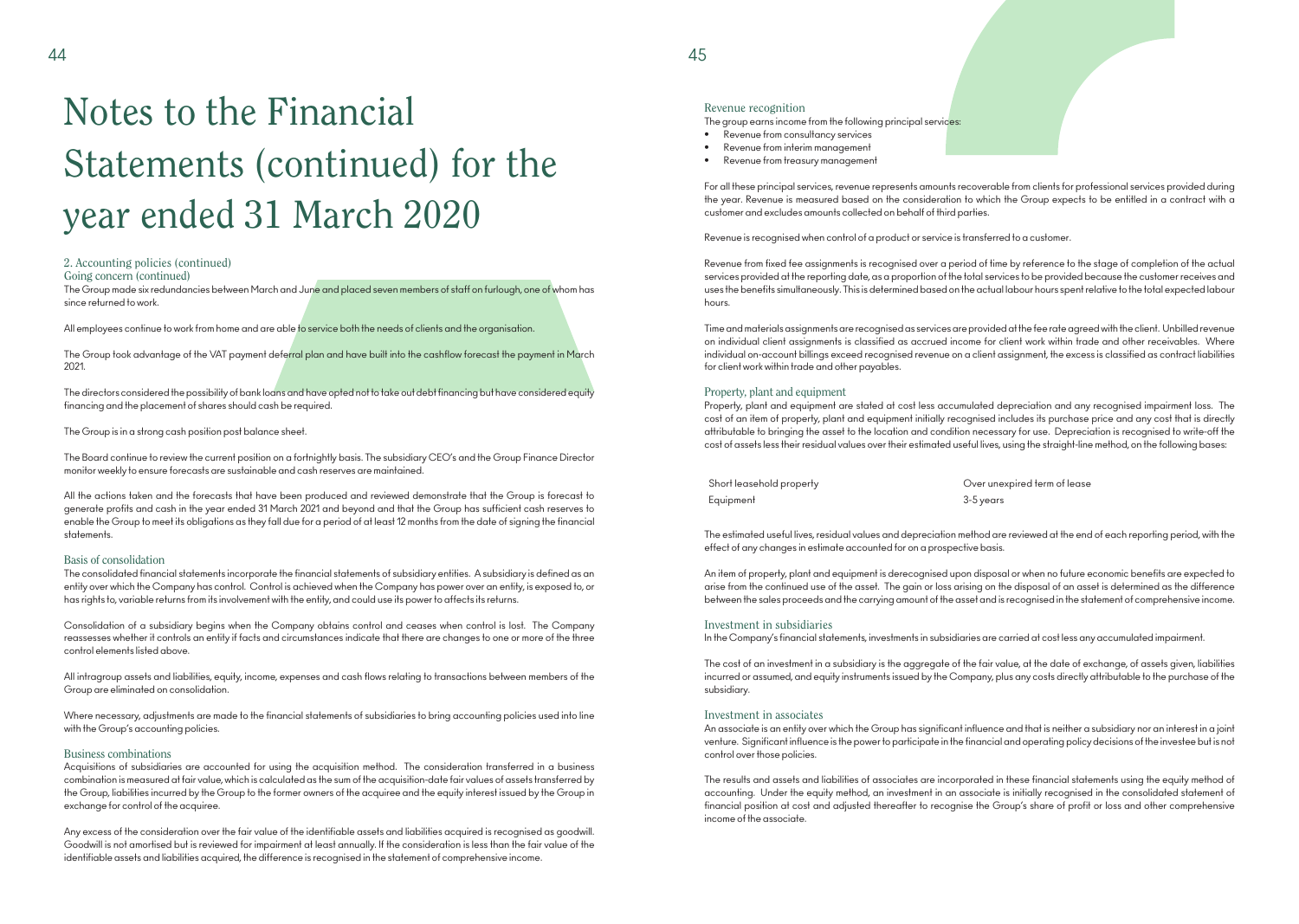### 2. Accounting policies (continued)

### Investment in associates (continued)

An investment in an associate is accounted for using the equity method from the date on which the investee becomes an associate. On acquisition of the investment in an associate, any excess of cost over the Group's share of the net fair value of the identifiable assets and liabilities of the investee is recognised as goodwill, which is included in the carrying amount of the investment.

### Financial instruments

Financial assets and financial liabilities are recognised on the Group's balance sheet when the Group becomes a party to the contractual provisions of the instrument.

### Financial assets

Financial assets are classified into the following specified categories: financial assets 'at fair value through profit or loss' (FVTPL) and 'amortised cost'. The classification depends on the financial asset's contractual cash flow characteristics and the Group's business model for managing them and is determined at the time of initial recognition. Financial assets with cash flows that are not solely payments of principal and interest are classified and measured at fair value through profit or loss, irrespective of the business model.

### Amortised cost

### Financial assets at amortised cost

These assets are held within a business model whose objective is to collect contractual cash flows which are solely payments of principals and interest and therefore classified as subsequently measured at amortised cost. With the exception of trade receivables which are initially measured at transaction price determined in accordance with IFRS 15, financial assets at amortised cost are initially recognised at fair value plus transaction costs that are directly attributable to their acquisition, and are subsequently carried at amortised cost using the effective interest rate method, less provision for impairment. The Group's financial assets measured at amortised cost comprise trade and other receivables and cash and cash equivalents. Cash comprises cash in hand and deposits repayable on demand, less overdrafts payable on demand which have a right of offset against cash balances. These instruments are readily convertible to a known amount of cash and are subject to an insignificant risk of change in value.

### Financial assets at fair value through profit or loss

Assets that do not meet the criteria for amortised cost are measured at FVPL. A gain or loss on a debt investment that is subsequently measured at FVPL is recognised in profit or loss and presented net within other gains/(losses) in the period in which it arises. The Group's financial assets measured at FVTPL comprise unquoted equity investments.

### Impairment of financial assets

Impairment provisions for current and non-current trade receivables are recognised based on the simplified approach within IFRS 9 using a provision matrix in the determination of credit losses. During this process the probability of the non-payment of the trade receivable is assessed. This probability is then multiplied by the amount of the expected loss arising from default to determine the expected credit loss for the trade receivables. Provisions are recorded net in a separate provision account with the loss being recognised in the consolidated income statement. On confirmation that the trade receivable will not be collectable, the gross carrying value of the asset is written off against the associated provision. Impairment provisions for receivables from related parties and loans to related parties are recognised based on a forward-looking expected credit loss model. The methodology used to determine the amount of provision is based on whether there has been a significant increase in credit risk since the initial recognition of the asset.

### Financial liabilities and equity

Financial liabilities and equity instruments are classified according to the substance of the contractual arrangements entered

into.

### Equity instruments

An equity instrument is any contract that evidences a residual interest in the assets of the Group after deducting all of its liabilities. Equity instruments issued by the Group are recorded at the proceeds received, net of direct issue costs.

### Financial liabilities

Financial liabilities are classified as either financial liabilities 'at FVTPL' or 'amortised cost'. The Group does not currently hold any financial liabilities 'at FVTPL'.

### Pensions

The Group contributes to defined contribution schemes for the benefit of its directors and employees. Contributions payable are charged to the statement of comprehensive income in the year they are payable.

### Current and deferred income tax

The tax expense represents the sum of the tax currently payable and deferred tax.

The tax currently payable is based on taxable profit for the year. Taxable profit differs from net profit as reported in the profit or loss, because it excludes items of income or expense that are taxable or deductible in other years and it further excludes items that are never taxable or deductible. The Company's liability for current tax is calculated using tax rates that have been enacted or substantively enacted by the reporting date.

Deferred tax is the tax expected to be payable or recoverable on differences between the carrying amount of assets and liabilities in the financial information and the corresponding tax bases used in the computation of taxable profit, and, is accounted for using the balance sheet liability method. Deferred tax liabilities are recognised for all taxable temporary differences and deferred tax assets are recognised to the extent that it is probable that taxable profits will be available against which deductible temporary differences can be utilised. Such assets and liabilities are not recognised if the temporary difference arises from the initial recognition of goodwill or from the initial recognition (other than in a business combination) of other assets and liabilities in a transaction which affects neither the tax profit nor the accounting profit.

Deferred tax is calculated at the tax rates that are expected to apply to the year when the asset is realised, or the liability is settled. Deferred tax is charged or credited in the profit or loss, except when it relates to items credited or charged in other comprehensive income directly to equity, in which case the deferred tax is also dealt with in other comprehensive income.

### Deferred tax assets

Management regularly assesses the likelihood that deferred tax assets will be recovered from future taxable income. No deferred tax asset is recognised when management believe that it is more likely than not that a deferred asset will not be realised.

### Impairment of assets

The Group assesses at each statement of financial position date if there is any indication that an asset may be impaired. If any such indication exists, the Group estimates the recoverable amount of the asset.

If there is any indication that an asset may be impaired, the recoverable amount is estimated for the individual asset. If it is not possible to estimate the recoverable amount of the individual asset, the recoverable amount of the cash-generating unit to which the asset belongs is determined.

The recoverable amount of an asset or a cash-generating unit is the higher of its fair value less costs to sell and its value in use. If the recoverable amount of an asset is less than its carrying amount, the carrying amount of the asset is reduced to its recoverable amount. That reduction is an impairment loss.

An impairment loss of assets carried at cost less any accumulated depreciation or amortisation is recognised immediately in profit or loss.

An entity assesses at each reporting date whether there is any indication that an impairment loss recognised in prior periods for assets other than goodwill may no longer exist or may have decreased. If any such indication exists, the recoverable amounts of those assets are estimated.

The increased carrying amount of an asset other than goodwill attributable to a reversal of an impairment loss does not exceed the carrying amount that would have been determined had no impairment loss been recognised for the asset in prior periods.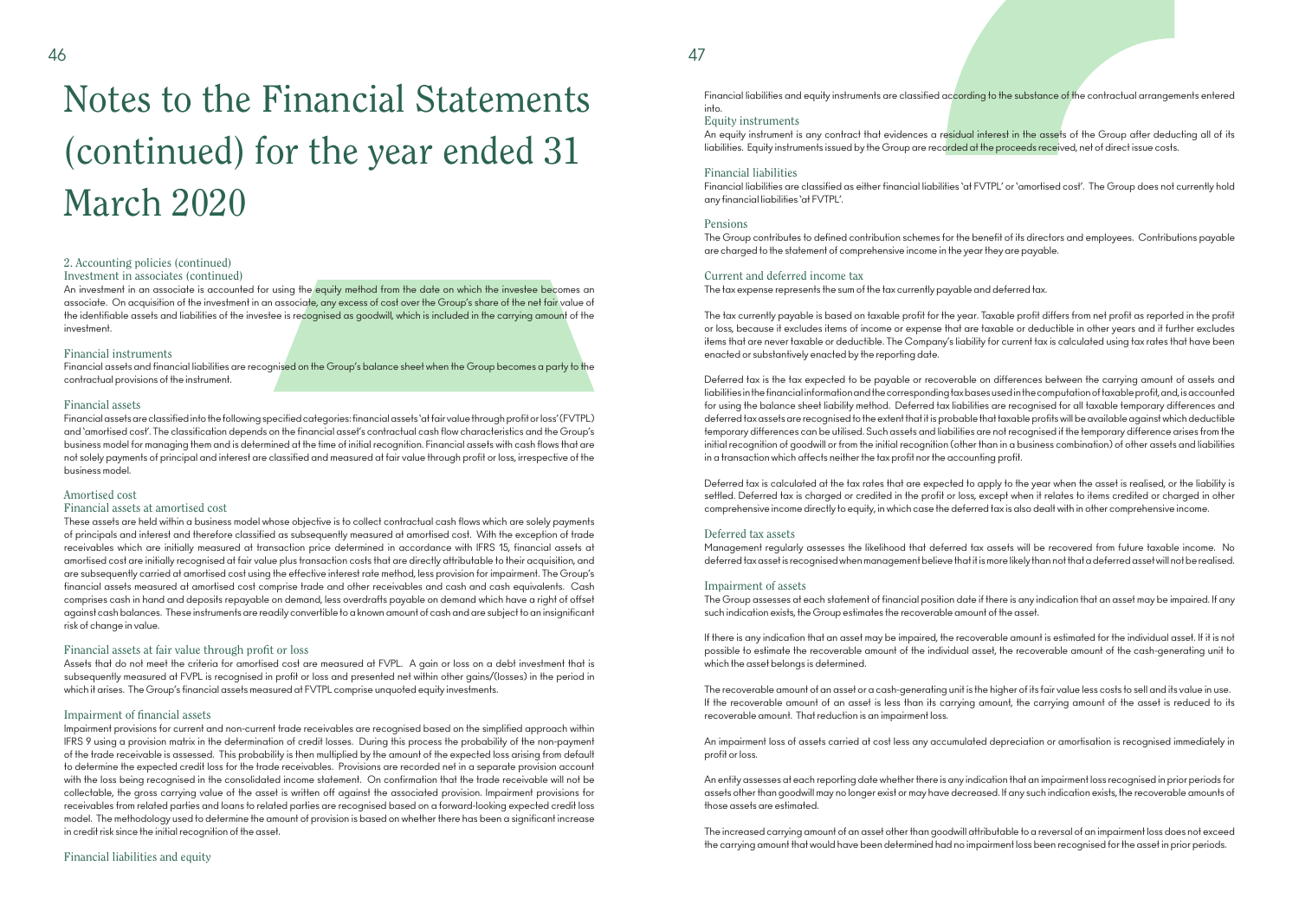### 2. Accounting policies (continued)

### Impairment of assets (continued)

A reversal of an impairment loss of assets carried at cost less accumulated depreciation or amortisation other than goodwill is recognised immediately in profit or loss.

### Provisions

Provisions are recognised when the Group has a present legal or constructive obligation as a result of past events, it is probable that an outflow of resources will be required to settle the obligation and a reliable estimate of the amount can be made. If the effect is material, provisions are determined by discounting the expected future cash flows at an appropriate pre-tax discount rate.

### Leases

The Group has revised its accounting policy for leases where the Group is the lessee following the adoption of IFRS 16 on 1 April 2019.

The Group enters into lease agreements for the use of buildings. Lease terms are negotiated on an individual basis and contain a range of different terms and conditions. The lease agreements do not impose any covenants other than the security interests in the leased assets that are held by the lessor. Leased assets may not be used as security for borrowing purposes.

Until March 2019 leases of property were classified as operating leases. From 1 April 2019, following the adoption of IFRS 16, leases are recognised as a right-of-use asset (ROU) and a corresponding lease liability for future lease payments at the date at which the leased asset is available for use by the Group. Depreciation of the right-of-use asset will be recognised in the income statement on a straight-line basis, with interest recognised on the lease liability.

Assets and liabilities arising from a lease are initially measured on a present value basis. Lease liabilities include the net present value of the following lease payments:

- fixed payments, less any lease incentives receivable;
- variable lease payment that are based on an index or a rate, initially measured using the index or rate as at the commencement date;
- amounts expected to be payable by the Group under residual value guarantees;
- the exercise price of a purchase option if the Group is reasonably certain to exercise that option; and
- payments of penalties for terminating the lease, if the lease term reflects the Group exercising that option.

Lease payments to be made under reasonably certain extension options would also be included in the measurement of the liability.

The lease payments are discounted using the interest rate implicit in the lease. If that rate cannot be readily determined, which is generally the case for leases in the Group, the lessee's incremental borrowing rate is used, being the rate that the individual lessee would have to pay to borrow the funds necessary to obtain an asset of similar value to the right-of use asset in a similar economic environment with similar terms, security and conditions.

Lease payments are allocated between principal and interest cost. The finance cost is charged to the income statement over the lease period so as to produce a constant periodic rate of interest on the remaining balance of the liability for each period. Right-of-use assets are measured at cost comprising the following:

- the amount of the initial measurement of lease liability;
- any lease payments made at or before the commencement date less any lease incentives received;
- any initial direct costs; and
- restoration costs.

Right-of-use assets are generally depreciated over the shorter of the asset's useful life and the lease term on a straight-line basis. An asset's carrying amount is written down immediately to its recoverable amount if the asset's carrying amount is greater than its estimated recoverable amount.

The modified retrospective method has been applied the impact on adoption was a recognition of a right of use asset of £514k with a matching lease liability. There are no adjustments to opening retained earnings as there were no lease liabilities in force at the end of the prior year.

The Group does not have any short-term leases of equipment or vehicles.

### Accounting policy applied prior to 1 April 2019

Under IAS 17 (prior to transition to IFRS 16), rental payments under operating leases were charged to the income statement on a straight-line basis over the lease term.

### Share capital / equity instruments

Ordinary Shares are classified as equity. Equity instruments issued by the Company are recorded at the proceeds received, net of direct issue costs. The Company has one class Ordinary share which carries no right to fixed income. Each share carries the right to one vote at general meetings of the Company.

### Share-based payments

Equity-settled share-based payments to employees and directors are measured at the fair value of the equity instruments at grant date. The fair value excludes the effect of non-market-based vesting conditions.

The fair value determined at the grant date of the equity-settled share-based payments is expensed on a straight-line basis over the vesting period, based on the Group's estimate of equity instruments that will eventually vest. At each balance sheet date, the Group revises the estimate of the number of equity instruments expected to vest as a result of the effect of non-marketbased vesting conditions. The impact of the revision of the original estimates, if any, is recognised in profit or loss such that the cumulative expense reflects the revised estimate, with a corresponding adjustment to equity reserves.

The fair value of the options is measured using the Black Scholes options valuation model. The inputs into that model are the share price at the date of the grant, the exercise price, the expected life of the option, the risk-free rate based on the yield of a 10-year government bond and the expected share price volatility based on the Company's share price since 20 August 2015.

### Adoption of new and revised standards

The following pronouncements have been adopted in the year: • IFRS 16 Leases

### Standards issued but not yet effective

There are no other standards that are not yet effective and that would be expected to have a material impact on the entity in the current or future reporting periods and on foreseeable future transactions.

### 3. Critical accounting estimates and judgements

In application of the Group's accounting policies, which are described in note 2, the directors are required to make judgements, estimates and assumptions about the carrying amounts of assets and liabilities that are not readily apparent from other sources. The estimates and associated assumptions are based on historical experience and other factors that are relevant. Actual results may differ from these estimates.

The estimates and underlying assumptions are reviewed on an ongoing basis. Revisions to accounting estimates are recognised in the period in which the estimate is revised if the revision affects only that period, or in the period of the revision and future periods if the revision affects both current and future periods.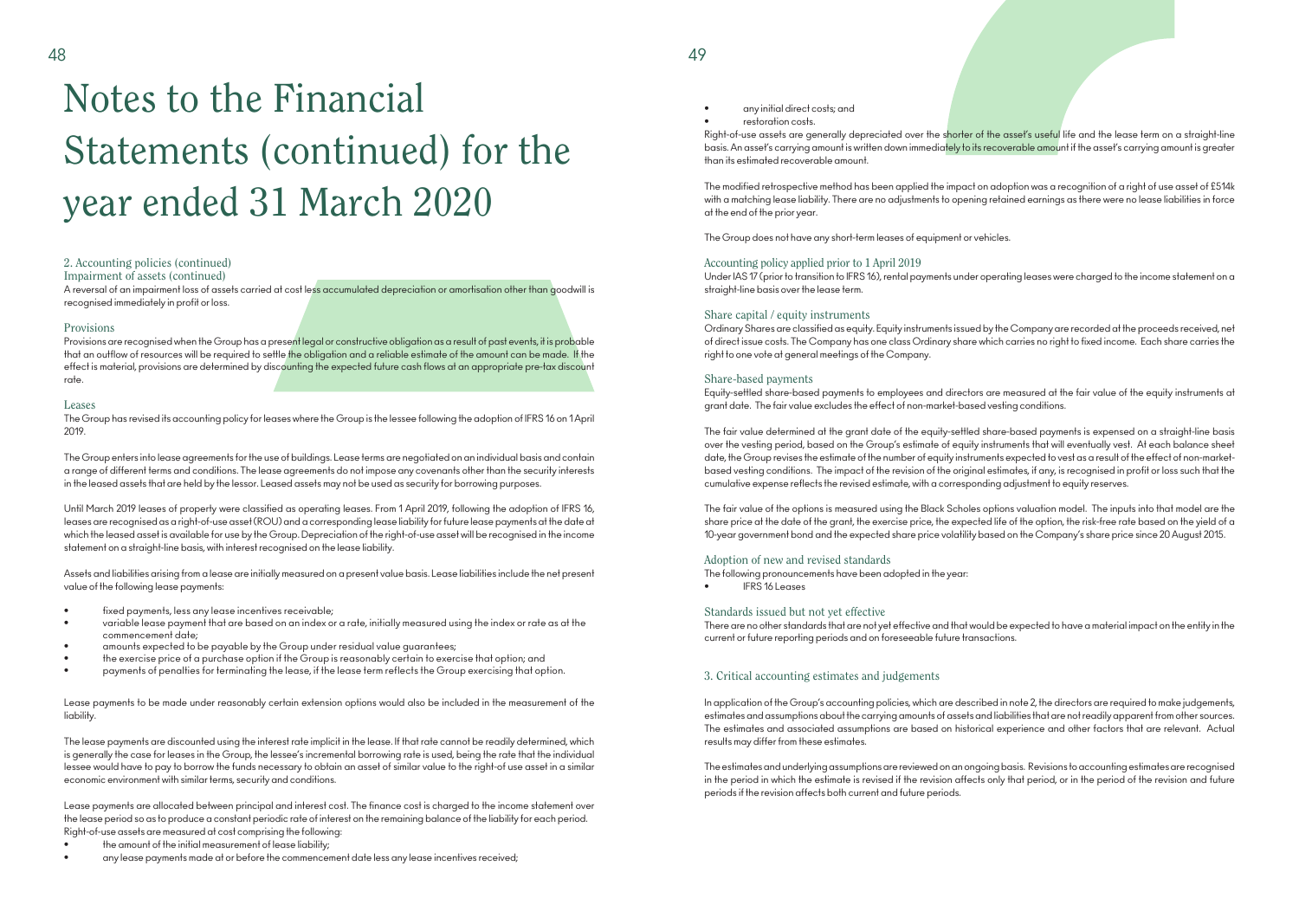### 3. Critical accounting estimates and judgements (continued)

Critical judgements in applying the Group's accounting policies

The following are the critical judgements, apart from those involving estimations, that the directors have made in the process of applying the Group's accounting policies and that have a significant effect on the amounts recognised in the financial statements.

### Work in progress within revenue recognition

Work in progress is calculated on a project by project basis using the fair value of chargeable time that is un-invoiced at the period end. Historic analysis shows that recovery rates of work in progress are very high; the Group does not expect any work in progress to be irrecoverable. Work in progress is reviewed on a monthly basis to ensure it is recognised appropriately, it is probable that economic benefits will flow to the Group and that the fair value can be reliably measured (note 4).

### Share-based payments

The Company has granted share options to certain employees and directors of the Group. The share options granted become exercisable at varying future dates. If certain conditions are met, following the vesting period, the employee will be eligible to exercise their option at an exercise price determined on the date the share options are granted.

The share-based payment charge is recognised in the statement of comprehensive income and is calculated based on the Company's estimate of the number of share options that will eventually vest.

Assumptions regarding the fair value of the Company's shares and assumptions regarding employee fluctuation are considered when measuring the value of share-based payments for employees, which are required to be accounted for as equity-settled share-based payment transactions pursuant to IFRS 2. The resulting staff costs are recognised pro rata in the statement of comprehensive income to reflect the services rendered as consideration during the vesting period (note 21).

### Key sources of estimation uncertainty

The key assumptions concerning the future, and other key sources of estimation uncertainty at the balance sheet date, that may have a significant risk of causing material adjustment to the carrying amounts of assets and liabilities within the next financial year, are discussed below.

### Impairment of goodwill

The carrying amounts of the Group's assets value are reviewed at each balance sheet date to determine whether there is any indication of impairment. If any such indication exists, the asset's recoverable amount is estimated, and an impairment loss is recognised where the recoverable amount is less than the carrying value of the asset. Any impairment losses are recognised in the income statement.

The recoverable amount of the goodwill is determined from value in use calculations. The key assumptions for the value in use calculations are those regarding the discount rates, growth rates and expected changes to income and direct costs during the period.

Management estimates discount rates using pre-tax rates that reflect current market assessments of the time value of money and the risks specific to each acquisition of goodwill. Discount rates of 11% and a terminal value of 1.4% has been used.

Growth rates of 0-15% have been applied, these are based on industry rates managements knowledge of the business and the markets and the ability for the business to expand. The maximum period over which the cashflows are reviewed is 5 years.

Sensitivities have been applied to all assumptions. In the light of COVID-19 the cashflows have been further tested to ensure the assumptions are viable.

### Intangible assets

On acquisition the following items are reviewed to assess if there is any value in acquiring the intangibles separately.

- Trademarks or trade names
- Technology based intangibles, including any IT systems
- Artistic-related intangibles
- Intellectual property
- Customer-related intangibles
- Employment contracts

On acquisition of the two entities during the year there were no assets identifiable as being separable from the entity that could be sold, transferred, licensed, rented or exchanged, either individually or together with a related contract, identifiable asset or liability. There were also no assets arising from contractual or other legal rights.

### Valuation of unquoted investments

The Group determines the fair value of these financial instruments using recent transactions or valuation models if information about recent transactions is not available. The values derived from applying these models are significantly impacted by the choice of the valuation model used and the underlying assumptions made, such as the amounts and timing of future cash flows, discount rates, volatility and credit risk.

Management reviewed all information available at 31 March 2020 taken into account all additional information relating to market participant assumptions that is reasonably available and concluded that there is insufficient information available and a wide range of possible fair value measurements and as such cost is considered to be an appropriate estimate of fair value.

4. Revenue and finance income

An analysis of the Group's revenue is as follows:

### **Continuing operations - rendering of services**

Specialist housing consultancy income

Treasury management consultancy income

Specialist sports and education consultancy

| 2020   | 2019           |
|--------|----------------|
| £'000s | £'000s         |
|        |                |
| 6,729  | 7,087          |
| 528    | 568            |
| 706    |                |
| 7,963  | 7,655          |
|        |                |
|        |                |
| 1      | $\overline{c}$ |
| 7,964  | 7,657          |

### **Finance income is comprised of:**

Interest revenue on bank deposits

### 5. Operating segments

The Group has three reportable segments being; consultancy, interim management and treasury management services, the results of which are included within the financial information. In accordance with IFRS8 'Operating Segments', information on segment assets is not shown, as this is not provided to the chief operating decision-maker.

The principal activities of the Group are as follows:

Consultancy – a range of services to support the business needs of a diverse range of organisations (including housing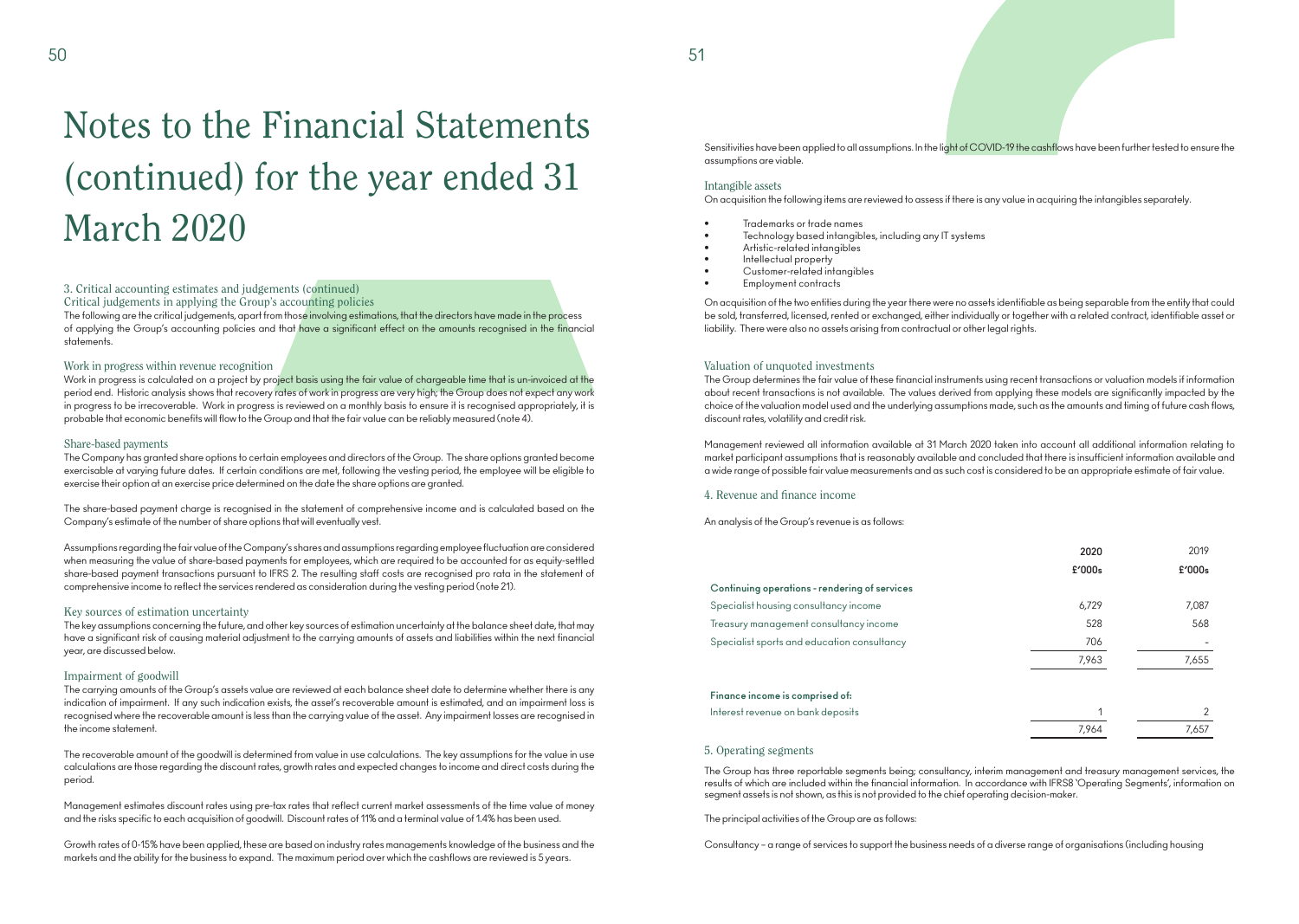### Geographical information

Revenues from external customers, based on location of the customer, are shown below:

|                                                      | 2020   | 2019   |
|------------------------------------------------------|--------|--------|
|                                                      | £'000s | £'000s |
| UK                                                   | 7,368  | 7,179  |
| Europe                                               | 279    | 305    |
| <b>Rest of World</b>                                 | 316    | 171    |
|                                                      | 7,963  | 7,655  |
| . Profit before taxation                             |        |        |
|                                                      | 2020   | 2019   |
|                                                      | £'000s | £'000s |
| Profit before taxation is arrived at after charging: |        |        |
| Auditors' remuneration (see below)                   | 42     | 38     |
| Depreciation of property, plant and equipment        | 63     | 52     |
| Depreciation of leasehold property                   | 71     |        |
| Staff costs (see note 7)                             | 5,351  | 4,270  |
| Significant reorganisation costs *                   | 186    |        |
| Acquisition related costs **                         | 51     |        |
| Operating lease costs - land and buildings           |        | 42     |

6. Profit before taxation

\* Significant restructuring costs include staff related costs of £186k (2019: Nil) arising from the redundancy costs relating to COVID-19 are provided for

\*\* Refer to note 10 for the breakdown of acquisition-related costs

Breakdown of auditors' remuneration

### Auditors' remuneration

|                                                                                       | 2020<br>£'000s | 2019<br>£'000s |
|---------------------------------------------------------------------------------------|----------------|----------------|
| Auditors' remuneration                                                                |                |                |
| Fees payable to the Company's auditors for the audit of the<br>parent Company         | 23             | 19             |
| Fees payable to the Company's auditors for the audit of the<br>Company's subsidiaries | 19             | 19             |
| Total                                                                                 | 42             | 38             |

### 5. Operating segments (continued)

associations, local authorities, multi academy trusts and sporting businesses) across the housing, education and sports sectors.

Most consultancy projects run over one to two months and on-going business development is required to ensure a full pipeline of consultancy work for the employed team.

Interim Management – individuals are embedded within housing organisations (normally housing associations, local authorities and ALMOs) in a substantive role, normally for a specified period. Interim management provides the Group with a more extended forward sales pipeline as the average contract is for six months. This section of the business provides low risk as the interim consultants are placed on rolling contractual basis and provides minimal financial commitment as associates to the business, rather than employees, are used for these roles.

Treasury Management – a range of services providing treasury advice and fund-raising services to non-profit making organisations working in the affordable housing and education sectors. Within this segment of the business several client organisations enter fixed period retainers to ensure immediate call-off of the required services.

The accounting policies of the reportable segments are the same as the Group's accounting policies described in note 2. Segment profit represents the profit earned by each segment, without allocation of central administration costs, including directors' salaries, finance costs and income tax expense. This is the measure reported to the Group's chief executive for the purpose of resource allocation and assessment of segment performance.

|                                        | 2020    | 2019    |
|----------------------------------------|---------|---------|
|                                        | £'000s  | £'000s  |
| Revenue from Consultancy               | 6,640   | 5,867   |
| Revenue from Interim management        | 795     | 1,220   |
| Revenue from Treasury management       | 528     | 568     |
|                                        | 7,963   | 7,655   |
| Cost of sales from Consultancy         | 5,315   | 4,381   |
| Cost of sales from Interim management  | 574     | 1,010   |
| Cost of sales from Treasury management | 322     | 397     |
|                                        | 6,211   | 5,788   |
| Gross profit from Consultancy          | 1,325   | 1,486   |
| Gross profit from Interim management   | 221     | 210     |
| Gross profit from Treasury management  | 206     | 171     |
|                                        | 1,752   | 1,867   |
| Administrative expenses                | (1,626) | (1,260) |
| Operating profit                       | 126     | 607     |

Within consultancy revenues, approximately 7% (2019: 6%) has arisen from the segment's largest customer; within interim management 24% (2019: 12%); within treasury management 26% (2019: 34%).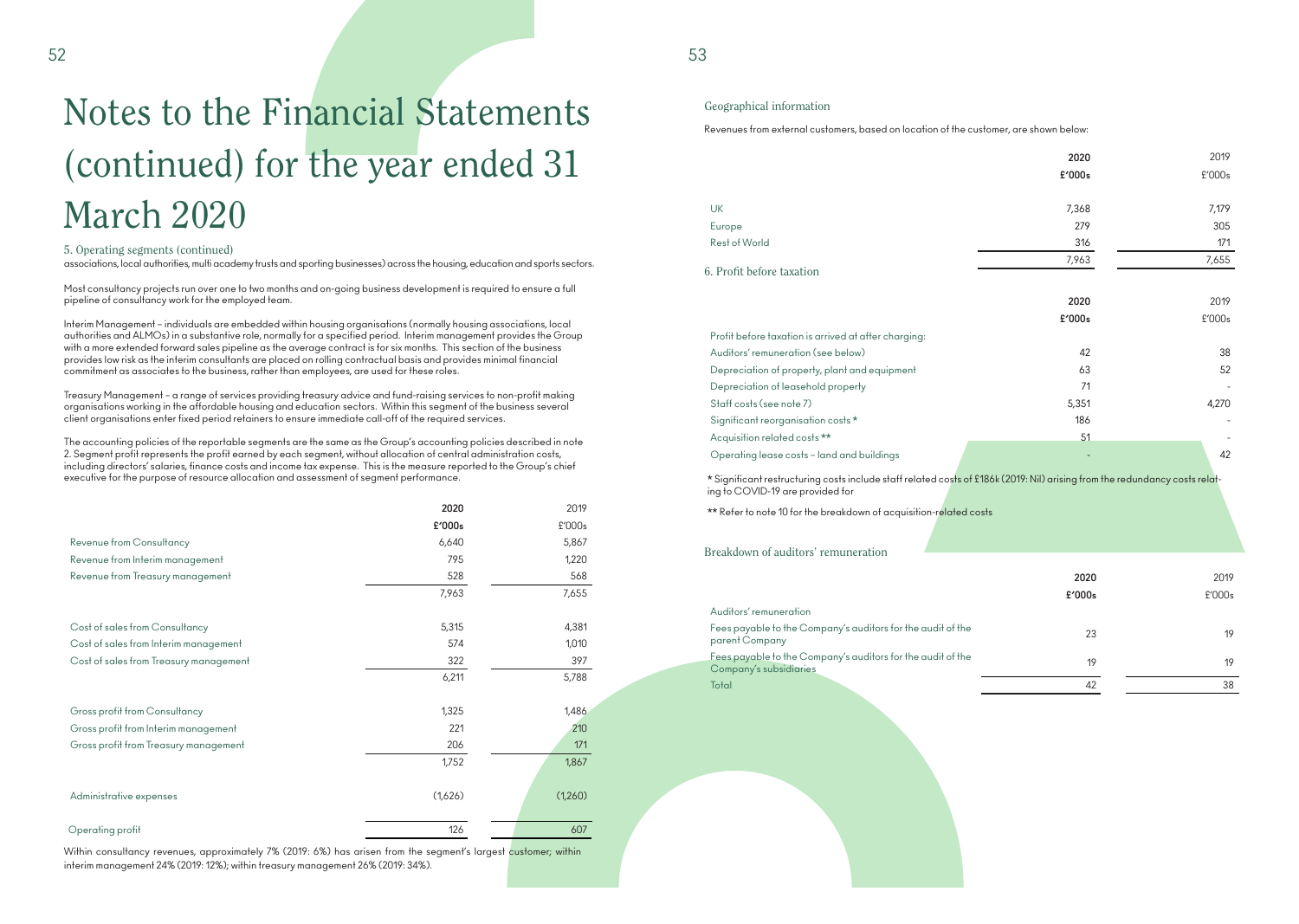7. Staff costs

|                                                    | 2020   | 2019   |
|----------------------------------------------------|--------|--------|
| The average monthly number of employees (including |        |        |
| directors) employed by the Group was:              | 74     | 52     |
|                                                    | 2020   | 2019   |
|                                                    | £'000s | £'000s |
| Aggregate remuneration (including directors)       |        |        |
| Wages and salaries                                 | 4,542  | 3,605  |
| Share-based payments                               | 105    | 117    |
| Pension contributions                              | 215    | 161    |
| Social security costs                              | 489    | 387    |
|                                                    | 5,351  | 4,270  |
|                                                    | 2020   | 2019   |
| Company staff costs                                | £'000s | £'000s |
| Wages and salaries                                 | 10     | 10     |
|                                                    | 2020   | 2019   |
|                                                    | £'000s | £'000s |
| Directors' remuneration                            |        |        |
| Salary (including taxable benefits)                | 396    | 390    |
| Share-based payments                               | 20     | 43     |
| Pension contributions                              | 22     | 17     |
|                                                    | 438    | 450    |

Three directors are members of the company's defined contribution pension scheme.

The amounts set out above include remuneration to the highest paid director as follows:

|                                     | £'000s | £'000s |
|-------------------------------------|--------|--------|
| Salary (including taxable benefits) | 146    | 162    |
| Share-based payments                |        | 15     |
| Pension contributions               |        |        |
|                                     | 163    | 185    |

### Remuneration of key management personnel

The remuneration of the key management personnel of the Group, including all directors, is set out below in aggregate for each of the categories specified in IAS 24 Related Party Disclosures.

Short-term employee benefits Share-based payments Post-retirement benefits

8. Taxation

Corporation tax:

Current year

The tax charge for the year can be reconciled to the profit in the

### Profit before taxation

Tax at the UK corporation tax rate of 19% (2019: 19%) Post tax income from associate Expenses not deductible Tax expense for the year

| 2020                         | 2019   |
|------------------------------|--------|
| £'000s                       | £'000s |
| 664                          | 655    |
| 29                           | 64     |
| 22                           | 22     |
| 715                          | 741    |
|                              |        |
| 2020                         | 2019   |
| £'000s                       | £'000s |
|                              |        |
| 52                           | 143    |
| income statement as follows: |        |
| 2020                         | 2019   |
| £'000s                       | £'000s |
|                              |        |
| 178                          | 609    |
|                              |        |
| 34                           | 116    |
| (9)                          |        |
| 27                           | 27     |
| 52                           | 143    |

### 9. Earnings per share

Basic earnings per share is calculated by dividing the profit after tax attributable to the equity holders of the Group by the weighted average number of shares in issue during the year. Diluted earnings per share is calculated by adjusting the weighted average number of shares outstanding to assume conversion of all potential dilutive shares, namely share options. Details of which are set out in note 21.

|                                                       | 2020              | 2019              |
|-------------------------------------------------------|-------------------|-------------------|
|                                                       | £'000s            | £'000s            |
| Profit after tax attributable to owners of the parent | 75                | 466               |
| Weighted average number of shares                     |                   |                   |
| <b>Basic</b><br>÷.                                    | 36,285            | 35,272            |
| <b>Diluted</b><br>a.                                  | 41,665            | 40,353            |
|                                                       |                   |                   |
| Basic earnings per share                              | 0.35 <sub>p</sub> | 1.32 <sub>p</sub> |

- 
- 

### **Basic earnings per share**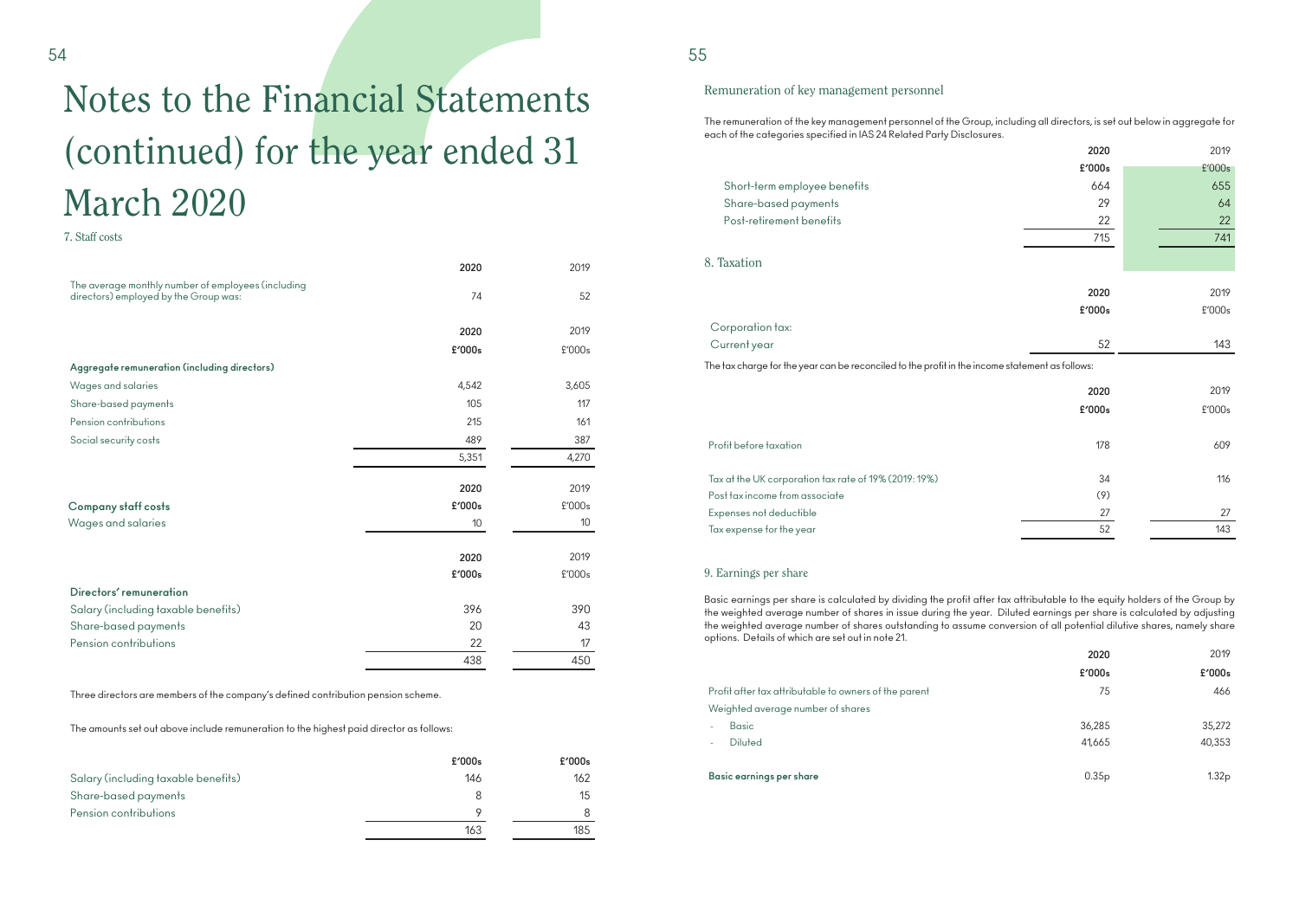| THUI CIT ANAV                     |       |          |
|-----------------------------------|-------|----------|
| Diluted earnings per share        | 0.32p | 1.15p    |
| 10. Goodwill                      |       |          |
| Group                             |       | Goodwill |
|                                   |       | £'000s   |
| Cost                              |       |          |
| At 1 April 2018 and 31 March 2019 |       | 2,028    |
| Additions                         |       | 1,844    |
| Ał 31 March 2020                  |       | 3,872    |
|                                   |       |          |
| Accumulated impairment losses     |       |          |
| At 1 April 2018 and 31 March 2019 |       |          |
| Impairment losses for the year    |       | (555)    |
| Ał 31 March 2020                  |       |          |
| Net book value                    |       |          |
| At 1 April 2018 and 31 March 2019 |       | 2,028    |
| Ał 31 March 2020                  |       | 3,317    |

Goodwill acquired in a business combination is allocated, at acquisition, to the cash generating units that are expected to benefit from that business combination.

On 11 June 2019, the Group acquired 100% of the share capital of Oaks Consultancy Ltd, a company incorporated in the UK. The principal activity of Oaks is that of consultancy within the sports and education sector. Oaks' business services complement those of existing subsidiaries within the Group and provides strong opportunities for collaboration.

The transaction has been accounted for by the acquisition method of accounting. This comprises an initial consideration of £1,714k being £441k in cash, £718k in ordinary shares and deferred contingent consideration of £555k. The deferred consideration is contingent upon specific targets on the annual recurring revenue (ARR) growth of the business up to March 2021. The directors have reviewed the business performance of Oaks including the future budgets and cashflows up to March 2021 and have concluded that the ARR is unlikely to be achieved and have therefore release the contingent liability. The directors have also impaired the investment by the amount equivalent to the contingent consideration. Further impairment reviews have taken place and no further impairment is required on the remaining goodwill. The costs of acquisition totalling £35k have been included within the profit and loss account of the Group. The total amount of goodwill in the Statement of Financial Position is shown as £1,159k.

The net assets of Oaks totalling £1k were acquired for cash.

On 31 January 2020, the Group acquired 100% of the share capital of Finalysis (UK) Limited a consultancy business providing treasury and banking services.

The transaction has been accounted for by the acquisition method of accounting at a fair value of consideration of £130k

being £100k in cash and £30k in ordinary shares. The costs of acquisition of £16k have been included within the profit and loss account of the Group. The total goodwill calculated at £130k.

The net assets of Finalysis totalling £49k were acquired for cash. The trade and assets of Finalysis were hived into ATFS. The Group tests goodwill annually for impairment, or more frequently if there are any indications that goodwill might be impaired.

The recoverable amount of goodwill is determined from value in use calculations. The key assumptions for the value in use calculations are those regarding growth rate of client base and project fees. Management's approach to determining the values to each key assumption is based on experience and project work already secured for future periods. Management have projected cash flows over a period of 5 years, based on growth rates of between 0% and 15% per annum, this is based on past performance and expected future activity, also taking into account a slower growth rate due to COVID-19. A discount rate of 11% and a terminal value of 1.4% has been used. Sensitivities have then been applied to the model to stress test the assumptions. As a result of the review an impairment on Oaks has occurred and £555k has been written off in the financial year under review.

The following amounts have been recognised within the consolidated statement of comprehensive income for the reporting period.

Profit before tax

|                   | Oaks<br>£'000 | <b>Finalysis</b><br>£'000 |
|-------------------|---------------|---------------------------|
| Revenue           | 706           | 89                        |
| Profit before tax | (21)          | 37                        |

the Group is the lessee following the adoption of IFRS 16. The

If the acquisitions had taken place at the start of the financial year, the group revenue would have been £8,381k and the profit before tax £279k

### 11. Property, plant and equipment

| The Group has revised its accounting policy for leases where |  |  |
|--------------------------------------------------------------|--|--|
| Statement of Financial Position shows the following amounts  |  |  |

| Group                           | Property | <b>Fixtures and</b><br>fittings | Computer equipment | Total  |
|---------------------------------|----------|---------------------------------|--------------------|--------|
|                                 | £'000s   | £'000s                          | £'000s             | £'000s |
| Cost                            |          |                                 |                    |        |
| At 1 April 2018                 |          | 34                              | 110                | 144    |
| Additions                       |          |                                 | 28                 | 28     |
| At 31 March 2019                |          | 34                              | 138                | 172    |
| Additions                       | 541      | 11                              | 28                 | 580    |
| At 31 March 2020                | 541      | 45                              | 166                | 752    |
| <b>Accumulated depreciation</b> |          |                                 |                    |        |
| At 1 April 2018                 |          | 13                              | 36                 | 49     |
| Charge for the year             |          | 11                              | 40                 | 51     |
| At 31 March 2019                |          | 24                              | 76                 | 100    |
| Charge for the year             | 71       | 14                              | 49                 | 134    |
| Ał 31 March 2020                | 71       | 38                              | 125                | 234    |
| Net book value                  |          |                                 |                    |        |
| At 1 April 2018                 |          | 21                              | 74                 | 95     |
| At 31 March 2019                |          | 10                              | 62                 | 72     |
| At 31 March 2020                | 470      | 7                               | 41                 | 518    |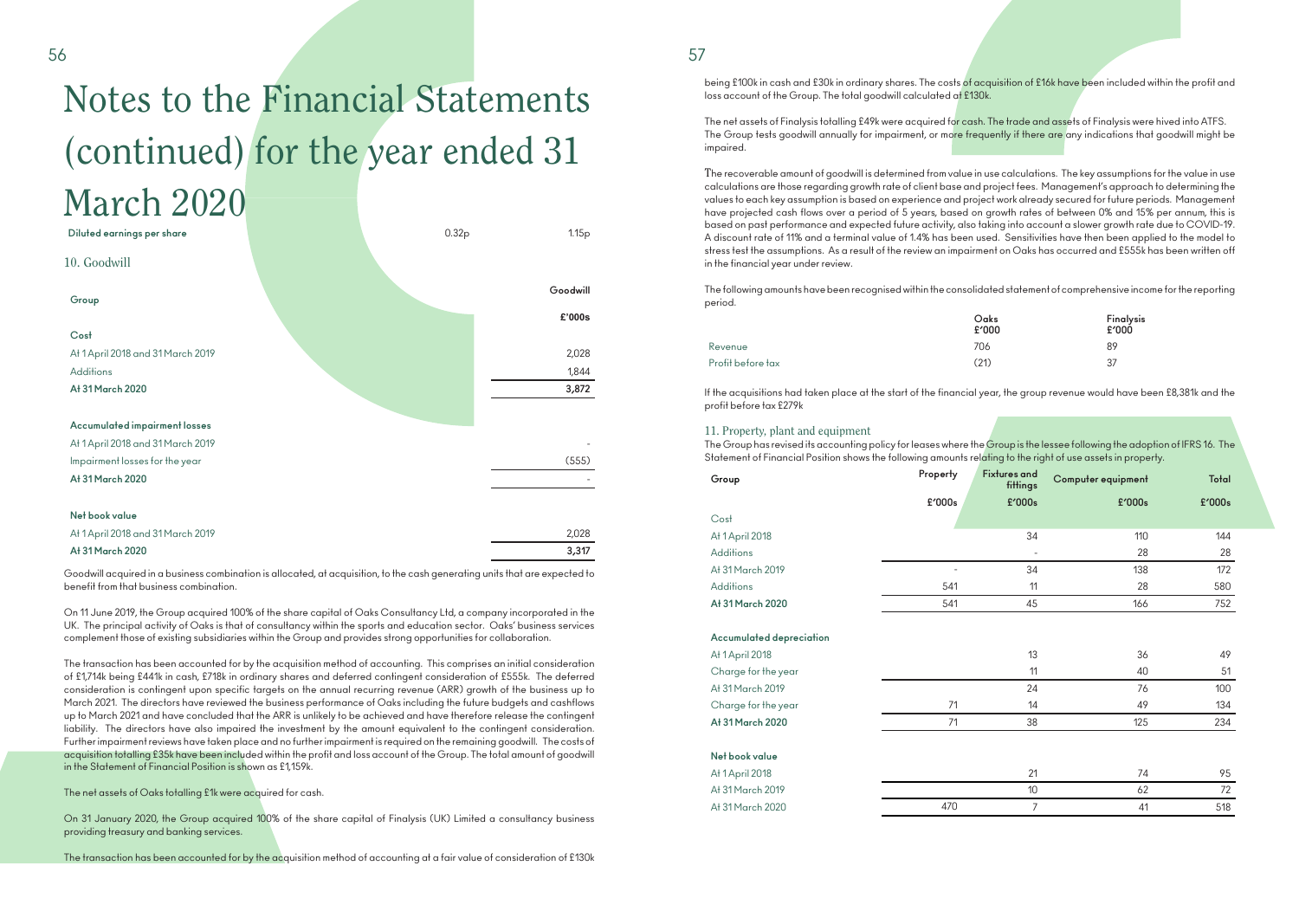| 11. Property, plant and equipment (continued) |                             |
|-----------------------------------------------|-----------------------------|
| Company                                       | Computer equipment          |
|                                               | £'000s                      |
| Cost                                          |                             |
| At 1 April 2018 and 31 March 2019             | 64                          |
| Additions                                     |                             |
| Ał 31 March 2020                              | 64                          |
| Accumulated depreciation                      |                             |
| At 1 April 2018                               | 5                           |
| Charge for the year                           | 22                          |
| At 31 March 2019                              | 27                          |
| Charge for the year                           | 21                          |
| Ał 31 March 2020                              | 48                          |
| Net book value                                |                             |
| At 1 April 2018                               | 59                          |
| At 31 March 2019                              | 37                          |
| Ał 31 March 2020                              | 16                          |
| 12. Investment in subsidiaries                |                             |
| Company                                       | Investments in subsidiaries |
|                                               | £'000s                      |
| Cost                                          |                             |
| At 1 April 2018                               | 2,701                       |
| Additions                                     | 117                         |
| At 31 March 2019                              | 2,818                       |
| Additions                                     | 1,949                       |
| Ał 31 March 2020                              | 4,767                       |
|                                               |                             |

At 1 April 2018 2018 At 31 March 2019 2,818 **At 31 March 2020 4,212**

**Accumulated impairment losses** At 1 April 2018 and 31 March 2019 Impairment losses for the year 555

**At 31 March 2020 555**

**Net book value**

|                                                                                                                                                                                                                                                                                                                                                                                                       | Place of incorporation<br>and operation | <b>Principal activity</b>                      | Proportion of ownership and<br>voting rights held |
|-------------------------------------------------------------------------------------------------------------------------------------------------------------------------------------------------------------------------------------------------------------------------------------------------------------------------------------------------------------------------------------------------------|-----------------------------------------|------------------------------------------------|---------------------------------------------------|
| Altair Consultancy and Advisory<br>Services Limited                                                                                                                                                                                                                                                                                                                                                   | <b>England and Wales</b>                | Specialist housing<br>consultancy              | 100%                                              |
| Aquila Treasury and Finance<br>Solutions Limited                                                                                                                                                                                                                                                                                                                                                      | <b>England and Wales</b>                | Treasury management<br>consultancy             | 100%                                              |
| Oaks Consultancy Limited                                                                                                                                                                                                                                                                                                                                                                              | <b>England and Wales</b>                | Specialist sports and<br>education consultancy | 100%                                              |
| The accounting reference date of each of the subsidiaries is co-terminus with that of the Company. The registered office of<br>each subsidiary is Tempus Wharf, 29a Bermondsey Wall West, London, SE16 4SA.                                                                                                                                                                                           |                                         |                                                |                                                   |
| 13. Investment in associates                                                                                                                                                                                                                                                                                                                                                                          |                                         |                                                |                                                   |
| Details of the Group's material associates at 31 March 2020 are as follows:                                                                                                                                                                                                                                                                                                                           |                                         |                                                |                                                   |
|                                                                                                                                                                                                                                                                                                                                                                                                       | Place of incorporation<br>and operation | <b>Principal activity</b>                      | Proportion of ownership and<br>voting rights held |
| <b>3C Consultants Limited</b>                                                                                                                                                                                                                                                                                                                                                                         | <b>England and Wales</b>                | IT consultancy                                 | 25%                                               |
| The principal activity of the associate is seen as complementing the Group's operations and contributing to achieving the<br>Group's overall strategy.                                                                                                                                                                                                                                                |                                         |                                                |                                                   |
| The above associate is accounted for using the equity method in these consolidated financial statements as set out in the<br>accounting policies in note 2.                                                                                                                                                                                                                                           |                                         |                                                |                                                   |
|                                                                                                                                                                                                                                                                                                                                                                                                       |                                         | 2020                                           | 2019                                              |
|                                                                                                                                                                                                                                                                                                                                                                                                       |                                         | £'000s                                         | £'000s                                            |
| Investment in associate                                                                                                                                                                                                                                                                                                                                                                               |                                         | 228                                            | 227                                               |
| The Group's share of the net assets in the associate company is £76k (2019: £26k). Profit for the year, of which £51k is attributable<br>to Aquila, has been recognised in the statement of comprehensive income and added to the carrying value. No share of profit<br>was recognised in the prior year. In the Company statement of financial position, the investment is carried at cost of £227k. |                                         |                                                |                                                   |
| Although the Group's share of net assets in the associate is below the carrying value, no impairment has been recorded be-<br>cause the associate was profitable in the year and expected to continue to be profitable going forward.                                                                                                                                                                 |                                         |                                                |                                                   |

The addition of £1,949k represents the acquisition of Oaks of £1,714k (including deferred consideration of £555k) the acquisition of Finalysis of £130k and £105k representing capital contributions made to the Company's subsidiaries in respect of the share option expense recognised in those subsidiaries on share options issued by the Company.

Details of the Company's subsidiaries at 31 March 2020 are as follows.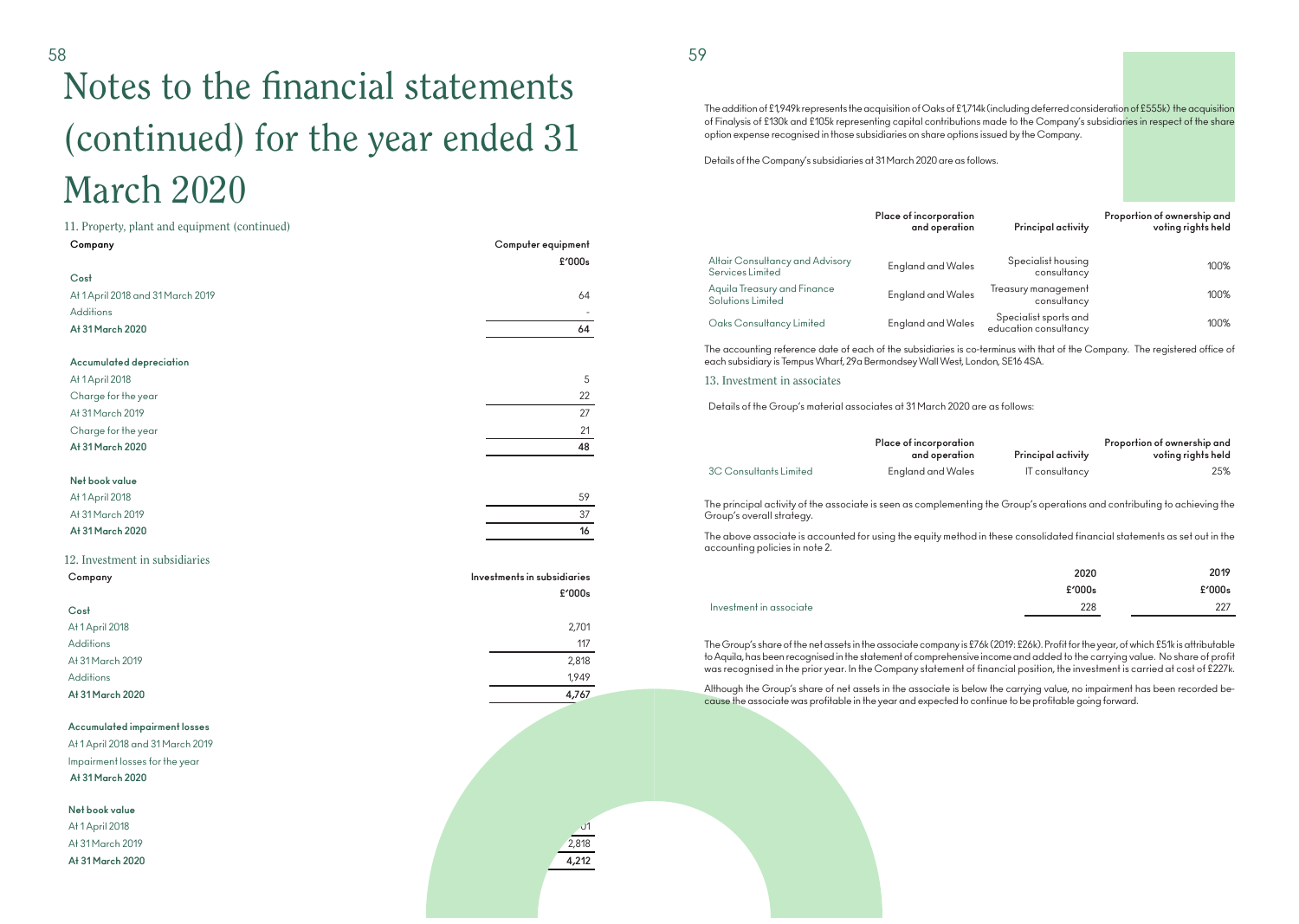### 13. Investment in associates (continued)

Summarised financial information in respect of the Group's associates are set out below:

| <b>3C Consultants Limited</b>                     | 2020<br>£'000s | 2019<br>£'000s |
|---------------------------------------------------|----------------|----------------|
| Current assets                                    | 520            | 328            |
| Non-current assets                                | 2              | 3              |
| <b>Current liabilities</b>                        | (217)          | (222)          |
| Non-current liabilities                           |                | (6)            |
| Equity attributable to the owners of the Company  | 305            | 103            |
| Revenue                                           | 1,416          | 959            |
| Profit/(loss) for the year                        | 203            | 65             |
| Other comprehensive income                        |                |                |
| Total comprehensive income                        | 203            | 65             |
| Dividends received from associate during the year |                |                |

Reconciliation of the above summarised financial information to the carrying amount recognised in the consolidated financial statements for the prior year:

|                                                                  |                      |        | 2018    |
|------------------------------------------------------------------|----------------------|--------|---------|
|                                                                  |                      |        | £       |
| Net assets of associates                                         |                      |        | 37,651  |
| Proportion of the Group's ownership interest in the<br>associate |                      |        | 9,413   |
| Goodwill                                                         |                      |        | 217,207 |
| Carrying amount                                                  |                      |        | 226,620 |
| 14. Investments                                                  |                      |        |         |
|                                                                  | Fair Value Hierarchy | 2020   | 2019    |
|                                                                  |                      | £'000s | £'000s  |
| Unquoted equity investments                                      | Level 3              | 121    | 121     |

The Group has a 6% equity shareholding in AssetCore Limited an unquoted company. AssetCore's principal activity is a

cloud-based platform used to manage loan security within the affordable housing sector. As explained in Note 3, based on the information available at the reporting date the directors consider cost to be an appropriate estimate of fair value.

Financial instruments measured at fair value subsequent to initial recognition are grouped into levels 1 to 3 based on the degree to which the fair value is observable, i.e.:

Level 1 fair value measurements are those derived from quoted prices (unadjusted) in active markets for identical assets or liabilities.

Level 2 fair value measurements are those derived from inputs other than quoted prices included within level 1 that are observable for the asset or liability, either directly or indirectly.

Level 3 fair value measurements are those derived from valuation techniques that include inputs for the asset or liability that are not based on observable market data (unobservable inputs).

15. Trade and other receivables

|                    | Group<br>2020<br>£'000s | Group<br>2019<br>£'000s | Company<br>2020<br>£'000s | Company<br>2019<br>£'000s |
|--------------------|-------------------------|-------------------------|---------------------------|---------------------------|
| Trade receivables  | 2,063                   | 1,872                   |                           |                           |
| Group undertakings |                         |                         | 685                       | 1,082                     |
| Other receivables  | 23                      | 9                       | 14                        | 0                         |
| Prepayments        | 79                      | 88                      | 9                         | 2                         |
| Contract assets    | 222                     | 224                     |                           |                           |
|                    | 2,387                   | 2,193                   | 708                       | 1,084                     |

| Trade receivables  |
|--------------------|
| Group undertakings |
| Other receivables  |
| Prepayments        |
| Contract assets    |

|               | Total  |        | <30 days 30-60 days 66-90 days |        | >90 days |
|---------------|--------|--------|--------------------------------|--------|----------|
|               | £'000s | £'000s | £'000s                         | £'000s | £'000s   |
| 31 March 2020 | 2.063  | 1,500  | 209                            | 147    | 207      |
| 31 March 2019 | 1.872  | 1.744  | 50                             | 23     | 54       |

No expected credit loss is recognised in the accounts. The Group do not expect any debts not to be paid, the directors have reviewed the provision for expected credit loss and have not identified any which need to be provided for.

16. Trade and other payables

| Group<br>2020<br>£'000s | Group<br>2019<br>£'000s | Company<br>2020<br>£'000s | Company<br>2019<br>£'000s |
|-------------------------|-------------------------|---------------------------|---------------------------|
|                         |                         |                           |                           |
| 154                     | 253                     | 9                         |                           |
| 101                     | 28                      | 50                        | $\overline{\phantom{a}}$  |
| 79                      |                         |                           |                           |
|                         |                         | 520                       | 560                       |
| 613                     | 518                     |                           |                           |
| 634                     | 569                     | 56                        | 112                       |
| 181                     | 227                     |                           |                           |
| 1,762                   | 1,595                   | 635                       | 672                       |

|                                    | Group                    | Group  | Company | Company |
|------------------------------------|--------------------------|--------|---------|---------|
|                                    | 2020                     | 2019   | 2020    | 2019    |
|                                    | £'000s                   | £'000s | £'000s  | £'000s  |
| Trade payables                     | 154                      | 253    | 9       |         |
| Other payables                     | 101                      | 28     | 50      |         |
| Lease liabilities                  | 79                       |        |         |         |
| Amounts owed to Group undertakings | $\overline{\phantom{0}}$ |        | 520     | 560     |
| Taxes and social security costs    | 613                      | 518    |         |         |
| <b>Accruals</b>                    | 634                      | 569    | 56      | 112     |
| Contract liabilities               | 181                      | 227    |         |         |
|                                    | 1,762                    | 1,595  | 635     | 672     |

Of the contract liability brought forward at the start of the year £227k (2019: £226k) was recognised in revenue in the year.

17. Long term liabilities

As explained in note 2, the Group has revised its accounting policy for leases were the Group is the lessee following the adoption of IFRS 16. The Statement of Financial Position shows the following amounts relating to lease liabilities.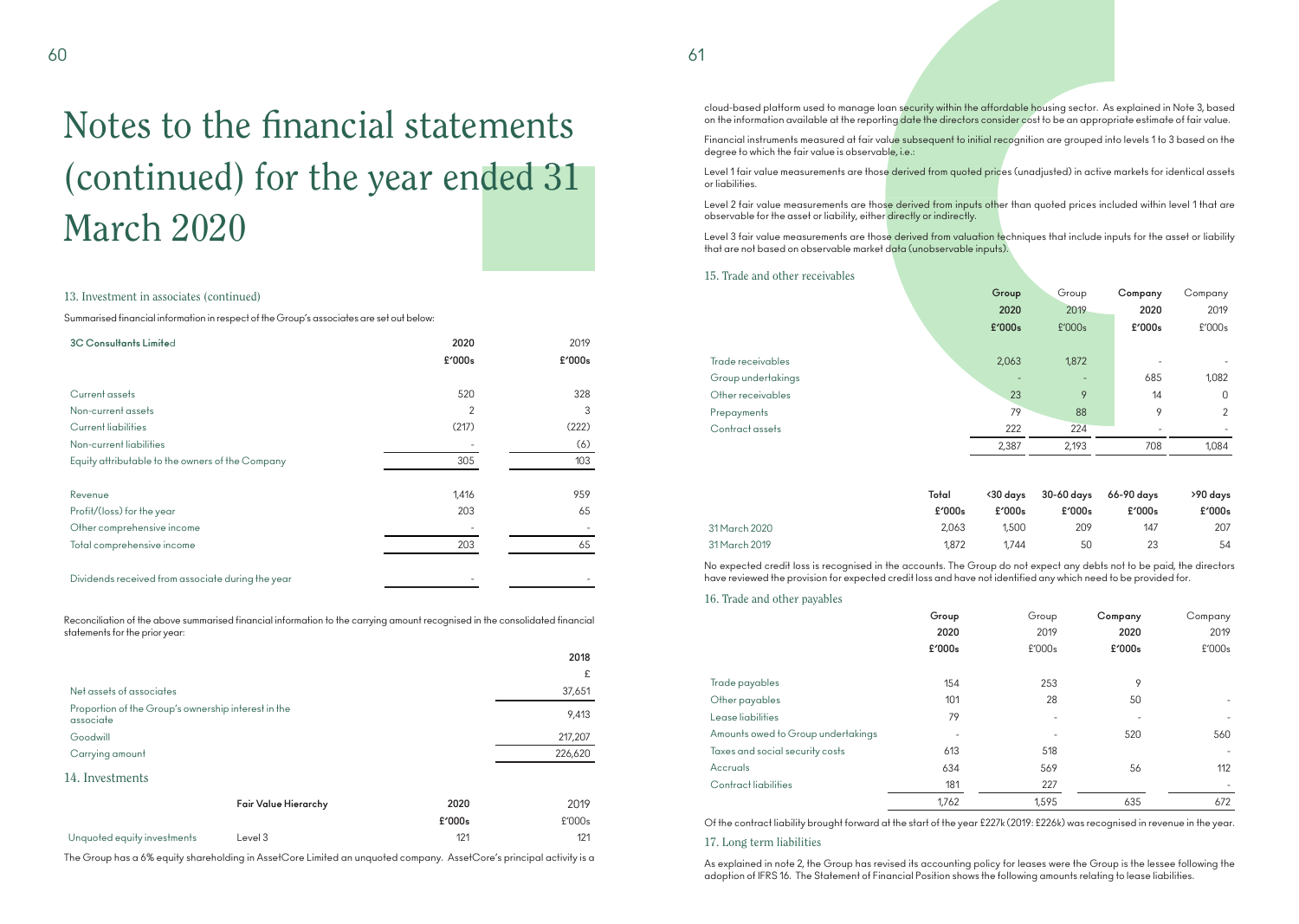The Company has one class Ordinary share which carries no right to fixed income. Each share carries the right to one vote at general meetings of the Company.

A reconciliation of share capital, share premium account and merger reserve is set out below:

| 17. Long term liabilities (continued)                    |        | 2020          |
|----------------------------------------------------------|--------|---------------|
| Additions new leases                                     |        | £'000s<br>514 |
| Decrease in lease liabilities                            |        | (66)          |
| Closing amounts as at 31 March 2020                      |        | 448           |
| Current                                                  |        | 79            |
| Non-current                                              |        | 369           |
| 18. Share capital                                        |        |               |
|                                                          | 2020   | 2019          |
|                                                          | £'000s | £'000s        |
| Allotted, called up and fully paid                       |        |               |
| 37,947,905 (2019: 35,307,776) Ordinary shares of 5p each | 1,897  | 1,765         |

|                                             | Number of<br>Ordinary shares | Amount called up<br>and fully paid |        | Share premium Merger reserve |
|---------------------------------------------|------------------------------|------------------------------------|--------|------------------------------|
|                                             | 000'                         | £'000s                             | £'000s | £'000s                       |
| At 31 March 2018                            | 35,265                       | 1,763                              | 1,487  | 2,413                        |
| Issued at 5p per share on 1 Feb 2019        | 42                           | 2                                  |        |                              |
| At 31 March 2019                            | 35,307                       | 1,765                              | 1,487  | 2,413                        |
| Issued at 28.7p per share on 14 Nov<br>2019 | 2,544                        | 128                                |        | 603                          |
| Cost of share on acquisition                |                              | $\overline{\phantom{a}}$           | (12)   |                              |
| Issued at 35p per share on 31 Jan 2020      | 86                           | 4                                  |        | 26                           |
| Issued at 5p per share on 21 Feb 2020       | 10                           |                                    |        |                              |
| At 31 March 2020                            | 37,947                       | 1.897                              | 1.475  | 3,042                        |

# Notes to the financial statements (continued) for the year ended 31 March 2020

### 19. Reserves

The share premium account represents the amount received on the issue of Ordinary shares by the Company in excess of their nominal value and is non-distributable.

The merger relief reserve arose on the Company's acquisition of Altair. There is no legal share premium on the shares issued as consideration as section 612 of the Companies Act 2006, which deals with merger relief, applies in respect of the acquisition. Since the shareholders of Altair became the majority shareholders of the enlarged group, the acquisition is accounted for as though the legal acquiree is the accounting acquirer.

Upon acquisition of Oaks and Finalysis in the year to 31 March 2020 the premium arising on the issue of shares has been credited to the merger reserve as shown in note 18.

### 20. Dividends

|                                                                                                                                                                                                                              | 2020   | 2019   |
|------------------------------------------------------------------------------------------------------------------------------------------------------------------------------------------------------------------------------|--------|--------|
| Amounts recognised as distributions to equity holders                                                                                                                                                                        | £'000s | £'000s |
| Final dividend for the year ended 31 March 2019 of 0.6p per share (2018:<br>0.55p                                                                                                                                            | 227    | 194    |
| Interim dividend for the year ended 31 March 2020 of 0.3p per share (2019:<br>$0.29p$ )                                                                                                                                      | 114    | 102    |
|                                                                                                                                                                                                                              | 341    | 296    |
| Proposed final dividend for the year ended 31 March 2020 of Nil per share<br>(2019:0.6p)                                                                                                                                     |        | 211    |
| The group do not propose a final dividend for the year ended 31 March 2020.                                                                                                                                                  |        |        |
| 21. Share-based payment transactions                                                                                                                                                                                         |        |        |
| The Company operates an Unapproved Scheme and an Enterprise Management Incentives Scheme. The total expense<br>recognised in the year to 31 March 2020 arising from share-based payment transactions is £105k (2019: £117k). |        |        |

|                                                             |             | Weighted average         |
|-------------------------------------------------------------|-------------|--------------------------|
| Unapproved scheme                                           | Number '000 | exercise price           |
| Number of options outstanding at 1 April<br>2019            | 2,587       | £0.23                    |
|                                                             |             |                          |
| Granted during period                                       | 171         | £0.35                    |
| Forfeited during period                                     |             | $\overline{\phantom{a}}$ |
| <b>Exercised during period</b>                              |             | $\overline{\phantom{a}}$ |
| Number of options outstanding as at 31<br><b>March 2020</b> | 2,758       | £0.25                    |
| Number of options exercisable as at 31<br><b>March 2020</b> | 2,587       | £0.23                    |

The exercise price of the options outstanding at 31 March 2020 ranges between £0.05 and £0.35. The weighted average remaining contractual life of the options outstanding at 31 March 2020 is 1 year (2019: 1 year).

On 31 January 2020, following the acquisition of Finalysis, the Company granted 171,428 of options at an exercise price of 35p. The options are exercisable between 31 January 2022 and 31 January 2027. The weighted average fair value of the options at grant date was £0.067. The fair value of the options was measured using the Black Scholes options valuation model. The inputs into that model in respect of the EMI share options were as displayed on the following page.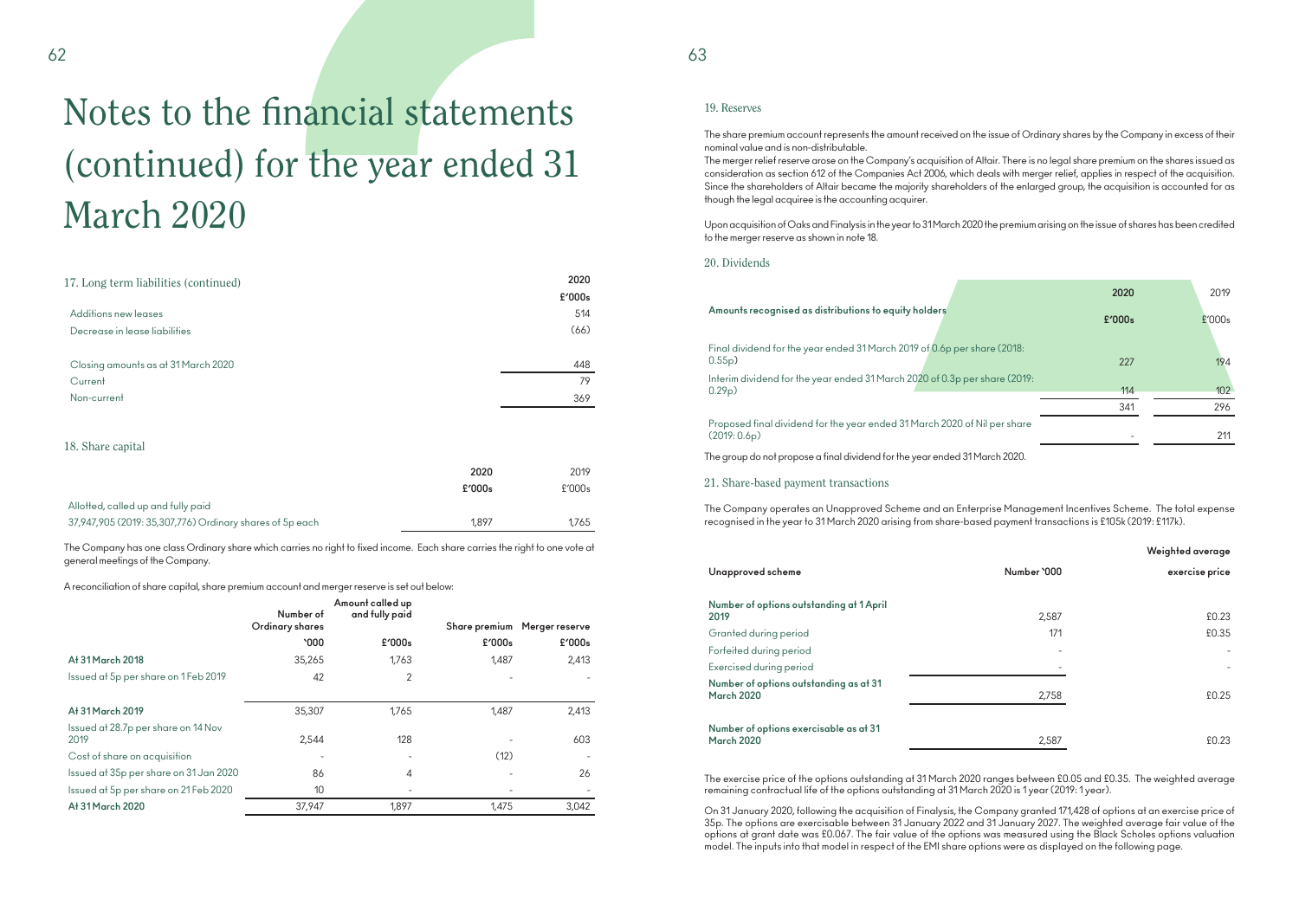| Share price          | £0.35   |
|----------------------|---------|
| Exercise price       | £0.35   |
| Expected volatility  | 20.19%  |
| Expected option life | 5 years |
| Risk-free rate       | 0.61%   |

The risk-free rate is based on the yield of a 10-year government bond.

The expected share price volatility is based on the Company's share price since 20 August 2015.

| <b>EMI</b> scheme                                 | Number | Weighted average<br>exercise price |
|---------------------------------------------------|--------|------------------------------------|
| Number of options outstanding at 1 April 2019     | 2,851  | £0.05                              |
| Granted during period                             |        |                                    |
| Forfeited during period                           | (65)   | £0.05                              |
| Exercised during period                           | (10)   | £0.05                              |
| Number of options outstanding as at 31 March 2020 | 2,776  |                                    |
| Number of options exercisable as at 31 March 2020 | 2,005  | £0.05                              |

The weighted average remaining contractual life of the options outstanding at 31 March 2020 is 5 years (2019: 6 years).

### 22. Related party disclosures

Balances and transactions between the Group and other related parties are disclosed below:

Dividends totalling £149k (2019: £137k) were paid in the year in respect of Ordinary Shares held by the Company's directors.

During the year the Group charged £Nil (2019: £10,000) to DMJ Consultancy Services Limited for administrative services, a company in which Derek Joseph serves as a director.

At 31 March 2020, the balance owed to Richard Wollenberg for services as a non-executive director was £8k (2019: £4k).

At 31 March 2020, the balance owed to Fiona Underwood for reimbursement of expenses was £182.

Notes to the financial statements (continued) for the year ended 31 March 2020

21. Share-based payment transactions (continued)

23. Control

In the opinion of the Directors there is no single ultimate controlling party.

### 24. Financial instruments

### Financial risk management

The Group's activities are exposed to a variety of market risk (including foreign currency risk and interest rate risk), credit risk and liquidity risk.

### Credit risk

Credit risk is the risk of financial loss to the Group resulting from counterparties failing to discharge their obligations to the Group. The Group's principal financial assets are trade and other receivables and cash and cash equivalents.

The Group considers its credit risk to be low. Of the total trade receivables at the 2020 year-end £136k (2019: £148k) is due from one customer (which has since been received).

There are no other customers that represent more than 7% of the total balance of trade receivables. The maximum exposure to credit risk is equal to the carrying value of these instruments.

### Liquidity risk

Liquidity risk is the risk of the Group being unable to meet its liabilities as they fall due. The Group manages liquidity risk by maintaining enough cash reserves and holding banking facilities, and by continuously monitoring forecast and actual cash flows. In addition, the Group is a cash generative business with income being received regularly over the course of the year. The Group held cash reserves of £828k (2019: £1,719k) at the year-end.

### Foreign currency risk

Foreign exchange risk is the risk of loss due to adverse movements in the exchange rates affecting the Group's profits and cash flows. Only a very small number of clients are invoiced in Euros and USD and the foreign exchange exposure is not considered a significant risk. The Group's principal financial assets are cash and cash equivalents and trade and other receivables, which are almost exclusively denominated in Pounds Sterling.

### Interest rate risk

The Group does not undertake any hedging activity in this area. The main element in interest rate risk involves sterling deposits.

Capital risk management

Internal working capital requirements are low and are regularly monitored.

The Groups' objective when managing capital is to safeguard the Group's ability to continue as a going concern in order to provide return for shareholders, benefits for other stakeholders and to maintain optimal capital structure and to reduce the cost of capital.

In order to ensure an appropriate return for shareholder capital invested in the Group, management thoroughly evaluates all material projects and potential acquisitions and has them approved by the Board of Directors where applicable.

The Group monitors capital on a short- and medium-term view.

25. Post Balance Sheet event There are no post balance sheet events.

26. Capital commitments There were no capital commitments at 31 March 2020.

27. Contingent liabilities There were no contingent liabilities at 31 March 2020.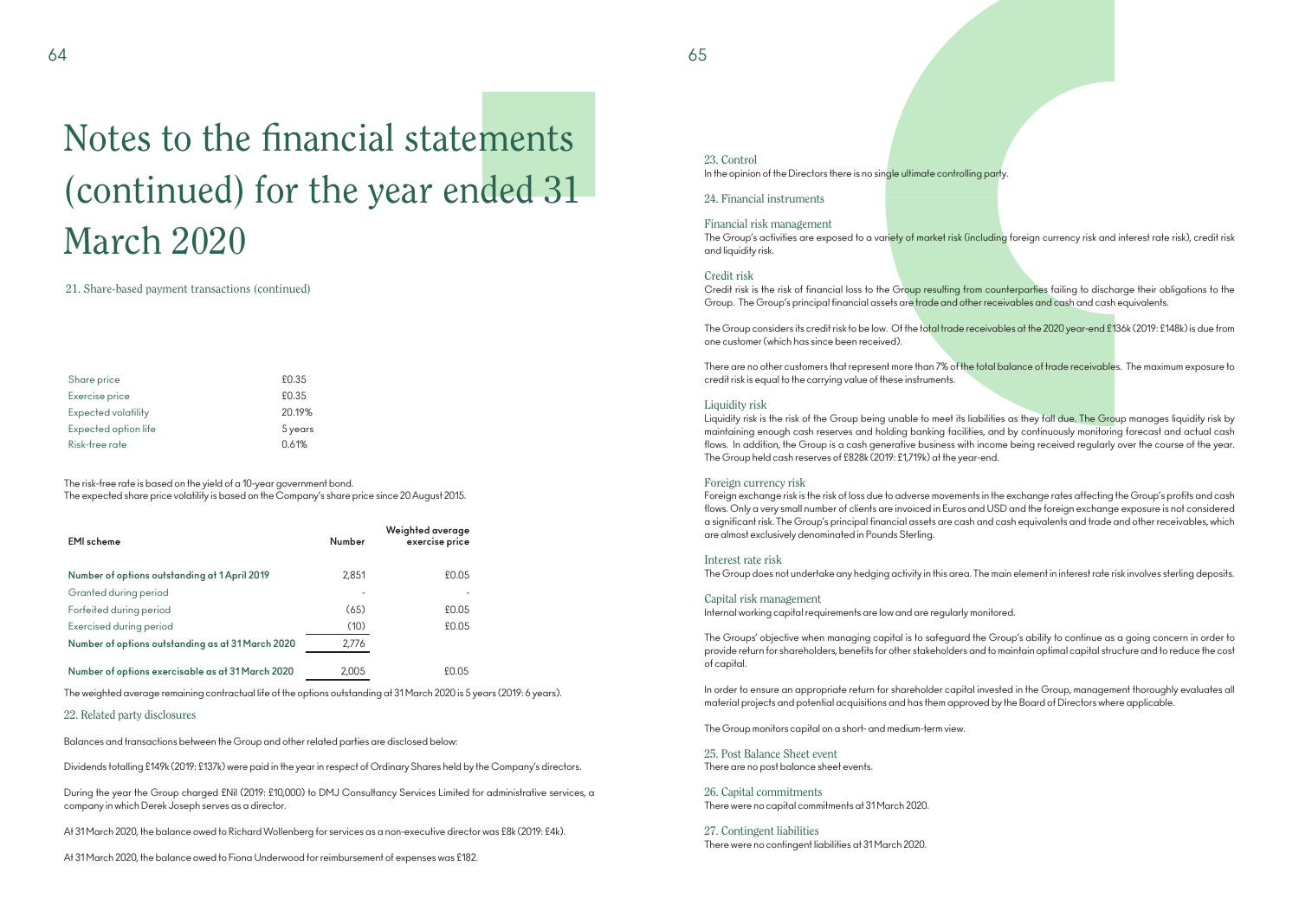Notice is hereby given that the Annual General Meeting of Aquila Services Group plc will be held at Tempus Wharf 29A, Bermondsey Wall West, London, SE16 4SA on 29 July 2020 at 3:00 pm, for the purpose of considering and, if thought fit, passing the following resolutions, of which resolutions numbered 1 to 5 will be proposed as ordinary resolutions and resolution 6 and 7 will be proposed as a special resolutions. Resolutions 5 to 7 are items of special business.

Please note that arrangements for the Annual General Meeting this year are different from those of previous years. Restrictions on personal movement and social distancing measures implemented by the UK Government in response to the Covid-19 pandemic means that special measures will be adopted for the Annual General Meeting (AGM) to protect the health and safety of Shareholders and others in attendance at the AGM. It is currently envisaged that the AGM will be run as a closed meeting with the minimum number of shareholders present (or via video conferencing in accordance with the Company's articles of association) to ensure that the meeting is quorate and conducted without a presentation or a question and answer session. The Board requests that no Shareholders attend the meeting in person and any Shareholders that do attend (other than to form a quorum) will be refused entry. Accordingly, Shareholders are encouraged to vote on the resolutions by proxy and the votes on each resolution will be taken on a poll. You can vote by completing and returning the proxy form which accompanies this document.

The Board will continue to keep Government guidance under review and may, if necessary, make further changes to the arrangements for the AGM. Further announcements and information will be provided as required and Shareholders should continue to monitor the Company's website at https://aquilaservicesgroup.co.uk/ for any up-dates.

### Ordinary business

- 1. To receive the reports of the directors and auditor and the financial statements for the period ended 31 March 2020.
- 2. To approve the remuneration report for the period ended 31 March 2020.
- 3. To approve the revised remuneration policy for implementation from 1 April 2020.

4. That Crowe UK LLP be and is hereby reappointed as auditor of the Company and that the directors be authorised to determine the auditor's remuneration.

### Special business

5. That, in accordance with section 551 of the Companies Act 2006 ("CA 2006"), the directors be generally and unconditionally authorised to issue and allot equity securities (as defined by section 560 of the CA 2006) up to an aggregate nominal amount of:

5.1 £229,580 in connection with the valid exercise of the options (both approved and unapproved) granted by the Company (as set out in the prospectus issued by the Company dated 20 July 2015), any unapproved options granted to current or former officers of the Company and options granted to employees and officers of the Company and/or its subsidiaries in accordance with the terms of the Company's Employee Share Option Scheme ("Options"); and

5.2 in any other case, £632,465 (such amount to be reduced by the nominal amount of any equity securities allotted pursuant to the authorities in paragraph 5.1 above in excess of the stated amount).

Provided that this authority shall, unless renewed, varied or revoked by the Company, expire on the date of the next annual general meeting of the Company save that the Company may, before such expiry, make offers or agreements which would or might require relevant securities to be allotted and the directors may allot relevant securities in pursuance of such offer

# Notice of Annual General Meeting

or agreement notwithstanding that the authority conferred by this resolution has expired.

This resolution revokes and replaces all unexercised authorities previously granted to the directors to allot relevant securities but without prejudice to any allotment of shares or grant of rights already made, offered or agreed to be made pursuant to such authorities.

6. That, subject to Resolution 5 above being duly passed, the directors of the Company be and are hereby empowered, pursuant to section 570 of the CA 2006, to allot equity securities (as defined in section 560 of the CA 2006) wholly for cash pursuant to the authority conferred upon them by Resolution 5 above (as varied, renewed or revoked from time to time by the Company at a general meeting) as if section 561(1) of the CA 2006 did not apply to any such allotment provided that such power shall be limited to the allotment of equity securities:

6.1 in connection with a rights issue or any other pre-emptive offer in favour of holders of equity securities where the equity securities offered to each such holder is proportionate (as nearly as may be) to the respective amounts of equity securities held by each such holder subject only to such exclusion or other arrangements as the directors may consider appropriate to deal with fractional entitlements or legal or practical difficulties under the laws of or the requirements of any recognised regulatory body in any territory or otherwise;

6.2 in connection with the valid exercise of Options;

6.3 in connection with the valid exercise of any share options granted to employees of the Group in accordance with the terms of the Employee Share Option Scheme; and

6.4 otherwise, up to a maximum nominal amount of £94,870.

The power granted by this resolution will expire on the conclusion of the Company's next annual general meeting (unless renewed, varied or revoked by the Company prior to or on such date) save that the Company may, before such expiry make offers or agreements which would or might require equity securities to be allotted after such expiry and the directors may allot equity securities in pursuance of any such offer or agreement notwithstanding that the power conferred by this resolution has expired.

This resolution revokes and replaces all unexercised powers previously granted to the directors to allot equity securities as if section 561(1) of the CA 2006 did not apply but without prejudice to any allotment of equity securities already made or agreed to be made pursuant to such authorities.

7. That the Company be and is hereby authorised generally and unconditionally to make market purchases (within the meaning of section 693(4) of the CA 2006) of its ordinary shares ("Ordinary Shares") provided that:

7.1 the maximum aggregate number of Ordinary Shares that may be purchased is 3,794,790;

7.2 the minimum price (exclusive of expenses) which may be paid for an Ordinary Share is £0.05;

7.3 the maximum price (exclusive of expenses) which may be paid for an Ordinary Share is the higher of:

7.3.1 105 per cent of the average closing middle market quotations for the Ordinary Shares as quoted on the Official List of the London Stock Exchange for the five business days prior to the day the purchase is made; and

7.3.2 the value of an Ordinary Share calculated on the basis of the higher of the price quoted for:

7.3.3 the last independent trade of; and

7.3.4 the highest current independent bid for any number of Ordinary Shares on the Official List.

7.4 The authority conferred by this resolution shall expire on the conclusion of the Company's next annual general meeting save that the Company may, before the expiry of the authority granted by this resolution, enter into a contract to purchase Ordinary Shares which will or may be executed wholly or partly after the expiry of such authority.

> **Registered office: By order of the board Tempus Wharf** Claire Banks<br>29 a Bermondsey Wall West Company Secretary  **29a Bermondsey Wall West Company Secretary London 2 July 2020 SE16 4SA**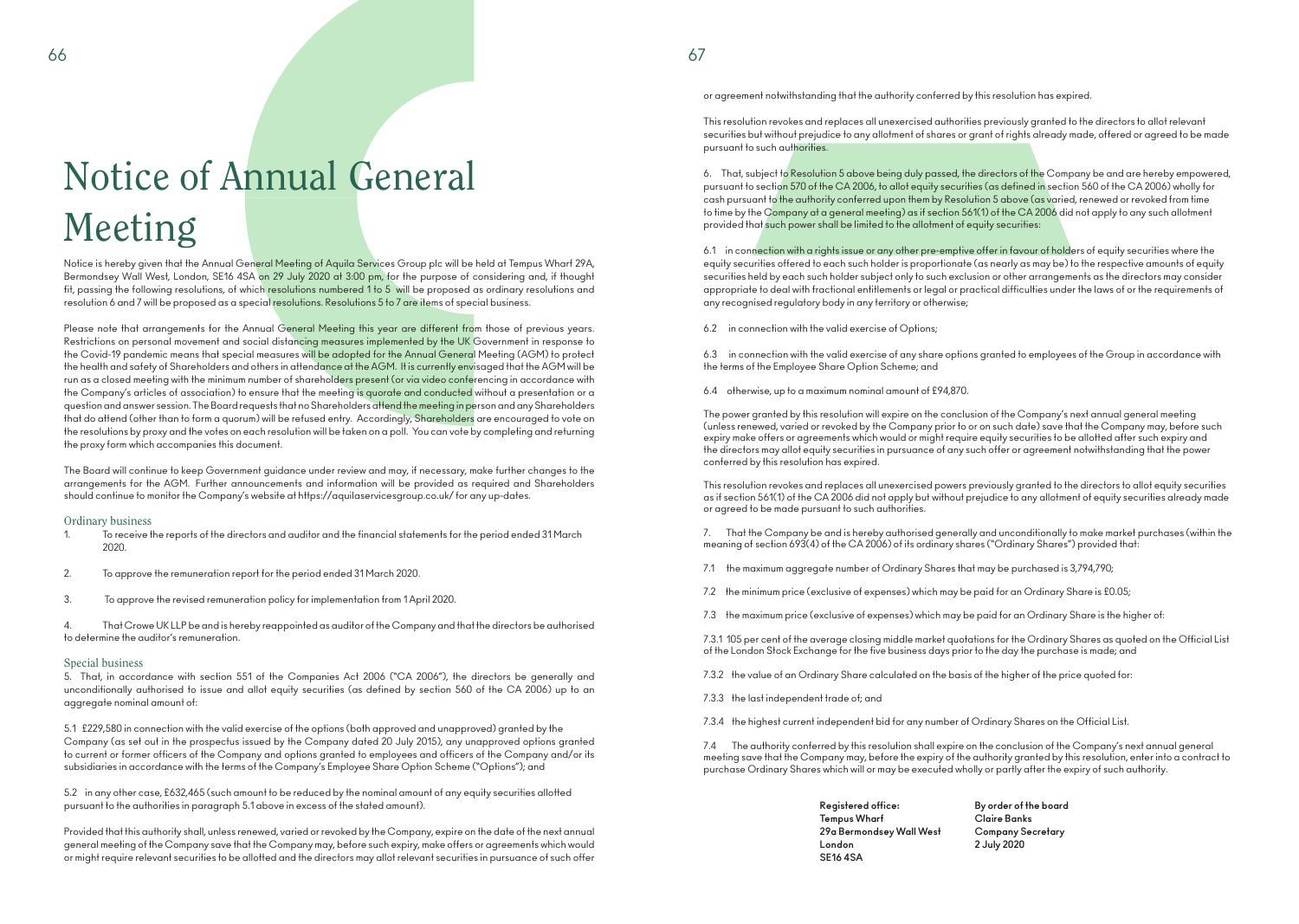5. A vote withheld is not a vote in law, which means that the vote will not be counted in the calculation of votes for or against the resolution. If you either select the "Withheld" option or if no voting indication is given, your proxy will vote or abstain from voting at his or her discretion. Your proxy will vote (or abstain from voting) as he or she thinks fit in relation to any other matter which is put before the meeting.

nominated under section 146 of the Companies Act 2006 (the 'Act') by a member of the company to enjoy information rights, you do not have the rights of members in relation to the appointment of proxies set out in notes 1, 2 and 3. The rights described in those notes can only be exercised by members of the company.

6. Information regarding the meeting, including the information required by section 311A of the Act, is available from www.aquilaservicesgroup.co.uk

7. As provided by Regulation 41 of the Uncertificated Securities Regulations 2001, only those members registered in the register of members of the company 48 hours before the time set for the meeting shall be entitled to attend and vote at the meeting in respect of the number of shares registered in their name at that time. Changes to entries on the relevant register of securities after that time shall be disregarded in determining the rights of any person to attend or vote at the meeting.

1. A member entitled to attend and vote at the above meeting is entitled to appoint a proxy to exercise all or any of their rights to attend, speak and vote on his / her behalf at the meeting. A proxy need not be a member of the company.

2. You may appoint more than one proxy provided each proxy is appointed to exercise rights attached to different shares. You may not appoint more than one proxy to exercise rights attached to any one share. To appoint more than one proxy you may photocopy the form of proxy. Please indicate the proxy holder's name and the number of shares in relation to which they are authorised to act as your proxy (which, in aggregate, should not exceed the number of shares held by you). Please also indicate if the proxy instruction is one of multiple instructions being given. All forms must be signed and should be returned together in the same envelope.

3. A form of proxy accompanies this notice. Forms of proxy, to be valid, must be delivered to the company's registrars, Neville Registrars Limited, Neville House, Steelpark Road, Halesowen B62 8HD in accordance with the instructions printed thereon, not less than 48 hours before the time appointed for the holding of the meeting.

4. If you are not a member of the company but you have been 8. As at close of business on 1 July 2020 the company's issued share capital comprised 37,947,905 ordinary shares of 5 pence each. Each ordinary share carries the right to one vote at a general meeting of the company and, therefore, the total number of voting rights in the company at close of business on 1 July 2020 is 37,947,905.

9. Under section 319A of the Act, the company must answer any question you ask relating to the business being dealt with at the meeting unless (a) answering the question would interfere unduly with the preparation for the meeting or involve the disclosure of confidential information; (b) the answer has already been given on a website in the form of an answer to a question; or (c) it is undesirable in the interests of the company or the good order of the meeting that the question be answered.

10. If you are a person who has been nominated under section 146 of the Act to enjoy information rights (a 'Nominated Person'), you may have a right under an agreement between you and the member of the company who has nominated you to have information rights (a 'Relevant Member') to be appointed or to have someone else appointed as a proxy for the meeting. If you either do not have such a right or if you have such a right but do not wish to exercise it, you may have a right under an agreement between you and the Relevant

# Notice of Annual General Meeting Notes

Member to give instructions to the Relevant Member as to the exercise of voting rights. Your main point of contact in terms of your investment in the company remains the Relevant Member (or, perhaps, your custodian or broker) and you should continue to contact them (and not the company) regarding any changes or queries relating to your personal details and your interest in the company (including any administrative matters). The only exception to this is where the company expressly requests a response from you.

11. Members satisfying the thresholds in section 338 of the Act may require the company to give, to members of the company entitled to receive notice of the Annual General Meeting, notice of a resolution which those members intend to move (and which may properly be moved) at the Annual General Meeting. A resolution may properly be moved at the Annual General Meeting unless (i) it would, if passed, be ineffective (whether by reason of any inconsistency with any enactment or the company's constitution or otherwise); (ii) it is defamatory of any person; or (iii) it is frivolous or vexatious. The business which may be dealt with at the Annual General Meeting includes a resolution circulated pursuant to this right. A request made pursuant to this right may be in hard copy or electronic form, must identify the resolution of which notice is to be given, must be authenticated by the person(s) making it and must be received by

the company not later than 6 weeks Meeting.



12. Members satisfying the thresholds in section 338A of the Act may request the company to include in the business to be dealt with at the Annual General Meeting any matter (other than a proposed resolution) which may properly be included in the business at the Annual General Meeting. A matter may properly be included in the business at the Annual General Meeting unless (i) it is defamatory of any person or (ii) it is frivolous or vexatious. A request made pursuant to this right may be in hard copy or electronic form, must identify the matter to be included in the business, must be accompanied by a statement setting out the grounds for the request, must be authenticated by the person(s) making it and must be received by the company not later than 6 weeks before the date of the Annual General Meeting.

13. Members satisfying the thresholds in section 527 of the Act can require the company to publish a statement on its website setting out any matter relating to (i) the audit of the company's accounts (including the auditor's report and the conduct of the audit) that are to be laid before the Annual General Meeting; or (ii) any circumstances connected with an auditor of the company ceasing to hold office since the last Annual General Meeting, which the members propose to raise at the meeting. The

company cannot require the members requesting the publication to pay its expenses. Any statement placed on the website must also be sent to the company's auditor no later than the time it makes its statement available on the website. The business which may be dealt with at the Annual General Meeting includes any statement that the company has been required to publish on its website pursuant to this right.

14. Copies of the directors' service contracts will be available for inspection at the registered office of the company during usual business hours from the date of this notice until the date of the Annual General Meeting, and also during and at least fifteen minutes before the beginning of the Annual General Meeting.